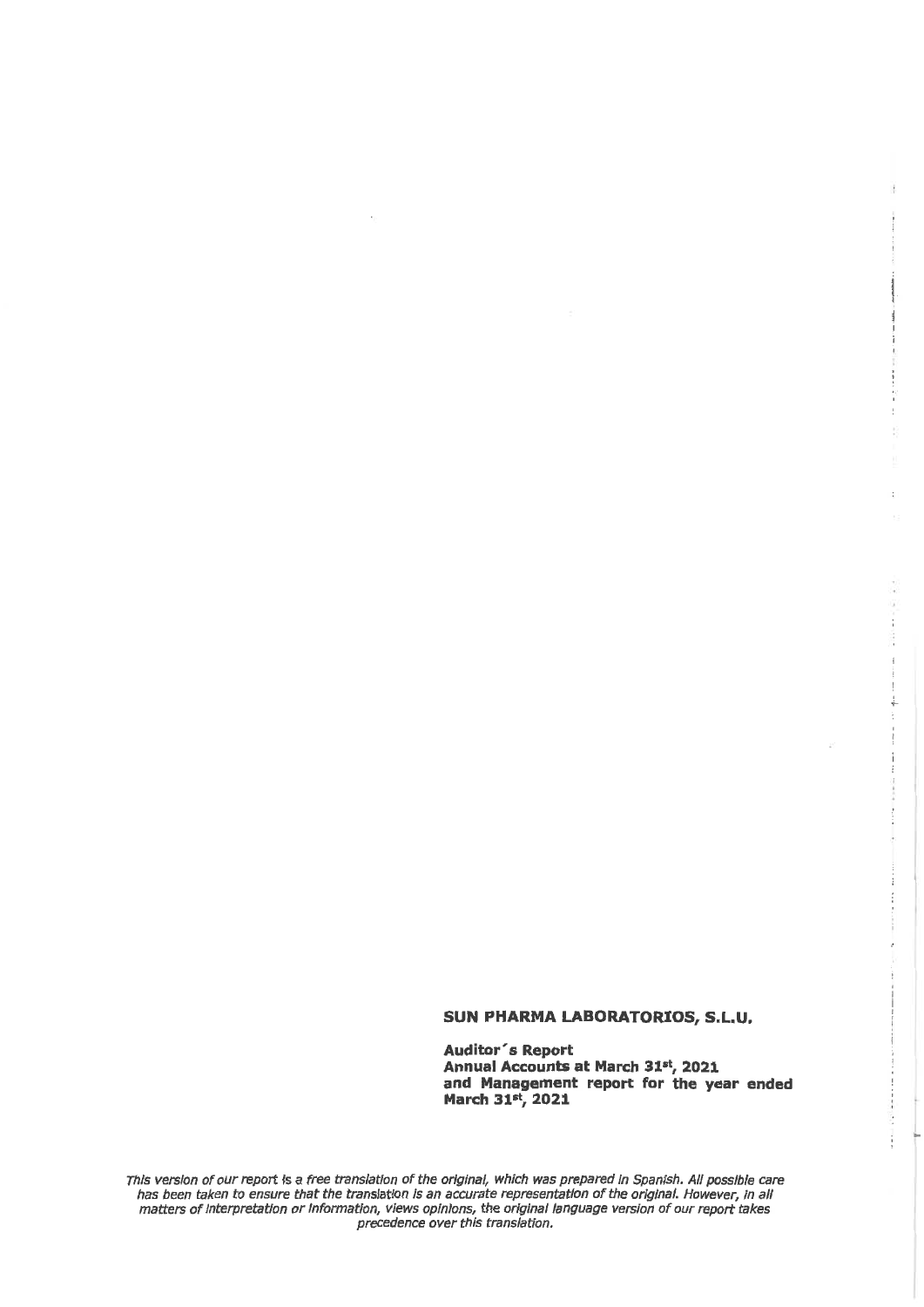

#### **AUDITOR'S REPORT ON THE ANNUAL ACCOUNTS ISSUED BY AN INDEPENDENT AUDITOR**

#### To the sole partner of SUN PHARMA LABORATORIOS, S.L.U.:

#### Opinion

We have audited the annual accounts of SUN PHARMA LABORATORIOS, S.L.U (the Company), which comprise the balance sheet as at March 31<sup>st</sup>, 2021, the profit and loss account, the Income statement, statement of changes in equity, cash flow statement and related report or notes for the year then ended.

In our opinion, the accompanying annual accounts present fairly, in all material respects, the equity and financial position of the Company as at March 31<sup>st</sup>, 2021, as well as its financial performance and cash flows for the year then ended, in accordance with the applicable financial reporting framework (as identified in Note 2 of the notes to the annual accounts), and in particular, with the accounting principles and criteria included therein.

#### **Basis of the opinion**

We have undertaken our audit in accordance with accounts auditing standards in place in Spain. Our responsibilities in accordance with said regulations are described later in the section titled Auditor's responsibilities for the audit of the financial statements of our report.

We are independent from the Company in accordance with ethical requirements, including those of independence, applicable to our audit of financial statements in Spain, as required by legislation on accounts auditing. Accordingly, we have not provided services other than the audit of accounts and no situations or circumstances have arisen which, in accordance with the provisions of the aforementioned regulations, have compromised our necessary independence in any way.

We believe that the audit evidence we have obtained provides a sufficient and adequate basis for our qualified opinion.

#### Most relevant aspects of the audit

The most important aspects of the audit were those which, in our professional judgement, were considered the most significant risks of material misstatements in our audit of the annual accounts for the current period. These risks have been addressed in the context of our audit of the annual accounts as a whole and when forming our opinion thereon; we do not express a separate opinion on such risks.

#### **Inventories**

**Risk** description

The Company's balance sheet at 31<sup>st</sup> March 2021 shows a balance of EUR 4.598 million in inventories. Given the Importance of said figure in terms of amount with respect to the Company's total assets and the existence of a wide variety of products with different prices and obsolescence, we consider this area significant and susceptible to material misstatement, which is why we have considered inventories as one of the most relevant aspects of the audit.



Mallorca 260, 08008 Barcelona Tel. +34 932 155 989 www.auren.com **AUDITORIA I ASSURANCE**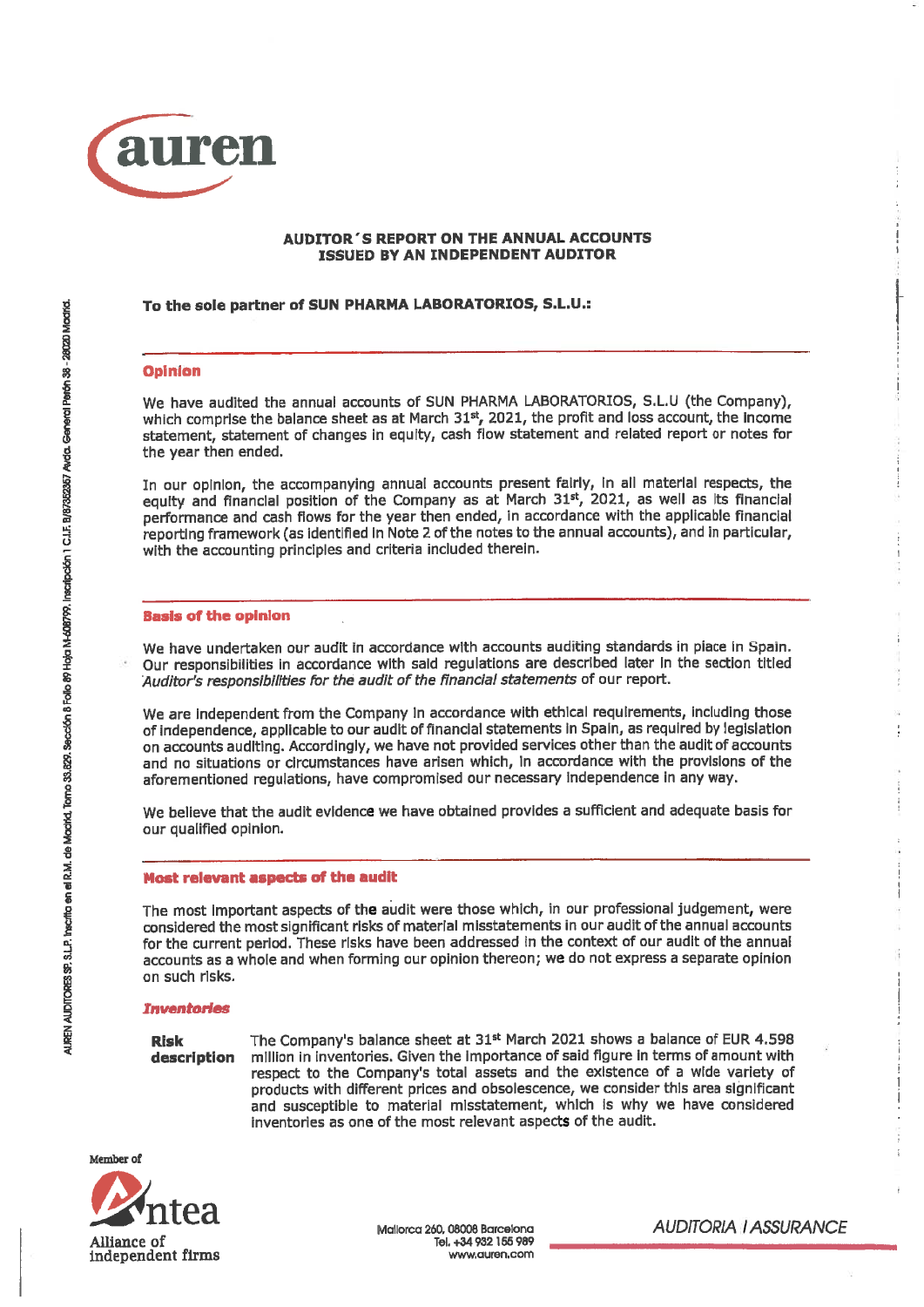

# SUN PHARMA LABORATORIOS, S.L.U

Our auditing procedures for this aspect have included an adequate understanding Audit of the internal control system and the valuation method used. We have applied response the substantive procedures of a physical count of the units in the warehouse and substantive procedures to verify the valuation of the inventories, consisting of verifying cost prices and reviewing obsolescence, together with an appropriate cross-section of operations.

> Finally, we have verified that the accompanying report includes the corresponding disclosures required by the applicable financial reporting framework. In this regard, Notes 4.6 and 9 of the accompanying report include the aforementioned disclosures.

#### **Provisions**

- **Risk** The liabilities of the Company's balance sheet at 31<sup>st</sup> March 2021 include an amount of EUR 1.615 million for short-term provisions for the return of medicines description due to expiry and for voluntary improvements relating to the generic medicine auctions of the Andalusian Health System, as indicated in note 13 to the accompanying report. Taking Into account the calculation basis and the estimate required for the forecast of returns, as well as the importance of the aforementioned voluntary improvements in terms of amount, we have considered this area significant and susceptible to material misstatement, and have therefore considered it as one of the most relevant aspects of the audit.
- Our procedures have been designed to verify the calculation criteria and the **Audit** calculation made by management. We have also verified that the estimation response method used by management is consistent with previous years and appropriate based on the possible outcomes of the corresponding risk, taking into account the information available at the date of issue of this report.

Finally, we have verified that the accompanying report includes the corresponding disclosures required by the applicable financial reporting framework. In this regard, Notes 4.10 and 13 of the accompanying report include the aforementioned disclosures.

#### **Emphasis of Matter**

We draw attention to the content of Note 11 of the accompanying notes to the financial statements, in which it is stated that, due to a review procedure of the Tax Administration, previously initiated, the Corporate Income Taxes corresponding to the years ended March 31, 2019 and March 31, 2020, have been modified as regards the non-recognition of the Negative Taxable Bases pending to be offset from previous years in the amount of 6.921 million euros. As reported in the same note, the Company has filed a claim with the Regional Economic Administrative Court, which has not been resolved as of the date of presentation of this report. Taking into account that the Company had not recognized the corresponding tax credits in previous years, in accordance with the accounting principles and criteria contained in the financial reporting framework applicable to the entity, this fact does not alter the financial statements of the entity as of March 31, 2021. Our opinion is not modified in respect of this matter.

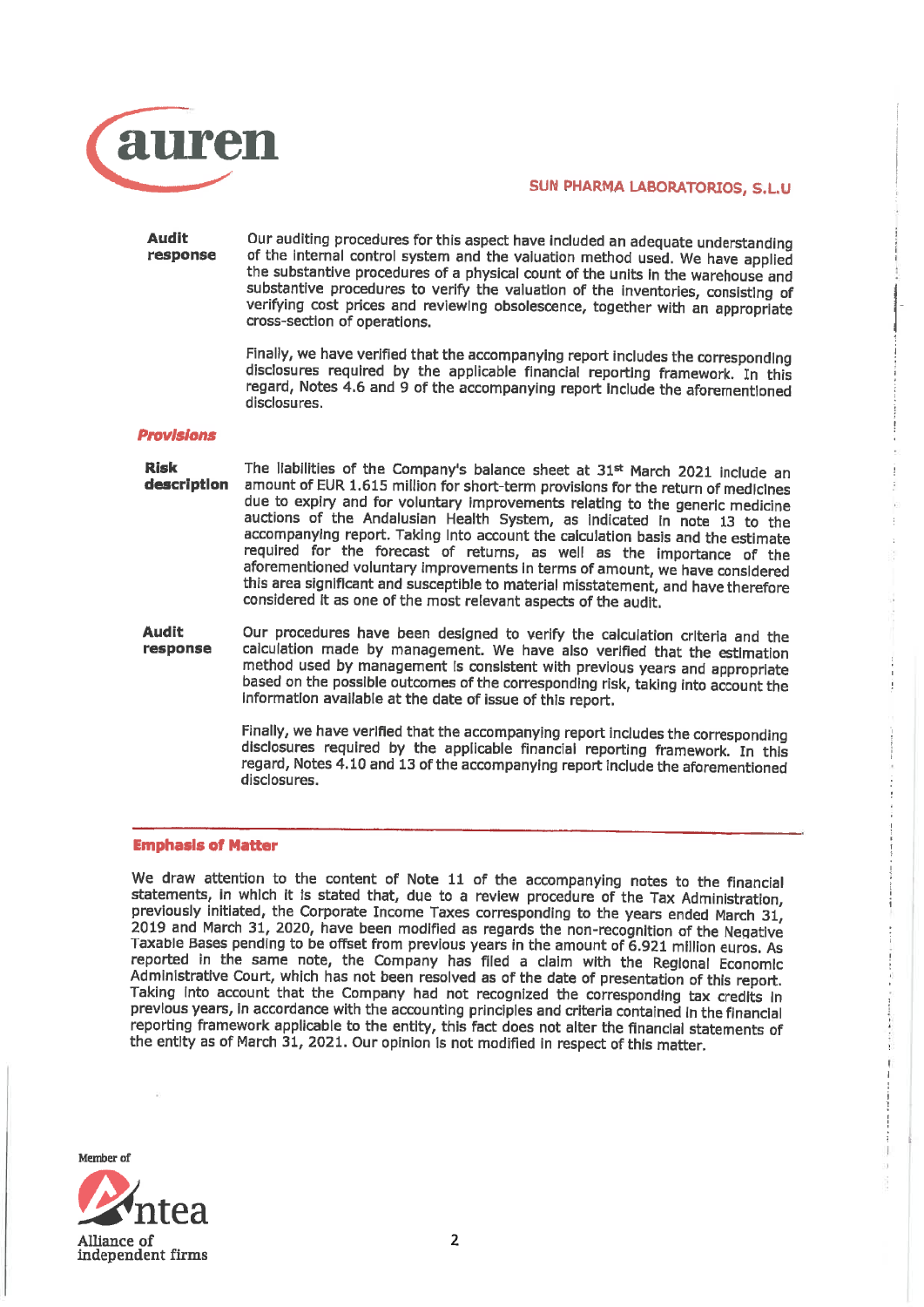

#### **Other Information: Management report**

Other information comprises only the management report for the March 31, 2021 financial year. the formulation of which is the responsibility of the Company's Board of directors' and it does not form an integral part of the annual accounts.

Our audit opinion on the annual accounts does not cover the management report. Our responsibility regarding the management report, in accordance with legislation governing the audit practice, is to evaluate and report on the consistency between the management report and the annual accounts as a result of our knowledge of the Company obtained during the audit of the aforementioned financial statements and to evaluate and report on whether the content and presentation of the management report is in accordance with applicable regulations. If, based on the work we have performed, we conclude that material misstatements exist, we are required to report that fact.

Based on the work performed, as described in the preceding paragraph, and except for the limitation to the scope described in the following paragraph, the information contained in the directors' report is consistent with that of the annual accounts for the year ended 31 March 2021. Furthermore, its content and presentation comply with applicable regulations.

As described in the section titled Basis of the Qualified Opinion, we have not been able to obtain sufficient and adequate audit evidence on the matter referred to in said section, which limits the scope of our work. As a result, we have not been able to draw a conclusion on whether the management report contains material misstatements relating to this matter.

#### Responsibility of the Board of Directors' for the annual accounts

The Board of Directors' is responsible for the preparation of the accompanying annual accounts. such that they fairly present the equity, financial position and financial performance of the Company in accordance with the financial reporting framework applicable to the entity in Spain, and for such internal control as the Board of directors' determines is necessary to enable the preparation of annual accounts that are free from material misstatement, whether due to fraud or error.

In preparing the annual accounts, the Company's Board of directors' is responsible for assessing the Company's ability to continue as a going concern, disclosing, as applicable, matters related to going concern and using the going concern basis of accounting unless the Board of directors' either intend to liquidate the Company or to cease operations, or have no realistic alternative but to do so.

#### Auditor's responsibilities for the audit of the annual accounts

Our objectives are to obtain reasonable assurance about whether the annual accounts as a whole are free from material misstatement, whether due to fraud or error, and to issue an auditor's report that includes our opinion.

Reasonable assurance is a high level of assurance, but is not a guarantee that an audit conducted in accordance with legislation governing the audit practice in Spain will always detect a material misstatement when it exists. Misstatements can arise from fraud or error and are considered material if, individually or in the aggregate, they could reasonably be expected to influence the economic decisions of users taken on the basis of these annual accounts.

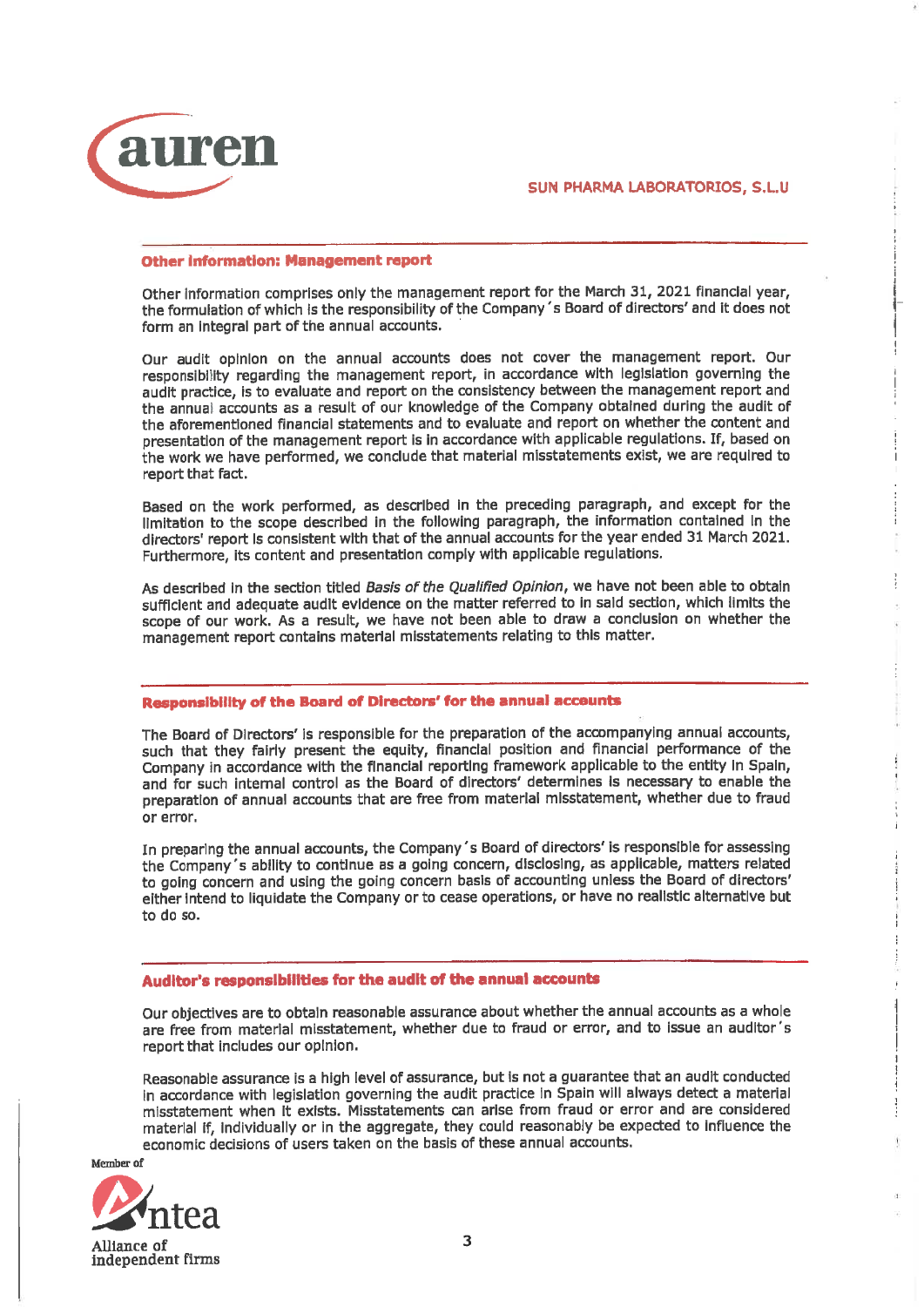

**SUN PHARMA LABORATORIOS, S.L.U** 

**As part of an audit In accordance with leglslation governing the audlt practice In Spain, we exercise professional judgment and malntaln professional scepticlsm throughout the audlt. We also:** 

- **• Identlfy and assess the risks of material mlsstatement of the annual accounts, whether due to fraud or error, deslgn and perform audlt procedures responslve to those risks, and obtain audlt evidence that is sufficlent and appropriate to provlde a basls for our oplnlon. The rlsk of not detecting a material mlsstatement resulting from fraud Is hlgher than far one resulting from error, as fraud may involve colluslon, forgery, lntentlonal omlsslons, misrepresentatlons, or the overrlde of Interna! control.**
- Obtain an understanding of internal control relevant to the audit in order to design audit **procedures that are appropriate in the clrcumstances, but not far the purpose of expresslng** an opinion on the effectiveness of the Company's internal control.
- **• Evaluate the appropriateness of accounting pollcles used and the reasonableness of accountlng** estimates and related disclosures made by the Company's Board of directors'.
- Conclude on the appropriateness of the Board of directors' use of the going concern basis of **accountlng and, based on the audlt evldence obtalned, whether a materia! uncertalnty exists related to events or condltlons that may cast slgnlflcant doubt on the Company' s ablllty to continue as a golng concern. If we conclude that a material uncertalnty exlsts, we are requlred to draw attention In our auditor· s report to the related dlsclosures In the annual accounts or, lf such dlsclosures are inadequate, to modify our oplnlon. Our conclusions are based on the audit evldence obtained up to the date of our auditor' s report. However, future events or condltlons may cause the Company to cease to continua as a golng concem.**
- **• Evaluate the overall presentation, structure and content of the annual accounts, includlng the dlsclosures, and whether the annual accounts represent the underlylng transactions and events In a manner that achleves falr presentatlon.**

We communicate with the Company's Board of directors' regarding, among other matters, the **planned scope and timlng of the audlt and slgnlflcant audit findlngs, includlng any slgnificant defldencles In interna! control that we ldentify durlng our audit.** 

**From the slgnlflcant rlsks communicated with the Company 's Board of directors', we determine those matters that were of most signlflcance in the audlt of the annual accounts of the current perlad and are, therefore, consldered to be the most slgnlflcant risks.** 

We describe these risks in our auditor's report unless law or regulation precludes public disclosure **about the matter.** 

**AUREN AUDITORES SP, S.L.P. Reglstered In ROAC under No 52347** 

**Original signed in Spanish by Mª Eugenia Ballach Aspa Registered In ROAC under** No 12855

**May** 12, **2021** 

**Member** of

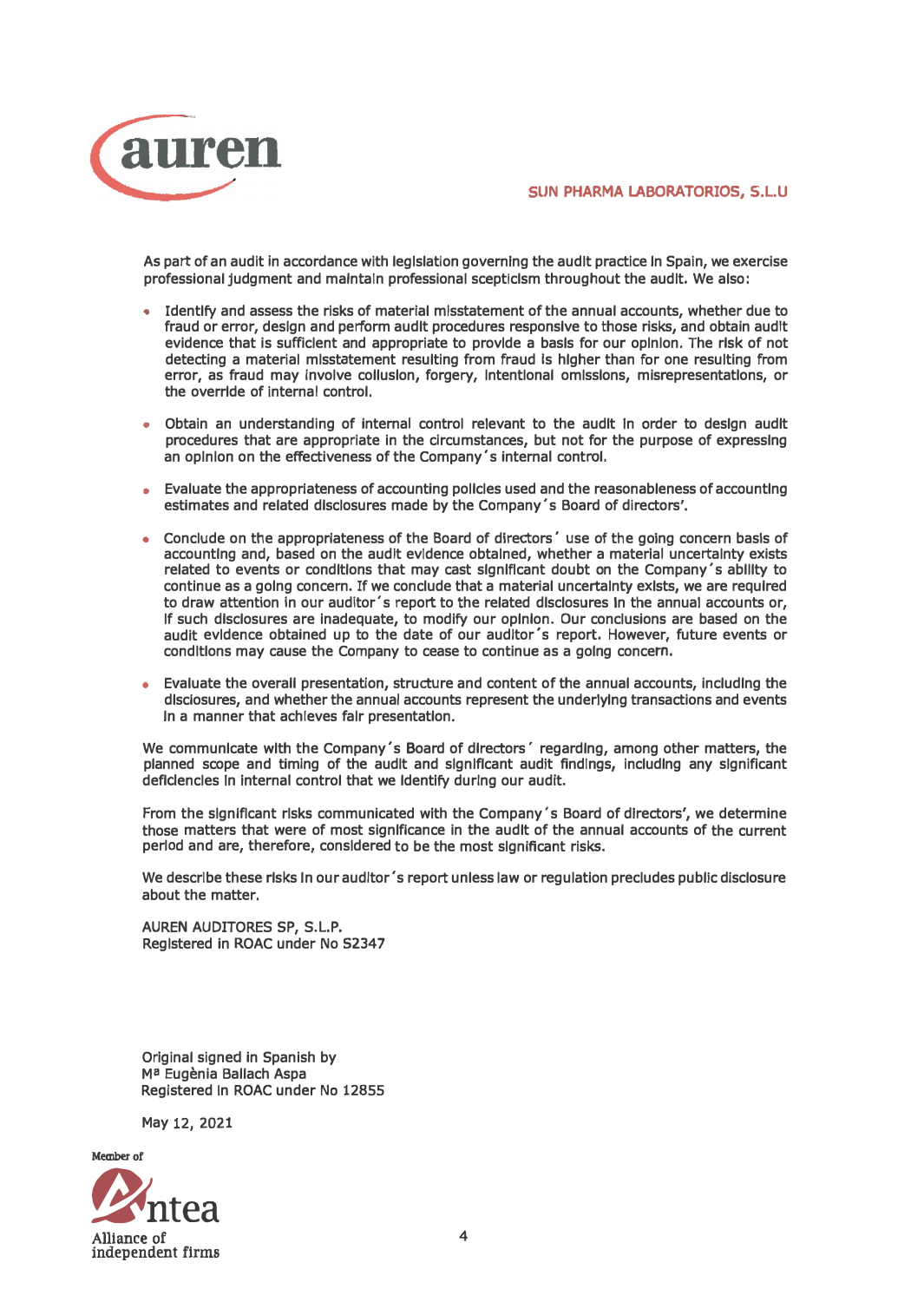

# **ANNUAL FINANCIAL STATEMENTS**

**FROM 1 / 4 / 2020 TO 31 / 03 / 2021**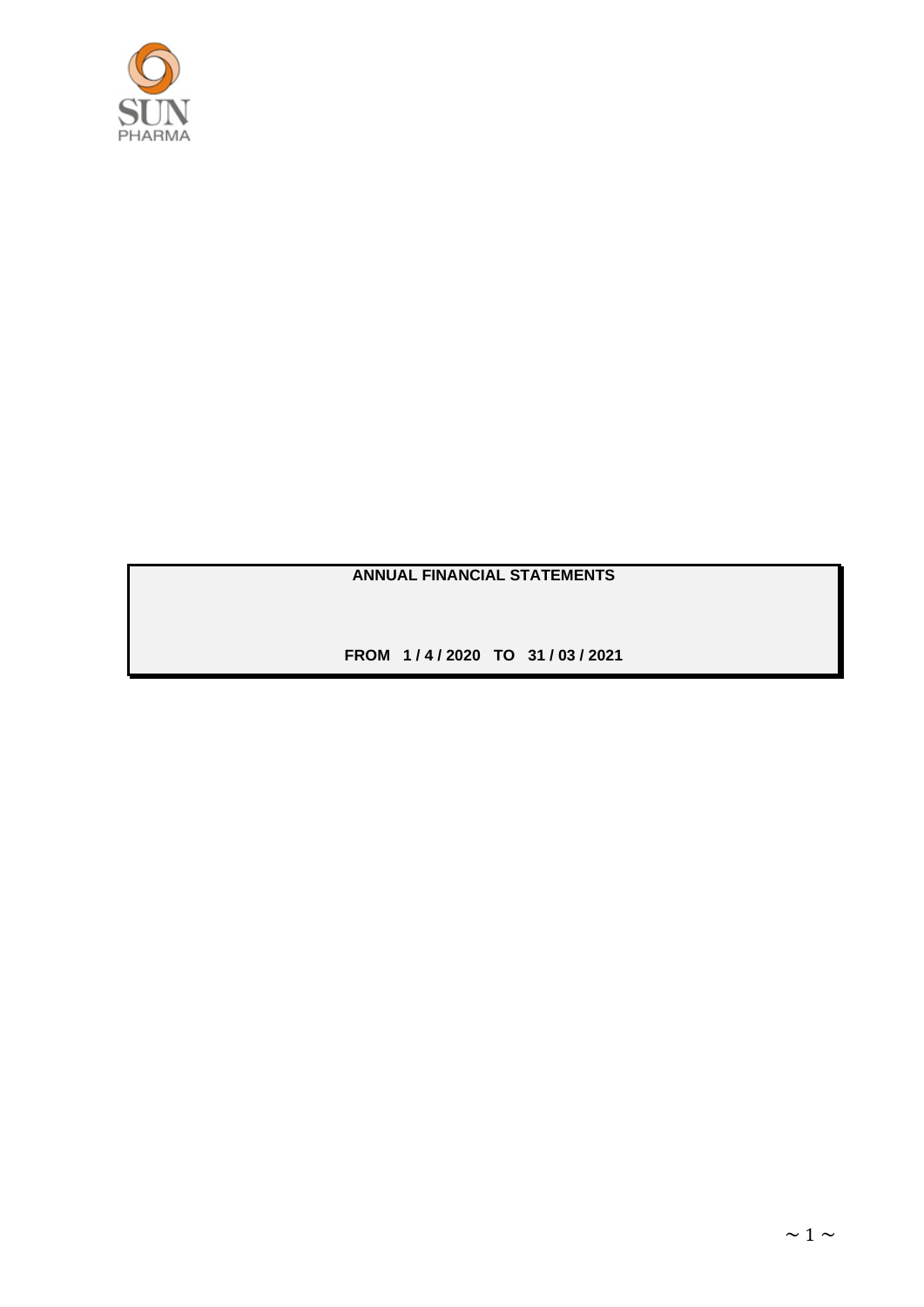

**BALANCE SHEET**

**FROM 1 / 4 / 2020 TO 31 / 03 / 2021**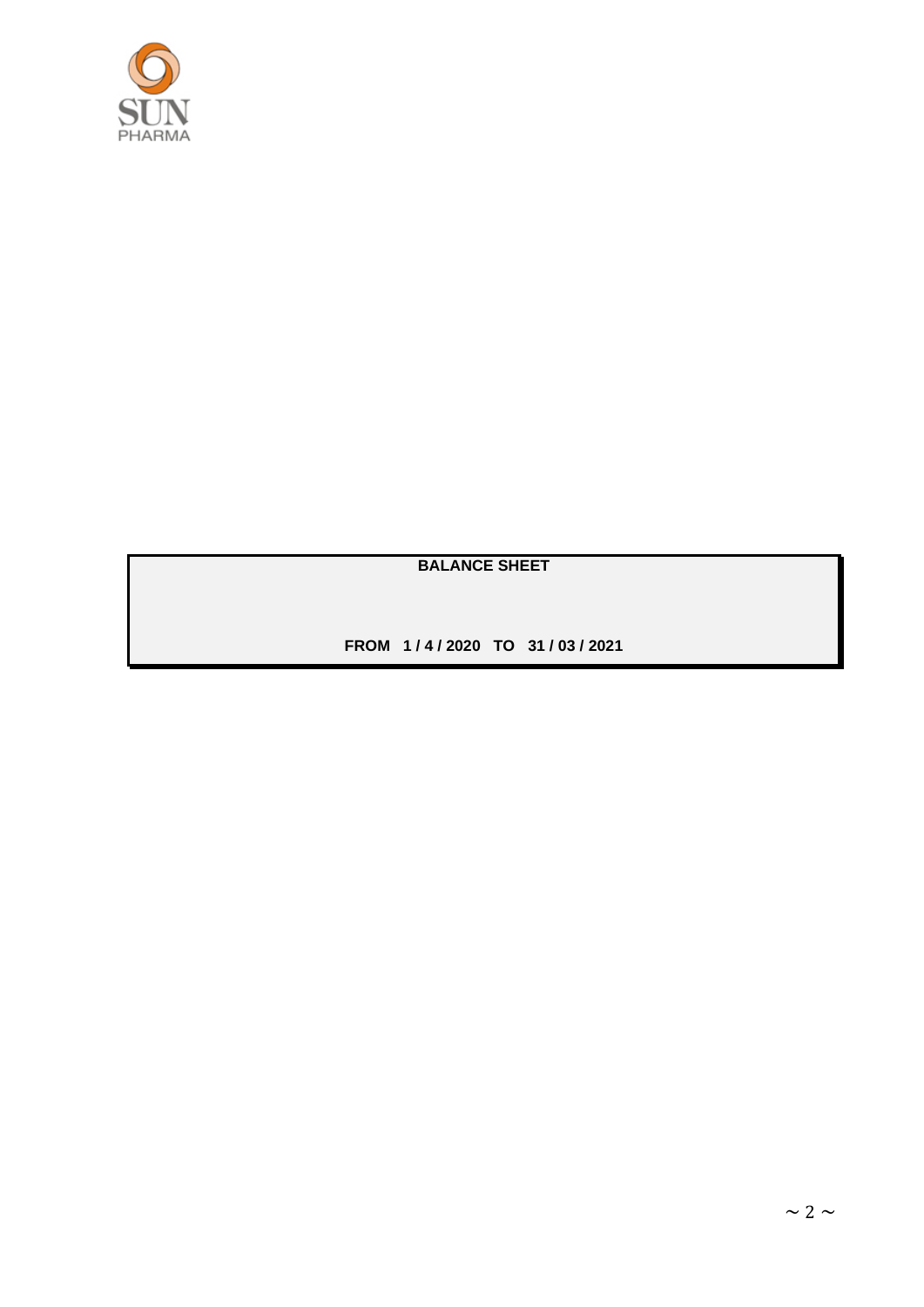

| <b>ASSETS</b>                                                                  | <b>Note</b> | 31/03/2021 | 31/03/2020 |
|--------------------------------------------------------------------------------|-------------|------------|------------|
| <b>NON-CURRENT ASSETS</b>                                                      |             | 324.281    | 366.836    |
| Intangible fixed assets                                                        | 6           | 28.910     | 42.232     |
| Development                                                                    |             |            |            |
| Concessions                                                                    |             |            |            |
| Patents, licenses, trade marks and similar<br>Goodwill                         |             | 7.967      | 12.667     |
| Computer software                                                              |             | 20.943     | 29.565     |
| Other intangible fixed assets                                                  |             |            |            |
| Tangible fixed assets                                                          | 5           | 161.139    | 195.158    |
| Land and buildings                                                             |             |            |            |
| Plant, machinery and others                                                    |             | 161.139    | 195.158    |
| Assets in course and advance payments                                          |             |            |            |
| Investments in property and real estate                                        |             |            |            |
| Land                                                                           |             |            |            |
| <b>Buildings</b>                                                               |             | ▼          |            |
| Long-term investments in group and associated entities                         |             |            |            |
| Equity based instruments                                                       |             |            |            |
| Loans to companies<br>Debt based instruments                                   |             |            |            |
| Derivatives                                                                    |             |            |            |
| Other financial assets                                                         |             |            |            |
| Long-term investments                                                          | 8           | 134.232    | 129.445    |
| Equity based instruments                                                       |             |            |            |
| Loans to the third parties                                                     |             |            |            |
| Debt based instruments                                                         |             |            |            |
| Derivatives                                                                    |             |            |            |
| Other financial assets                                                         | 8           | 134.232    | 129.445    |
| Deferred tax assets                                                            |             |            |            |
| <b>CURRENT ASSETS</b>                                                          |             | 9.886.951  | 17.460.482 |
| <b>NON-CURRENT ASSETS FOR SALE</b>                                             |             |            |            |
| Stocks                                                                         | 9           | 4.598.146  | 4.726.926  |
| Goods for resale                                                               |             | 4.598.146  | 4.726.926  |
| Raw materials and consumables<br>Work in progress and partially finished goods |             |            |            |
| Finished goods                                                                 |             |            |            |
| By-products, waste and materials recovered                                     |             |            |            |
| Payments on account                                                            |             |            |            |
| Accounts receivable - commercial and other                                     | 8           | 2.514.261  | 10.037.440 |
| Accounts receivable for sales and services                                     |             | 2.297.772  | 9.696.950  |
| Trade debtors - group and associated entities                                  | 8 1 6       | 7.827      | 96.148     |
| Sundry debtors                                                                 |             |            |            |
| Employees                                                                      | 8           | 10.500     | 10.500     |
| Current tax assets                                                             |             | 198.162    | 233.843    |
| Tax, Social Security and Government entities                                   |             |            |            |
| Short-term investments in group an associated entities                         |             |            |            |
| Equity based instruments                                                       |             |            |            |
| Loans to companies                                                             |             |            |            |
| Debt based instruments<br>Derivatives                                          |             |            |            |
| Other financial assets                                                         |             |            |            |
| Short-term financial investments                                               |             | Б          |            |
| Equity instruments                                                             |             |            |            |
| Loans to third parties                                                         |             |            |            |
| Debt based instruments                                                         |             |            |            |
| Derivatives                                                                    |             |            |            |
| Other financial assets                                                         |             |            |            |
| Short-term accruals and prepayments                                            |             | 16.213     | 28.959     |
| Cash and equivalent liquid assets                                              | 8           | 2.758.331  | 2.667.157  |
| Cash resources                                                                 |             | 2.758.331  | 2.667.157  |
| Other equivalent liquid assets                                                 |             |            |            |
| <b>TOTAL ASSETS</b>                                                            |             | 10.211.232 | 17.827.318 |

Notes 1 to 19 to the annual accounts form an integral part of the balance sheet at 31 March, 2021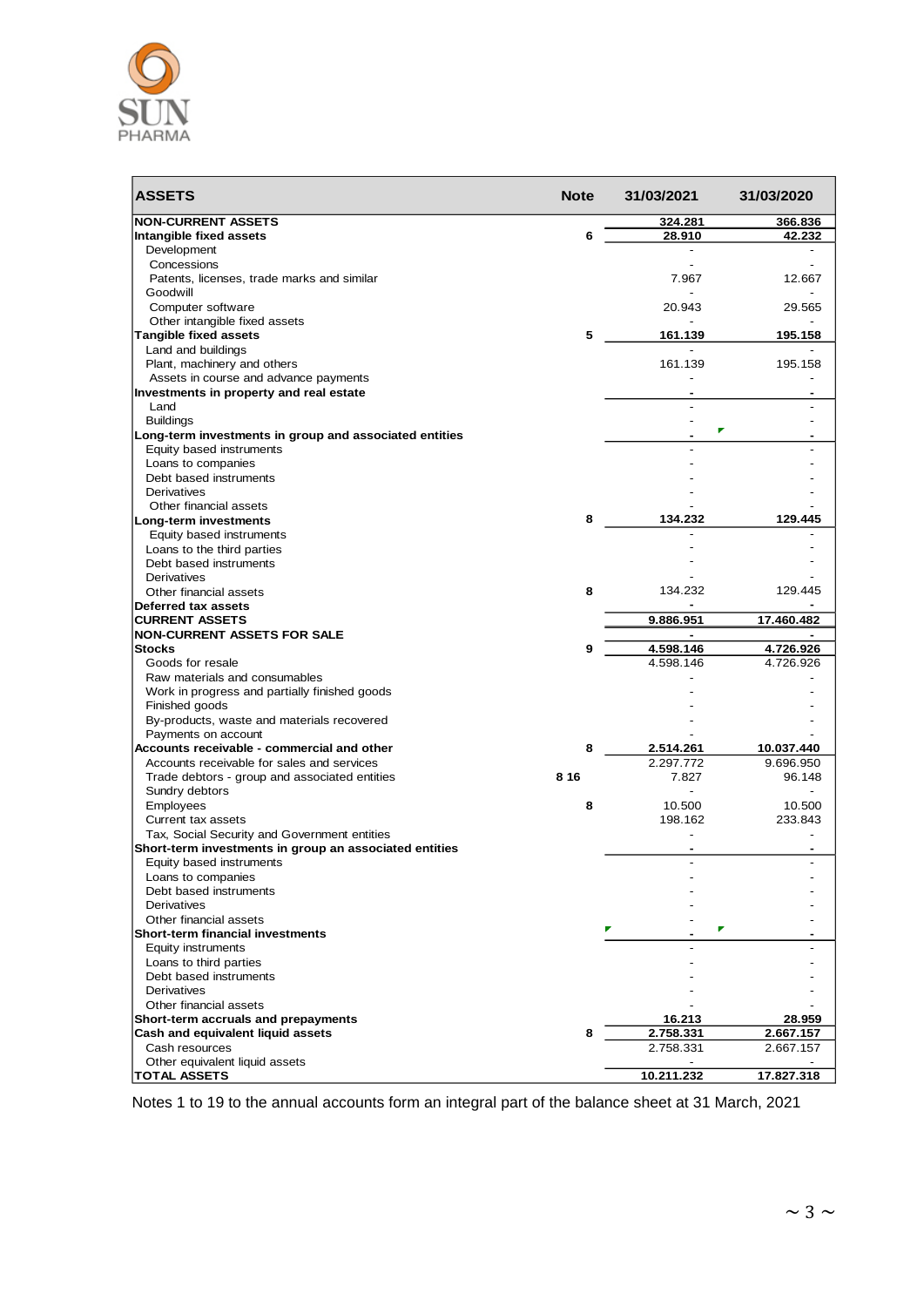# J PHARMA

| <b>NET EQUITY AND LIABILITIES</b>                                                    | <b>Note</b> | 31/03/2021               | 31/03/2020         |
|--------------------------------------------------------------------------------------|-------------|--------------------------|--------------------|
| <b>NET EQUITY</b>                                                                    |             | 6.486.770                | 6.167.312          |
| Shareholders' funds                                                                  | 8           | 6.486.770                | 6.167.312          |
| Capital                                                                              |             | 1.000.000                | 1.000.000          |
| Authorised share capital                                                             |             | 1.000.000                | 1.000.000          |
| (Share capital not issued and not called up)<br>Share issue premium                  |             | ٠                        |                    |
| <b>Reserves</b>                                                                      |             | 200.000                  | 200.000            |
| Legal and statutory                                                                  |             | 200.000                  | 200.000            |
| Other reserves                                                                       |             |                          |                    |
| Own shares, treasury stock and similar                                               |             | ٠                        |                    |
| Prior year results                                                                   |             | 467.312                  | (258.095)          |
| Remainder                                                                            |             |                          |                    |
| (Retained losses from prior years)                                                   |             | 467.312                  | (258.095)          |
| Other contributions from shareholders                                                | 8           | 4.500.000                | 4.500.000          |
| Result for the year                                                                  | 3           | 319.458                  | 725.407            |
| (Dividend paid on account)                                                           |             | $\blacksquare$           |                    |
| Other share based instruments<br><b>Valuation adjustments</b>                        |             | $\blacksquare$<br>۰      |                    |
| Financial assets for sale                                                            |             |                          |                    |
| Hedging operations                                                                   |             |                          |                    |
| Others                                                                               |             |                          |                    |
| Subsidies, grants and donations                                                      |             |                          |                    |
| <b>NON-CURRENT LIABILITIES</b>                                                       |             | ۰                        |                    |
| Long-term provisions                                                                 |             | ä,                       |                    |
| Long-term commitments with employees                                                 |             |                          |                    |
| <b>Environmental liabilities</b>                                                     |             |                          |                    |
| Restructuring provisions                                                             |             |                          |                    |
| Other provisions<br>Long-term borrowings                                             |             |                          |                    |
| Debentures and other negotiable instruments                                          |             |                          |                    |
| Borrowings from financial institutions                                               |             |                          |                    |
| Finance lease borrowings                                                             |             |                          |                    |
| Derivatives                                                                          |             |                          |                    |
| Other financial liabilities                                                          |             |                          |                    |
| Long-term debts with group and associated entities                                   |             |                          |                    |
| Deferred tax liabilities                                                             |             | ۰                        |                    |
| Long-term accruals                                                                   |             | ٠                        |                    |
| <b>CURRENT LIABILITIES</b><br>Liabilities linked to non-current assets held for sale |             | 3.724.462                | 11.660.006         |
| <b>Short-term provisions</b>                                                         | 8 13        | 1.615.576                | 6.690.384          |
| Short-term borrowings                                                                |             |                          |                    |
| Debentures and other negotiable instruments                                          |             |                          |                    |
| Borrowings from financial institutions                                               |             |                          |                    |
| Finance lease borrowings                                                             |             |                          |                    |
| Derivatives                                                                          |             |                          |                    |
| Other financial liabilities                                                          |             |                          |                    |
| Short-term debts with group and associated entities                                  |             |                          |                    |
| Loans due to group and associated entities                                           |             |                          |                    |
| Accounts payable - commercial and other                                              |             | 2.108.886                | 4.969.623          |
| <b>Suppliers</b>                                                                     | 8<br>8 16   | 26.518                   | 605<br>3.192.635   |
| Trade creditors, group and associated entities                                       |             | 873.915<br>159.727       |                    |
| Sundry creditors<br>Employees (payroll creditor)                                     | 8<br>8      | 101.286                  | 165.430<br>121.645 |
| Customer advanced                                                                    |             | $\overline{\phantom{a}}$ |                    |
| Tax, Social Security and Government entities                                         |             | 947.440                  | 1.489.308          |
| Advances received from customers                                                     |             |                          |                    |
| Short-term accruals                                                                  |             |                          |                    |
| TOTAL NET EQUITY AND LIABILITIES                                                     |             | 10.211.232               | 17.827.318         |

Notes 1 to 19 to the annual accounts form an integral part of the balance sheet at 31 March, 2021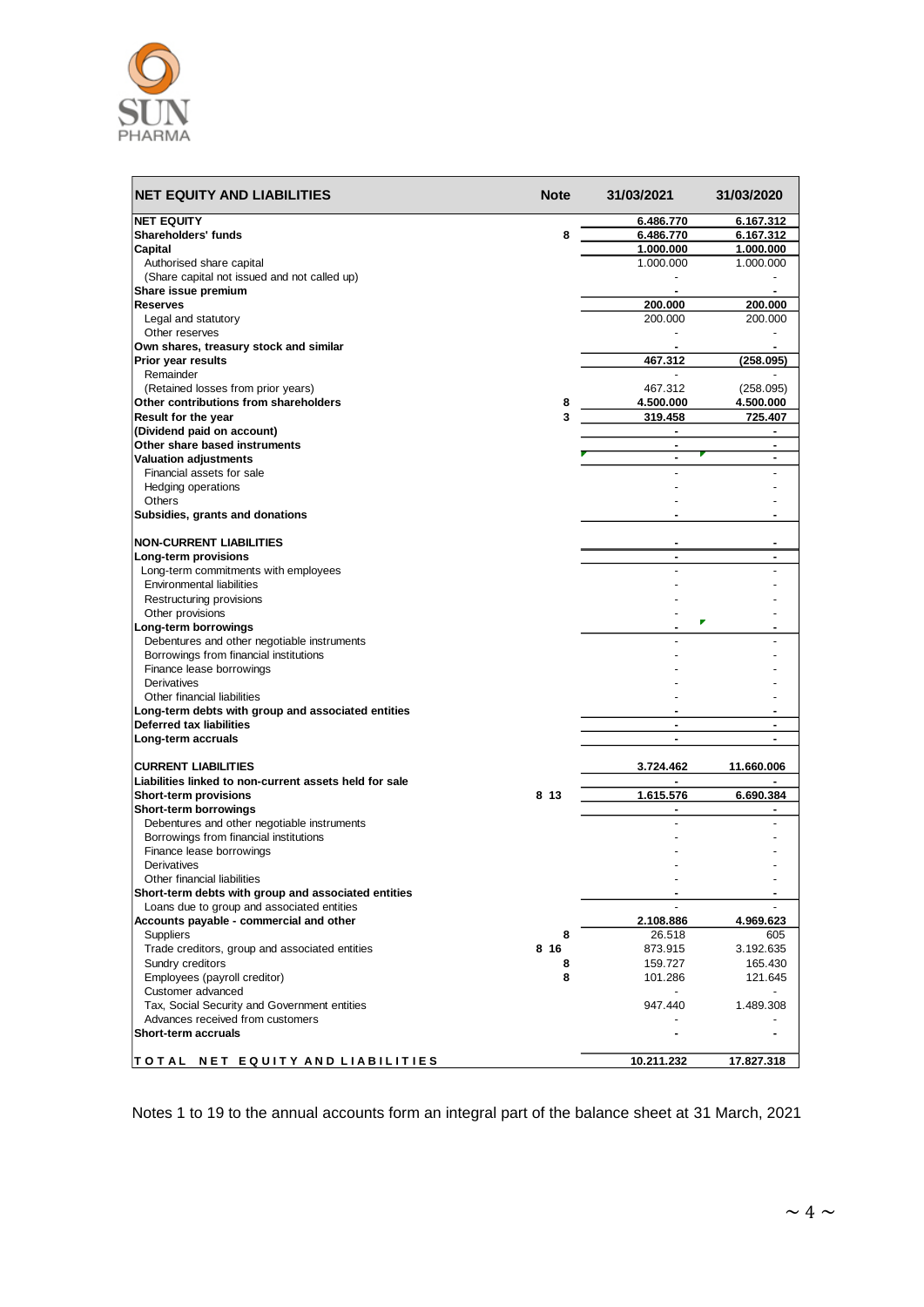

# **PROFIT AND LOSS STATEMENT**

**FROM 1 / 4 / 2020 TO 31 / 03 / 2021**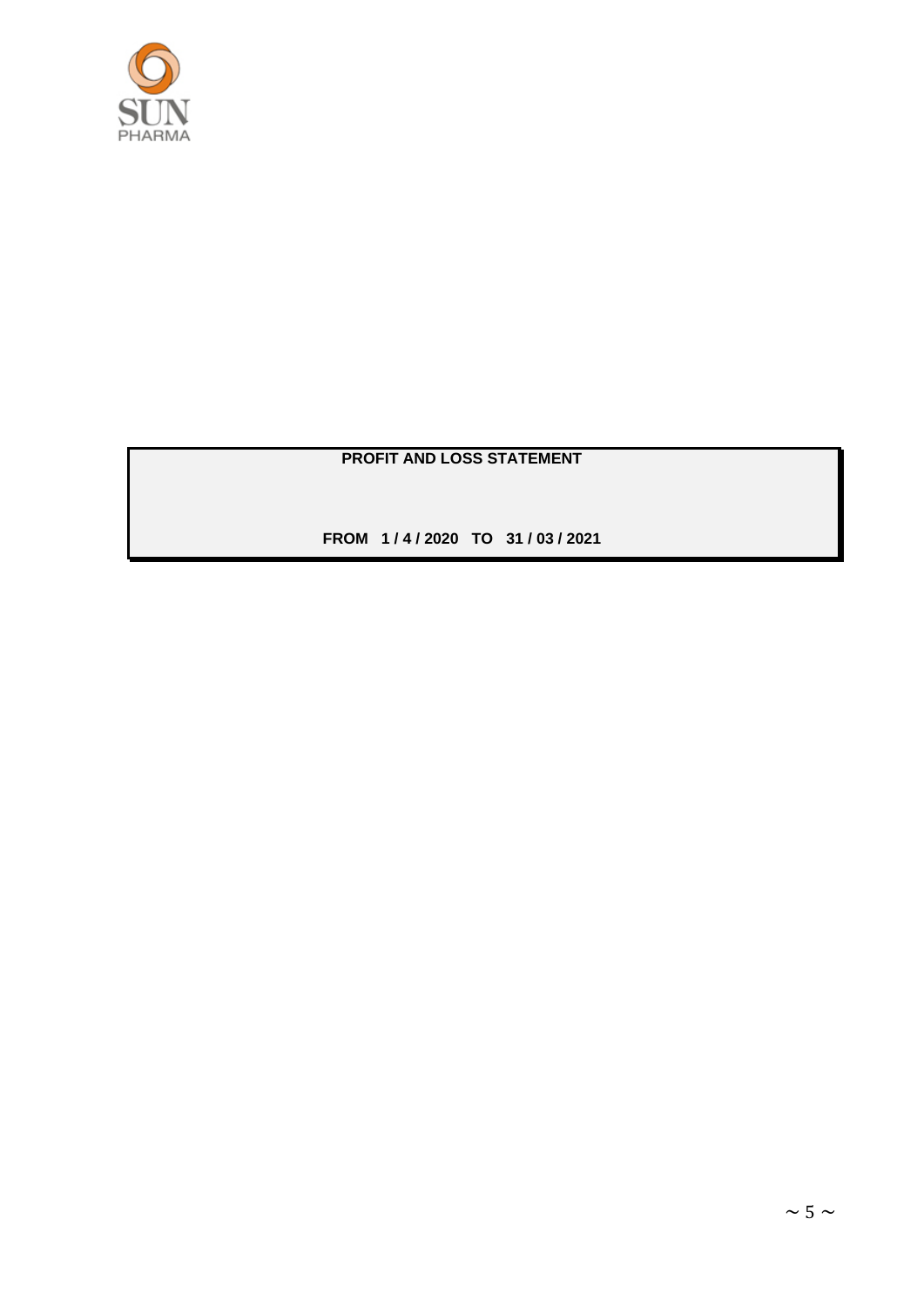

| ۳<br>Net turnover<br>13.056.403<br>29.447.249<br>18<br>13.056.403<br>29.447.249<br>Sales<br>Services Rendered<br>ä,<br>Variation in stocks of finished goods and work-in-progress<br>Own work capitalised<br>$\overline{a}$<br>$\overline{a}$<br><b>Supplies</b><br>(9.192.357)<br>(23.815.987)<br>(8.634.875)<br>(23.358.667)<br>Consumption of goods for resale<br>12<br>Consumption of raw materials and other consumables<br>Subcontracting and similar<br>Impairment of raw materials, goods for resale and supplies<br>(557.482)<br>(457.320)<br>Other operating income<br>5.763<br>8.296<br>5.763<br>8.296<br>Ancillary income and other income from normal operations<br>Operating subsidies transferred to income<br><b>Employee costs</b><br>(1.246.248)<br>(1.118.800)<br>Salaries, wages and similar<br>(974.673)<br>(872.693)<br>Allowances<br>Social Security and similar costs<br>12<br>(271.575)<br>(246.108)<br>Provisions<br>в<br>(2.203.283)<br>Other operating costs<br>(3.744.864)<br><b>External services</b><br>(1.520.812)<br>(2.727.222)<br>Taxes<br>(652.149)<br>(1.016.453)<br>8<br>Losses, impairment and movement on provisions for commercial operations<br>(30.322)<br>(1.189)<br>Other normal operating costs<br>Depreciation of fixed assets<br>56<br>(57.924)<br>(51.321)<br>Transfer of grants for non-financial assets and others<br>$\Box$<br>$\overline{\phantom{a}}$<br><b>Excess provisions</b><br>÷.<br>847<br>Impairment and results on sale of fixed assets<br>ä,<br>5<br>Impairment and losses<br>$\sim$<br>Results on sale and others<br>847<br>÷<br>725.419<br>362.354<br>25<br><b>Financial income</b><br>P.<br>P<br>From holidngs in equity based instruments<br>In group and associated entities<br>In third parties<br>From tradable investments and other financial instruments<br>25<br>Group and associated entities<br>Third parties<br><b>Financial costs</b><br>Borrowings from group and associated entities<br>Borrowings from third parties<br>Recalculation of provisions<br>P.<br>Variation in fair value of financial instruments<br>Investment portfolio and others<br>$\overline{a}$<br>Transfer to results for the year concerning financial assets held for sale<br>Differences on Exchange<br>(37)<br>10<br>Impairment and results on sale of financial assets<br>$\overline{a}$<br>Impairment and losses<br>÷.<br>Results on sale and others<br>÷.<br>÷.<br>(12)<br>ä,<br>362.354<br>725.407<br><b>Corporation tax</b><br>11<br>(42.896)<br>÷.<br>725.407<br>3<br>319.458 | (Stated en EUROS)             | <b>Note</b> | 31/03/2021 | 31/03/2020 |
|-----------------------------------------------------------------------------------------------------------------------------------------------------------------------------------------------------------------------------------------------------------------------------------------------------------------------------------------------------------------------------------------------------------------------------------------------------------------------------------------------------------------------------------------------------------------------------------------------------------------------------------------------------------------------------------------------------------------------------------------------------------------------------------------------------------------------------------------------------------------------------------------------------------------------------------------------------------------------------------------------------------------------------------------------------------------------------------------------------------------------------------------------------------------------------------------------------------------------------------------------------------------------------------------------------------------------------------------------------------------------------------------------------------------------------------------------------------------------------------------------------------------------------------------------------------------------------------------------------------------------------------------------------------------------------------------------------------------------------------------------------------------------------------------------------------------------------------------------------------------------------------------------------------------------------------------------------------------------------------------------------------------------------------------------------------------------------------------------------------------------------------------------------------------------------------------------------------------------------------------------------------------------------------------------------------------------------------------------------------------------------------------------------------------------------------------------------------------------------------------------------------------------------------------------|-------------------------------|-------------|------------|------------|
|                                                                                                                                                                                                                                                                                                                                                                                                                                                                                                                                                                                                                                                                                                                                                                                                                                                                                                                                                                                                                                                                                                                                                                                                                                                                                                                                                                                                                                                                                                                                                                                                                                                                                                                                                                                                                                                                                                                                                                                                                                                                                                                                                                                                                                                                                                                                                                                                                                                                                                                                               | <b>Continuing Operations:</b> |             |            |            |
|                                                                                                                                                                                                                                                                                                                                                                                                                                                                                                                                                                                                                                                                                                                                                                                                                                                                                                                                                                                                                                                                                                                                                                                                                                                                                                                                                                                                                                                                                                                                                                                                                                                                                                                                                                                                                                                                                                                                                                                                                                                                                                                                                                                                                                                                                                                                                                                                                                                                                                                                               |                               |             |            |            |
|                                                                                                                                                                                                                                                                                                                                                                                                                                                                                                                                                                                                                                                                                                                                                                                                                                                                                                                                                                                                                                                                                                                                                                                                                                                                                                                                                                                                                                                                                                                                                                                                                                                                                                                                                                                                                                                                                                                                                                                                                                                                                                                                                                                                                                                                                                                                                                                                                                                                                                                                               |                               |             |            |            |
|                                                                                                                                                                                                                                                                                                                                                                                                                                                                                                                                                                                                                                                                                                                                                                                                                                                                                                                                                                                                                                                                                                                                                                                                                                                                                                                                                                                                                                                                                                                                                                                                                                                                                                                                                                                                                                                                                                                                                                                                                                                                                                                                                                                                                                                                                                                                                                                                                                                                                                                                               |                               |             |            |            |
|                                                                                                                                                                                                                                                                                                                                                                                                                                                                                                                                                                                                                                                                                                                                                                                                                                                                                                                                                                                                                                                                                                                                                                                                                                                                                                                                                                                                                                                                                                                                                                                                                                                                                                                                                                                                                                                                                                                                                                                                                                                                                                                                                                                                                                                                                                                                                                                                                                                                                                                                               |                               |             |            |            |
|                                                                                                                                                                                                                                                                                                                                                                                                                                                                                                                                                                                                                                                                                                                                                                                                                                                                                                                                                                                                                                                                                                                                                                                                                                                                                                                                                                                                                                                                                                                                                                                                                                                                                                                                                                                                                                                                                                                                                                                                                                                                                                                                                                                                                                                                                                                                                                                                                                                                                                                                               |                               |             |            |            |
|                                                                                                                                                                                                                                                                                                                                                                                                                                                                                                                                                                                                                                                                                                                                                                                                                                                                                                                                                                                                                                                                                                                                                                                                                                                                                                                                                                                                                                                                                                                                                                                                                                                                                                                                                                                                                                                                                                                                                                                                                                                                                                                                                                                                                                                                                                                                                                                                                                                                                                                                               |                               |             |            |            |
|                                                                                                                                                                                                                                                                                                                                                                                                                                                                                                                                                                                                                                                                                                                                                                                                                                                                                                                                                                                                                                                                                                                                                                                                                                                                                                                                                                                                                                                                                                                                                                                                                                                                                                                                                                                                                                                                                                                                                                                                                                                                                                                                                                                                                                                                                                                                                                                                                                                                                                                                               |                               |             |            |            |
|                                                                                                                                                                                                                                                                                                                                                                                                                                                                                                                                                                                                                                                                                                                                                                                                                                                                                                                                                                                                                                                                                                                                                                                                                                                                                                                                                                                                                                                                                                                                                                                                                                                                                                                                                                                                                                                                                                                                                                                                                                                                                                                                                                                                                                                                                                                                                                                                                                                                                                                                               |                               |             |            |            |
|                                                                                                                                                                                                                                                                                                                                                                                                                                                                                                                                                                                                                                                                                                                                                                                                                                                                                                                                                                                                                                                                                                                                                                                                                                                                                                                                                                                                                                                                                                                                                                                                                                                                                                                                                                                                                                                                                                                                                                                                                                                                                                                                                                                                                                                                                                                                                                                                                                                                                                                                               |                               |             |            |            |
|                                                                                                                                                                                                                                                                                                                                                                                                                                                                                                                                                                                                                                                                                                                                                                                                                                                                                                                                                                                                                                                                                                                                                                                                                                                                                                                                                                                                                                                                                                                                                                                                                                                                                                                                                                                                                                                                                                                                                                                                                                                                                                                                                                                                                                                                                                                                                                                                                                                                                                                                               |                               |             |            |            |
|                                                                                                                                                                                                                                                                                                                                                                                                                                                                                                                                                                                                                                                                                                                                                                                                                                                                                                                                                                                                                                                                                                                                                                                                                                                                                                                                                                                                                                                                                                                                                                                                                                                                                                                                                                                                                                                                                                                                                                                                                                                                                                                                                                                                                                                                                                                                                                                                                                                                                                                                               |                               |             |            |            |
|                                                                                                                                                                                                                                                                                                                                                                                                                                                                                                                                                                                                                                                                                                                                                                                                                                                                                                                                                                                                                                                                                                                                                                                                                                                                                                                                                                                                                                                                                                                                                                                                                                                                                                                                                                                                                                                                                                                                                                                                                                                                                                                                                                                                                                                                                                                                                                                                                                                                                                                                               |                               |             |            |            |
|                                                                                                                                                                                                                                                                                                                                                                                                                                                                                                                                                                                                                                                                                                                                                                                                                                                                                                                                                                                                                                                                                                                                                                                                                                                                                                                                                                                                                                                                                                                                                                                                                                                                                                                                                                                                                                                                                                                                                                                                                                                                                                                                                                                                                                                                                                                                                                                                                                                                                                                                               |                               |             |            |            |
|                                                                                                                                                                                                                                                                                                                                                                                                                                                                                                                                                                                                                                                                                                                                                                                                                                                                                                                                                                                                                                                                                                                                                                                                                                                                                                                                                                                                                                                                                                                                                                                                                                                                                                                                                                                                                                                                                                                                                                                                                                                                                                                                                                                                                                                                                                                                                                                                                                                                                                                                               |                               |             |            |            |
|                                                                                                                                                                                                                                                                                                                                                                                                                                                                                                                                                                                                                                                                                                                                                                                                                                                                                                                                                                                                                                                                                                                                                                                                                                                                                                                                                                                                                                                                                                                                                                                                                                                                                                                                                                                                                                                                                                                                                                                                                                                                                                                                                                                                                                                                                                                                                                                                                                                                                                                                               |                               |             |            |            |
|                                                                                                                                                                                                                                                                                                                                                                                                                                                                                                                                                                                                                                                                                                                                                                                                                                                                                                                                                                                                                                                                                                                                                                                                                                                                                                                                                                                                                                                                                                                                                                                                                                                                                                                                                                                                                                                                                                                                                                                                                                                                                                                                                                                                                                                                                                                                                                                                                                                                                                                                               |                               |             |            |            |
|                                                                                                                                                                                                                                                                                                                                                                                                                                                                                                                                                                                                                                                                                                                                                                                                                                                                                                                                                                                                                                                                                                                                                                                                                                                                                                                                                                                                                                                                                                                                                                                                                                                                                                                                                                                                                                                                                                                                                                                                                                                                                                                                                                                                                                                                                                                                                                                                                                                                                                                                               |                               |             |            |            |
|                                                                                                                                                                                                                                                                                                                                                                                                                                                                                                                                                                                                                                                                                                                                                                                                                                                                                                                                                                                                                                                                                                                                                                                                                                                                                                                                                                                                                                                                                                                                                                                                                                                                                                                                                                                                                                                                                                                                                                                                                                                                                                                                                                                                                                                                                                                                                                                                                                                                                                                                               |                               |             |            |            |
|                                                                                                                                                                                                                                                                                                                                                                                                                                                                                                                                                                                                                                                                                                                                                                                                                                                                                                                                                                                                                                                                                                                                                                                                                                                                                                                                                                                                                                                                                                                                                                                                                                                                                                                                                                                                                                                                                                                                                                                                                                                                                                                                                                                                                                                                                                                                                                                                                                                                                                                                               |                               |             |            |            |
|                                                                                                                                                                                                                                                                                                                                                                                                                                                                                                                                                                                                                                                                                                                                                                                                                                                                                                                                                                                                                                                                                                                                                                                                                                                                                                                                                                                                                                                                                                                                                                                                                                                                                                                                                                                                                                                                                                                                                                                                                                                                                                                                                                                                                                                                                                                                                                                                                                                                                                                                               |                               |             |            |            |
|                                                                                                                                                                                                                                                                                                                                                                                                                                                                                                                                                                                                                                                                                                                                                                                                                                                                                                                                                                                                                                                                                                                                                                                                                                                                                                                                                                                                                                                                                                                                                                                                                                                                                                                                                                                                                                                                                                                                                                                                                                                                                                                                                                                                                                                                                                                                                                                                                                                                                                                                               |                               |             |            |            |
|                                                                                                                                                                                                                                                                                                                                                                                                                                                                                                                                                                                                                                                                                                                                                                                                                                                                                                                                                                                                                                                                                                                                                                                                                                                                                                                                                                                                                                                                                                                                                                                                                                                                                                                                                                                                                                                                                                                                                                                                                                                                                                                                                                                                                                                                                                                                                                                                                                                                                                                                               |                               |             |            |            |
|                                                                                                                                                                                                                                                                                                                                                                                                                                                                                                                                                                                                                                                                                                                                                                                                                                                                                                                                                                                                                                                                                                                                                                                                                                                                                                                                                                                                                                                                                                                                                                                                                                                                                                                                                                                                                                                                                                                                                                                                                                                                                                                                                                                                                                                                                                                                                                                                                                                                                                                                               |                               |             |            |            |
|                                                                                                                                                                                                                                                                                                                                                                                                                                                                                                                                                                                                                                                                                                                                                                                                                                                                                                                                                                                                                                                                                                                                                                                                                                                                                                                                                                                                                                                                                                                                                                                                                                                                                                                                                                                                                                                                                                                                                                                                                                                                                                                                                                                                                                                                                                                                                                                                                                                                                                                                               |                               |             |            |            |
|                                                                                                                                                                                                                                                                                                                                                                                                                                                                                                                                                                                                                                                                                                                                                                                                                                                                                                                                                                                                                                                                                                                                                                                                                                                                                                                                                                                                                                                                                                                                                                                                                                                                                                                                                                                                                                                                                                                                                                                                                                                                                                                                                                                                                                                                                                                                                                                                                                                                                                                                               |                               |             |            |            |
|                                                                                                                                                                                                                                                                                                                                                                                                                                                                                                                                                                                                                                                                                                                                                                                                                                                                                                                                                                                                                                                                                                                                                                                                                                                                                                                                                                                                                                                                                                                                                                                                                                                                                                                                                                                                                                                                                                                                                                                                                                                                                                                                                                                                                                                                                                                                                                                                                                                                                                                                               |                               |             |            |            |
|                                                                                                                                                                                                                                                                                                                                                                                                                                                                                                                                                                                                                                                                                                                                                                                                                                                                                                                                                                                                                                                                                                                                                                                                                                                                                                                                                                                                                                                                                                                                                                                                                                                                                                                                                                                                                                                                                                                                                                                                                                                                                                                                                                                                                                                                                                                                                                                                                                                                                                                                               |                               |             |            |            |
|                                                                                                                                                                                                                                                                                                                                                                                                                                                                                                                                                                                                                                                                                                                                                                                                                                                                                                                                                                                                                                                                                                                                                                                                                                                                                                                                                                                                                                                                                                                                                                                                                                                                                                                                                                                                                                                                                                                                                                                                                                                                                                                                                                                                                                                                                                                                                                                                                                                                                                                                               |                               |             |            |            |
|                                                                                                                                                                                                                                                                                                                                                                                                                                                                                                                                                                                                                                                                                                                                                                                                                                                                                                                                                                                                                                                                                                                                                                                                                                                                                                                                                                                                                                                                                                                                                                                                                                                                                                                                                                                                                                                                                                                                                                                                                                                                                                                                                                                                                                                                                                                                                                                                                                                                                                                                               |                               |             |            |            |
|                                                                                                                                                                                                                                                                                                                                                                                                                                                                                                                                                                                                                                                                                                                                                                                                                                                                                                                                                                                                                                                                                                                                                                                                                                                                                                                                                                                                                                                                                                                                                                                                                                                                                                                                                                                                                                                                                                                                                                                                                                                                                                                                                                                                                                                                                                                                                                                                                                                                                                                                               | <b>OPERATING RESULT</b>       |             |            |            |
|                                                                                                                                                                                                                                                                                                                                                                                                                                                                                                                                                                                                                                                                                                                                                                                                                                                                                                                                                                                                                                                                                                                                                                                                                                                                                                                                                                                                                                                                                                                                                                                                                                                                                                                                                                                                                                                                                                                                                                                                                                                                                                                                                                                                                                                                                                                                                                                                                                                                                                                                               |                               |             |            |            |
|                                                                                                                                                                                                                                                                                                                                                                                                                                                                                                                                                                                                                                                                                                                                                                                                                                                                                                                                                                                                                                                                                                                                                                                                                                                                                                                                                                                                                                                                                                                                                                                                                                                                                                                                                                                                                                                                                                                                                                                                                                                                                                                                                                                                                                                                                                                                                                                                                                                                                                                                               |                               |             |            |            |
|                                                                                                                                                                                                                                                                                                                                                                                                                                                                                                                                                                                                                                                                                                                                                                                                                                                                                                                                                                                                                                                                                                                                                                                                                                                                                                                                                                                                                                                                                                                                                                                                                                                                                                                                                                                                                                                                                                                                                                                                                                                                                                                                                                                                                                                                                                                                                                                                                                                                                                                                               |                               |             |            |            |
|                                                                                                                                                                                                                                                                                                                                                                                                                                                                                                                                                                                                                                                                                                                                                                                                                                                                                                                                                                                                                                                                                                                                                                                                                                                                                                                                                                                                                                                                                                                                                                                                                                                                                                                                                                                                                                                                                                                                                                                                                                                                                                                                                                                                                                                                                                                                                                                                                                                                                                                                               |                               |             |            |            |
|                                                                                                                                                                                                                                                                                                                                                                                                                                                                                                                                                                                                                                                                                                                                                                                                                                                                                                                                                                                                                                                                                                                                                                                                                                                                                                                                                                                                                                                                                                                                                                                                                                                                                                                                                                                                                                                                                                                                                                                                                                                                                                                                                                                                                                                                                                                                                                                                                                                                                                                                               |                               |             |            |            |
|                                                                                                                                                                                                                                                                                                                                                                                                                                                                                                                                                                                                                                                                                                                                                                                                                                                                                                                                                                                                                                                                                                                                                                                                                                                                                                                                                                                                                                                                                                                                                                                                                                                                                                                                                                                                                                                                                                                                                                                                                                                                                                                                                                                                                                                                                                                                                                                                                                                                                                                                               |                               |             |            |            |
|                                                                                                                                                                                                                                                                                                                                                                                                                                                                                                                                                                                                                                                                                                                                                                                                                                                                                                                                                                                                                                                                                                                                                                                                                                                                                                                                                                                                                                                                                                                                                                                                                                                                                                                                                                                                                                                                                                                                                                                                                                                                                                                                                                                                                                                                                                                                                                                                                                                                                                                                               |                               |             |            |            |
|                                                                                                                                                                                                                                                                                                                                                                                                                                                                                                                                                                                                                                                                                                                                                                                                                                                                                                                                                                                                                                                                                                                                                                                                                                                                                                                                                                                                                                                                                                                                                                                                                                                                                                                                                                                                                                                                                                                                                                                                                                                                                                                                                                                                                                                                                                                                                                                                                                                                                                                                               |                               |             |            |            |
|                                                                                                                                                                                                                                                                                                                                                                                                                                                                                                                                                                                                                                                                                                                                                                                                                                                                                                                                                                                                                                                                                                                                                                                                                                                                                                                                                                                                                                                                                                                                                                                                                                                                                                                                                                                                                                                                                                                                                                                                                                                                                                                                                                                                                                                                                                                                                                                                                                                                                                                                               |                               |             |            |            |
|                                                                                                                                                                                                                                                                                                                                                                                                                                                                                                                                                                                                                                                                                                                                                                                                                                                                                                                                                                                                                                                                                                                                                                                                                                                                                                                                                                                                                                                                                                                                                                                                                                                                                                                                                                                                                                                                                                                                                                                                                                                                                                                                                                                                                                                                                                                                                                                                                                                                                                                                               |                               |             |            |            |
|                                                                                                                                                                                                                                                                                                                                                                                                                                                                                                                                                                                                                                                                                                                                                                                                                                                                                                                                                                                                                                                                                                                                                                                                                                                                                                                                                                                                                                                                                                                                                                                                                                                                                                                                                                                                                                                                                                                                                                                                                                                                                                                                                                                                                                                                                                                                                                                                                                                                                                                                               |                               |             |            |            |
|                                                                                                                                                                                                                                                                                                                                                                                                                                                                                                                                                                                                                                                                                                                                                                                                                                                                                                                                                                                                                                                                                                                                                                                                                                                                                                                                                                                                                                                                                                                                                                                                                                                                                                                                                                                                                                                                                                                                                                                                                                                                                                                                                                                                                                                                                                                                                                                                                                                                                                                                               |                               |             |            |            |
|                                                                                                                                                                                                                                                                                                                                                                                                                                                                                                                                                                                                                                                                                                                                                                                                                                                                                                                                                                                                                                                                                                                                                                                                                                                                                                                                                                                                                                                                                                                                                                                                                                                                                                                                                                                                                                                                                                                                                                                                                                                                                                                                                                                                                                                                                                                                                                                                                                                                                                                                               |                               |             |            |            |
|                                                                                                                                                                                                                                                                                                                                                                                                                                                                                                                                                                                                                                                                                                                                                                                                                                                                                                                                                                                                                                                                                                                                                                                                                                                                                                                                                                                                                                                                                                                                                                                                                                                                                                                                                                                                                                                                                                                                                                                                                                                                                                                                                                                                                                                                                                                                                                                                                                                                                                                                               |                               |             |            |            |
|                                                                                                                                                                                                                                                                                                                                                                                                                                                                                                                                                                                                                                                                                                                                                                                                                                                                                                                                                                                                                                                                                                                                                                                                                                                                                                                                                                                                                                                                                                                                                                                                                                                                                                                                                                                                                                                                                                                                                                                                                                                                                                                                                                                                                                                                                                                                                                                                                                                                                                                                               |                               |             |            |            |
|                                                                                                                                                                                                                                                                                                                                                                                                                                                                                                                                                                                                                                                                                                                                                                                                                                                                                                                                                                                                                                                                                                                                                                                                                                                                                                                                                                                                                                                                                                                                                                                                                                                                                                                                                                                                                                                                                                                                                                                                                                                                                                                                                                                                                                                                                                                                                                                                                                                                                                                                               |                               |             |            |            |
|                                                                                                                                                                                                                                                                                                                                                                                                                                                                                                                                                                                                                                                                                                                                                                                                                                                                                                                                                                                                                                                                                                                                                                                                                                                                                                                                                                                                                                                                                                                                                                                                                                                                                                                                                                                                                                                                                                                                                                                                                                                                                                                                                                                                                                                                                                                                                                                                                                                                                                                                               |                               |             |            |            |
|                                                                                                                                                                                                                                                                                                                                                                                                                                                                                                                                                                                                                                                                                                                                                                                                                                                                                                                                                                                                                                                                                                                                                                                                                                                                                                                                                                                                                                                                                                                                                                                                                                                                                                                                                                                                                                                                                                                                                                                                                                                                                                                                                                                                                                                                                                                                                                                                                                                                                                                                               |                               |             |            |            |
|                                                                                                                                                                                                                                                                                                                                                                                                                                                                                                                                                                                                                                                                                                                                                                                                                                                                                                                                                                                                                                                                                                                                                                                                                                                                                                                                                                                                                                                                                                                                                                                                                                                                                                                                                                                                                                                                                                                                                                                                                                                                                                                                                                                                                                                                                                                                                                                                                                                                                                                                               | <b>FINANCIAL RESULT</b>       |             |            |            |
|                                                                                                                                                                                                                                                                                                                                                                                                                                                                                                                                                                                                                                                                                                                                                                                                                                                                                                                                                                                                                                                                                                                                                                                                                                                                                                                                                                                                                                                                                                                                                                                                                                                                                                                                                                                                                                                                                                                                                                                                                                                                                                                                                                                                                                                                                                                                                                                                                                                                                                                                               | <b>RESULT BEFORE TAX</b>      |             |            |            |
|                                                                                                                                                                                                                                                                                                                                                                                                                                                                                                                                                                                                                                                                                                                                                                                                                                                                                                                                                                                                                                                                                                                                                                                                                                                                                                                                                                                                                                                                                                                                                                                                                                                                                                                                                                                                                                                                                                                                                                                                                                                                                                                                                                                                                                                                                                                                                                                                                                                                                                                                               |                               |             |            |            |
|                                                                                                                                                                                                                                                                                                                                                                                                                                                                                                                                                                                                                                                                                                                                                                                                                                                                                                                                                                                                                                                                                                                                                                                                                                                                                                                                                                                                                                                                                                                                                                                                                                                                                                                                                                                                                                                                                                                                                                                                                                                                                                                                                                                                                                                                                                                                                                                                                                                                                                                                               | <b>RESULT FOR THE YEAR</b>    |             |            |            |

Notes 1 to 19 to the annual accounts form an integral part of the balance sheet at 31 March, 2021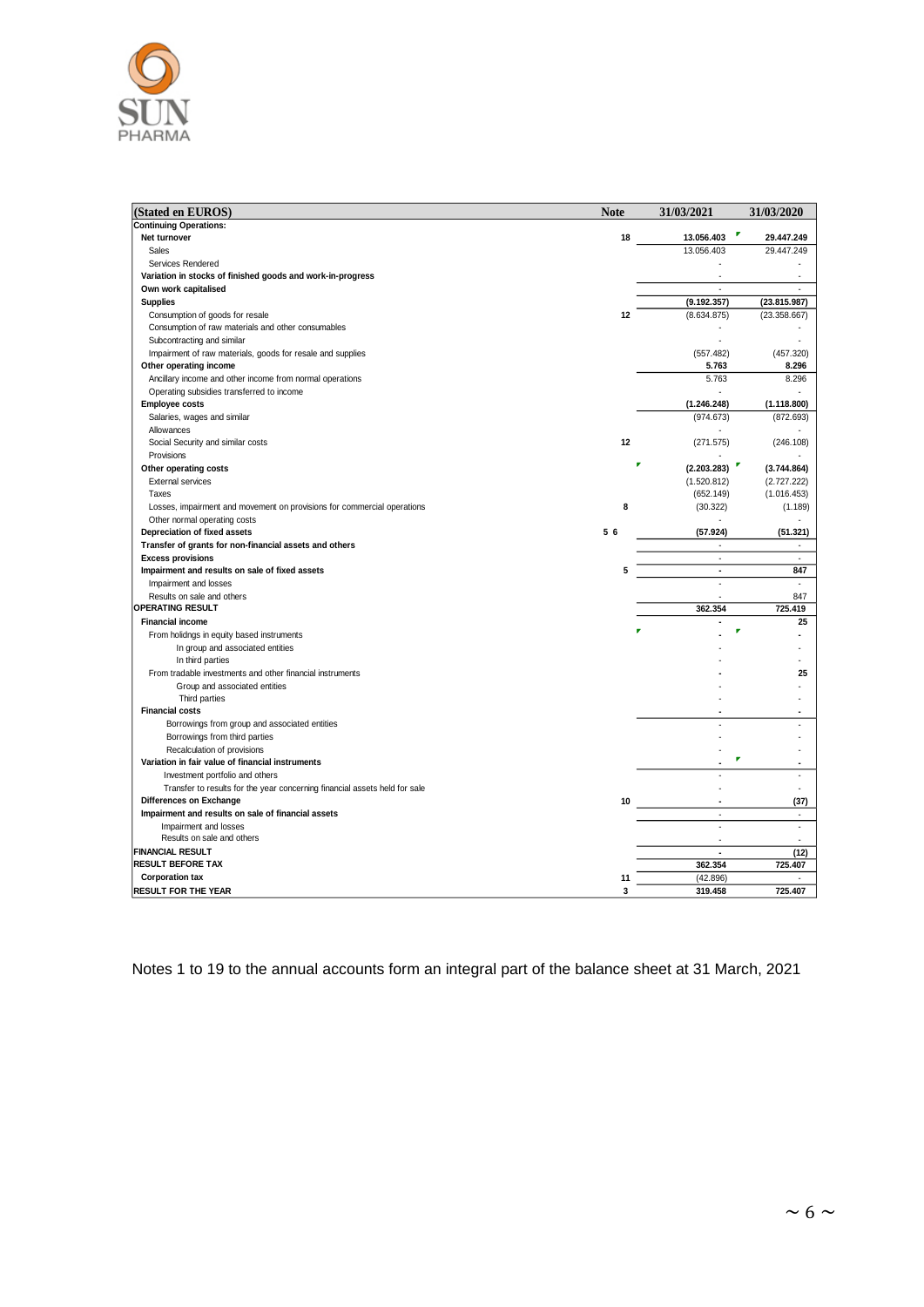

**STATEMENT OF CHANGES IN NET EQUITY**

**FROM 1 / 4 / 2020 TO 31 / 03 / 2021**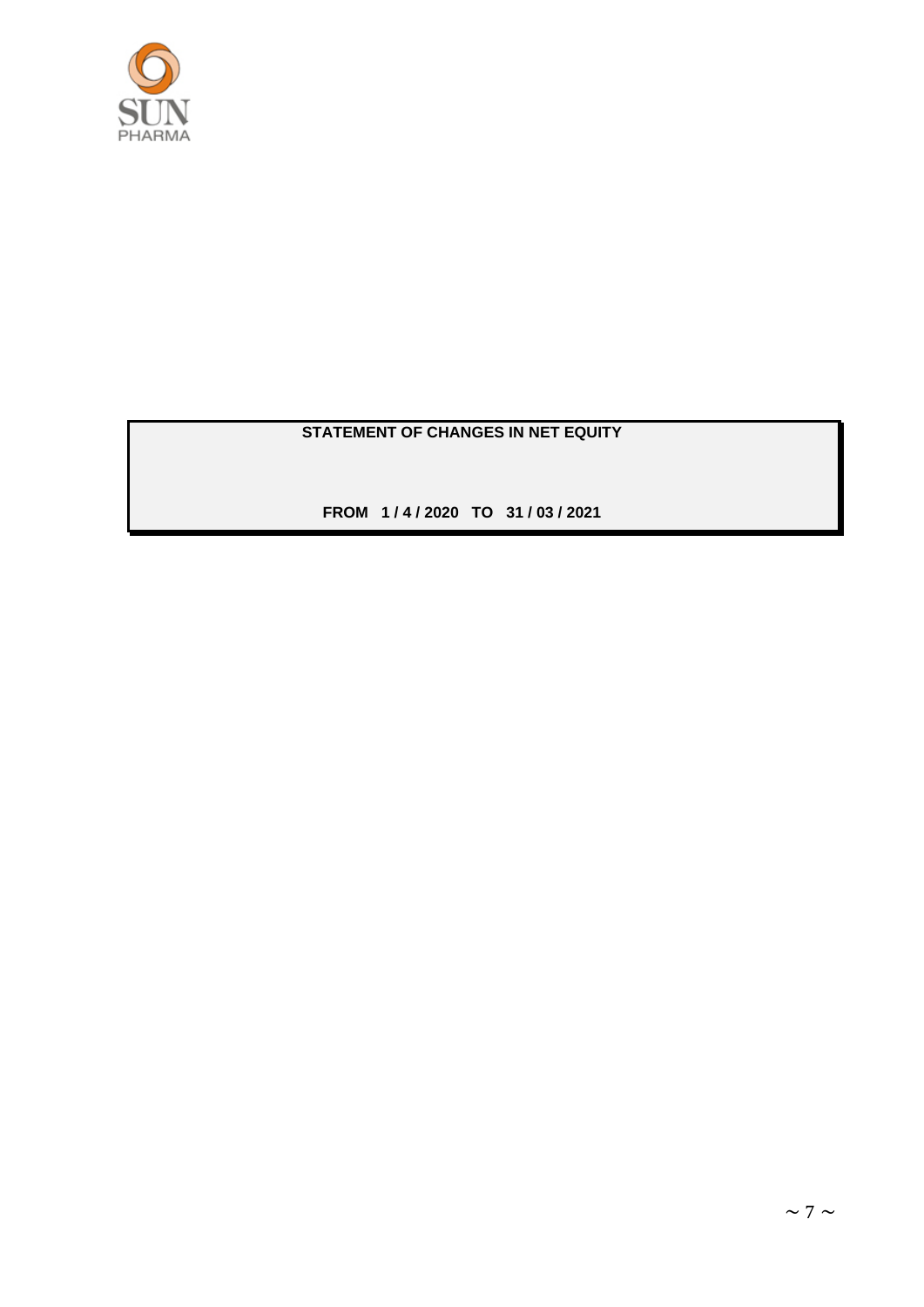

# A) STATEMENT OF RECOGNISED INCOME AND EXPENSES FOR THE YEAR ENDED 31MARCH, 2021

| (stated in euros)                                       | 2021    | 2020           |
|---------------------------------------------------------|---------|----------------|
| <b>Profit and loss account - result</b>                 | 319.458 | 725.407        |
| Total income and expenses recognised directly in equity |         |                |
| Total transfers to the profit and loss account          |         | $\blacksquare$ |
| <b>TOTAL RECOGNISED INCOME AND EXPENSES</b>             | 319.458 | 725.407        |

# B) STATEMENT OF TOTAL CHANGES IN NET EQUITY FOR THE YEAR ENDED 31 MARCH, 2021

| (stated in euros)                    | Authorised capital | <b>Reserves</b>          | <b>Prior year results</b> | Other contributions<br>from shareholders | Result for the year | <b>TOTAL</b> |
|--------------------------------------|--------------------|--------------------------|---------------------------|------------------------------------------|---------------------|--------------|
| <b>CLOSING BALANCE 2020</b>          | 1.000.000          | 200.000                  | (258.095)                 | 4.500.000                                | 725.407             | 6.167.312    |
| Adjusted Opening Balance 2021        | 1.000.000          | 200.000                  | (258.095)                 | 4.500.000                                | 725.407             | 6.167.312    |
| Total recognised income and expenses |                    | ۰                        |                           | $\overline{\phantom{a}}$                 | 319,458             | 319.458      |
| Share capital reduction              |                    | $\overline{\phantom{a}}$ |                           | . .                                      |                     |              |
| of borrowings).                      |                    |                          |                           |                                          |                     |              |
| Other movements                      |                    |                          |                           | $\overline{\phantom{a}}$                 |                     |              |
| Distribution of the result           |                    |                          |                           |                                          |                     |              |
| Other movements in net equity        |                    |                          |                           |                                          |                     |              |
| Shareholders contribution            |                    | 467.312                  | 258.095                   |                                          | (725.407)           |              |
| <b>CLOSING BALANCE 2021</b>          | 1.000.000          | 667.312                  |                           | 4.500.000                                | 319.458             | 6.486.770    |

Notes 1 to 19 to the annual accounts form an integral part of the statement of changes in net equity for the year ended 31 March, 2021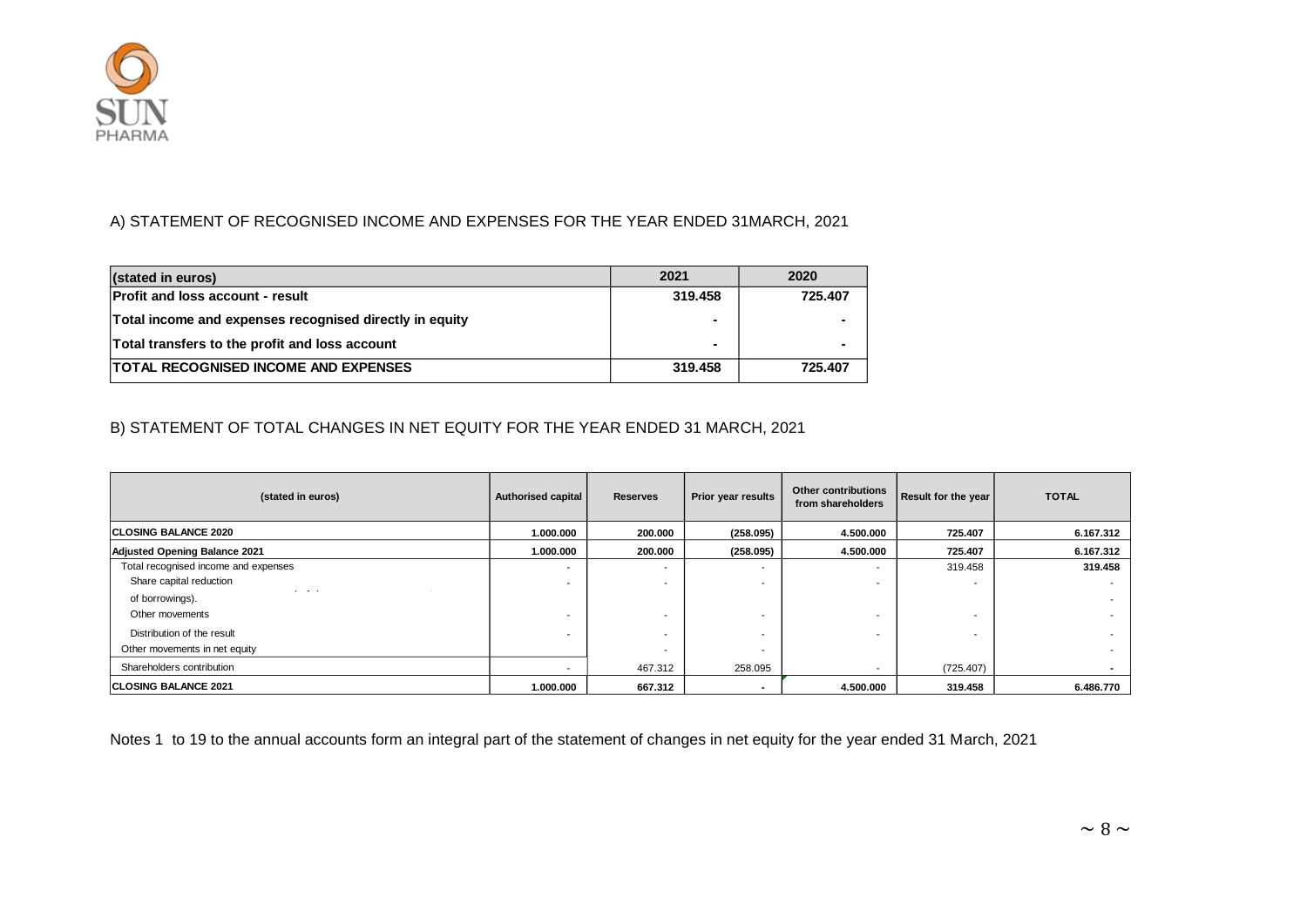

# **CASH FLOW STATEMENT**

**FROM 1 / 4 / 2020 TO 31 / 03 / 2021**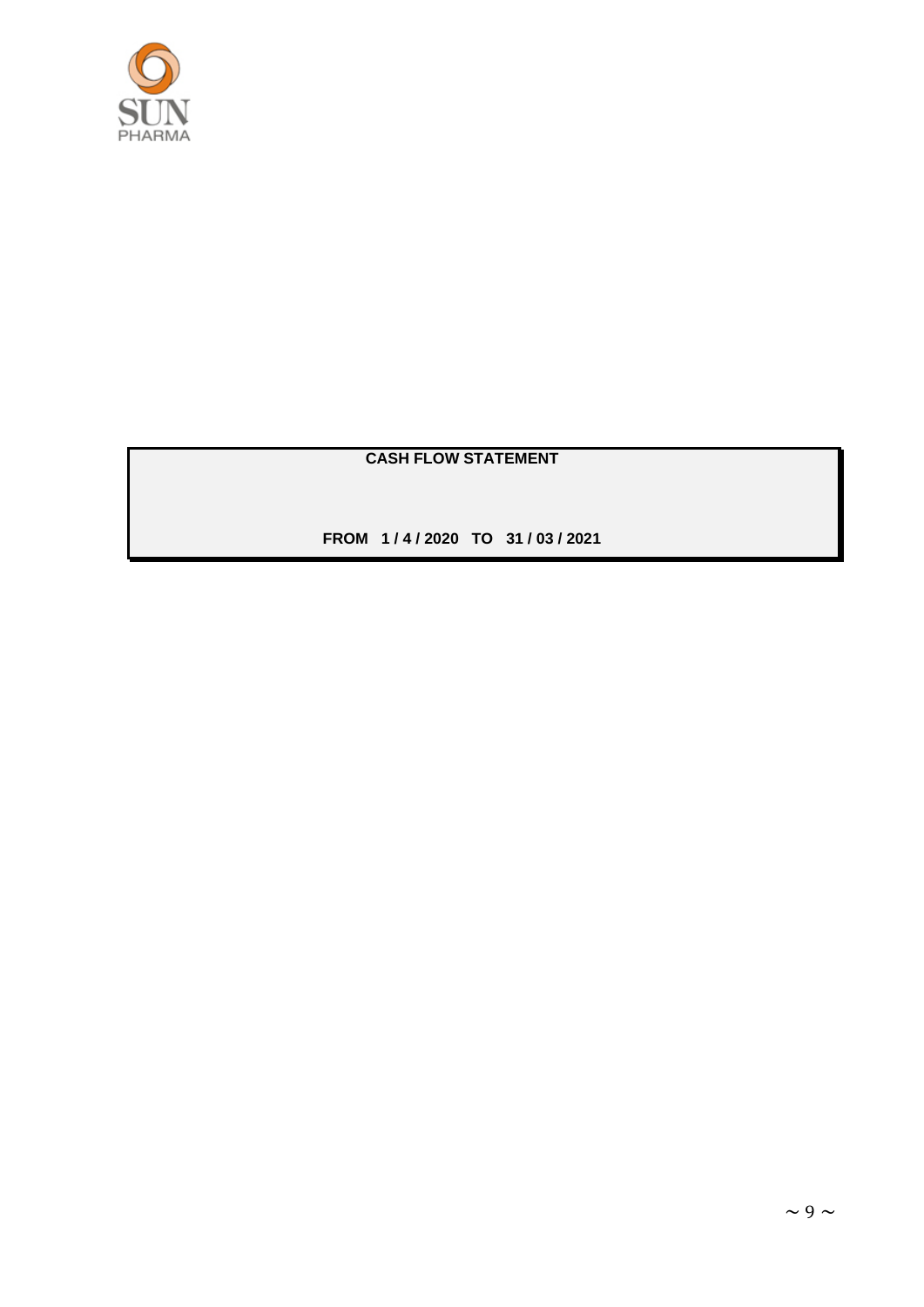

| (stated in euros)<br><b>Note</b>                                                       | 31/03/2021          | 31/03/2020             |
|----------------------------------------------------------------------------------------|---------------------|------------------------|
| <b>CASH FLOWS FROM OPERATING ACTIVITIES</b>                                            | 106.543             | 787.254                |
| Result for the year before tax                                                         | 362.353             | 725.407                |
| Adjustments to the result:                                                             | (4.986.561)         | (2.515.054)            |
| Depreciation of fixed assets $(+)$                                                     | 57.924              | 51.446                 |
| Valuation correction for impairment (+/-)                                              | 30.322              | 458.509                |
| Movement on provisions (+/-)                                                           | (5.074.807)         | (3.024.174)            |
| Transfer of subsidies (-)                                                              |                     |                        |
| Results on sale and withdrawal of fixed assets $(+/-)$                                 |                     | (847)                  |
| Results on sale and withdrawal financial instruments (+/-)                             |                     |                        |
| Financial income (-)                                                                   |                     | (25)                   |
| Financial expense (+)                                                                  |                     |                        |
| Differences on exchange (+/-)                                                          |                     | 37                     |
| Change in fair value of financial instruments (+/-)                                    |                     |                        |
| Other income and expenses (-/+)                                                        |                     |                        |
| Changes in working capital:                                                            | 4.773.647           | 2.576.876              |
| Stock $(+/-)$<br>Debtors and other accounts receivable $(+/-)$                         | 98.459<br>7.523.180 | 1.235.042<br>1.951.783 |
| Other current assets $(+/-)$                                                           | 12.745              | (13.607)               |
| Creditors and other accounts payable $(+/-)$                                           | (2.860.737)         | (596.343)              |
| Other current liabilities $(+/-)$                                                      |                     |                        |
| Other non-current assets and liabilities $(+/-)$                                       |                     | $\overline{a}$         |
| Other cash flows from operating activities:                                            | (42.896)            | 25                     |
| Interest paid (-)                                                                      |                     |                        |
| Dividends received (+)                                                                 |                     |                        |
| Interest received (+)                                                                  |                     | 25                     |
| Receipts (payments) for corporation tax $(+/-)$                                        | (42.896)            | ۰                      |
| Other payments (receipts)                                                              |                     |                        |
| <b>CASH FLOWS FROM INVESTMENT ACTIVITIES</b>                                           | (15.369)            | (122.331)              |
| Payments for investments (-):                                                          | (15.369)            | (154.616)              |
| Group and associated companies (-)                                                     |                     |                        |
| Intangible fixed assets (-)                                                            | (4.500)             | (7.145)                |
| Tangible fixed assets (-)                                                              | (6.082)             | (147.471)              |
| Investments in property (-)                                                            |                     |                        |
| Other financial assets (-)                                                             | (4.787)             |                        |
| Non-current assets maintained for sale (-)                                             |                     |                        |
| Other assets (-)                                                                       |                     |                        |
| Collections on disposal of investments (+):                                            |                     | 32.285                 |
| Group and associated companies (-)                                                     |                     |                        |
| Intangible fixed assets (-)                                                            |                     |                        |
| Tangible fixed assets (-)                                                              |                     | 17.647                 |
| Investments in property (-)                                                            |                     |                        |
| Other financial assets (-)                                                             |                     | 14.638                 |
| Non-current assets maintained for sale (-)                                             |                     |                        |
| Other assets (-)<br>CASH FLOWS FROM FINANCING ACTIVITIES                               |                     |                        |
| Collections and payments from equity based instruments                                 |                     |                        |
|                                                                                        |                     |                        |
| Issues of equity based instruments (+)<br>Cancellation of equity based instruments (-) |                     |                        |
| Purchase of own equity based instruments (-)                                           |                     |                        |
| Transfer of equity based instruments $(+)$                                             |                     |                        |
| Subsidies, donations and similar (-)                                                   |                     |                        |
| Collections and payments for financial liability instruments:                          |                     |                        |
| Issue:                                                                                 |                     |                        |
| Debentures and similar $(+)$                                                           |                     |                        |
| Borrowings from financial institutions (+)                                             |                     |                        |
| Borrowings from group and associated entities (+)                                      |                     |                        |
| Other borrowings (+)                                                                   |                     |                        |
| Repayment and cancellation of:                                                         |                     |                        |
| Debentures and similar (+)                                                             |                     |                        |
| Borrowings from financial institutions (+)                                             |                     |                        |
| Borrowings from group and associated entities (+)                                      |                     |                        |
| Other borrowings (+)                                                                   |                     |                        |
| Payments of dividends and remuneration of other equity based instruments               |                     |                        |
| Dividends (-)                                                                          |                     |                        |
| Remuneration of other equity based instruments (-)                                     | - €                 | - €                    |
|                                                                                        | -€                  | -€                     |
| <b>Exchange rates impact</b>                                                           | -€                  | -€                     |
| NET INCREASE/REDUCTION IN CASH AND EQUIVALENTS                                         | 91.174<br>2.667.157 | 664.923                |
| Opening cash and equivalent resources                                                  |                     | 2.002.234              |
| Closing cash and equivalent resources                                                  | 2.758.331           | 2.667.157              |

Notes 1 to 19 to the annual accounts form an integral part of the cash flow statement for the year ended

31 March, 2021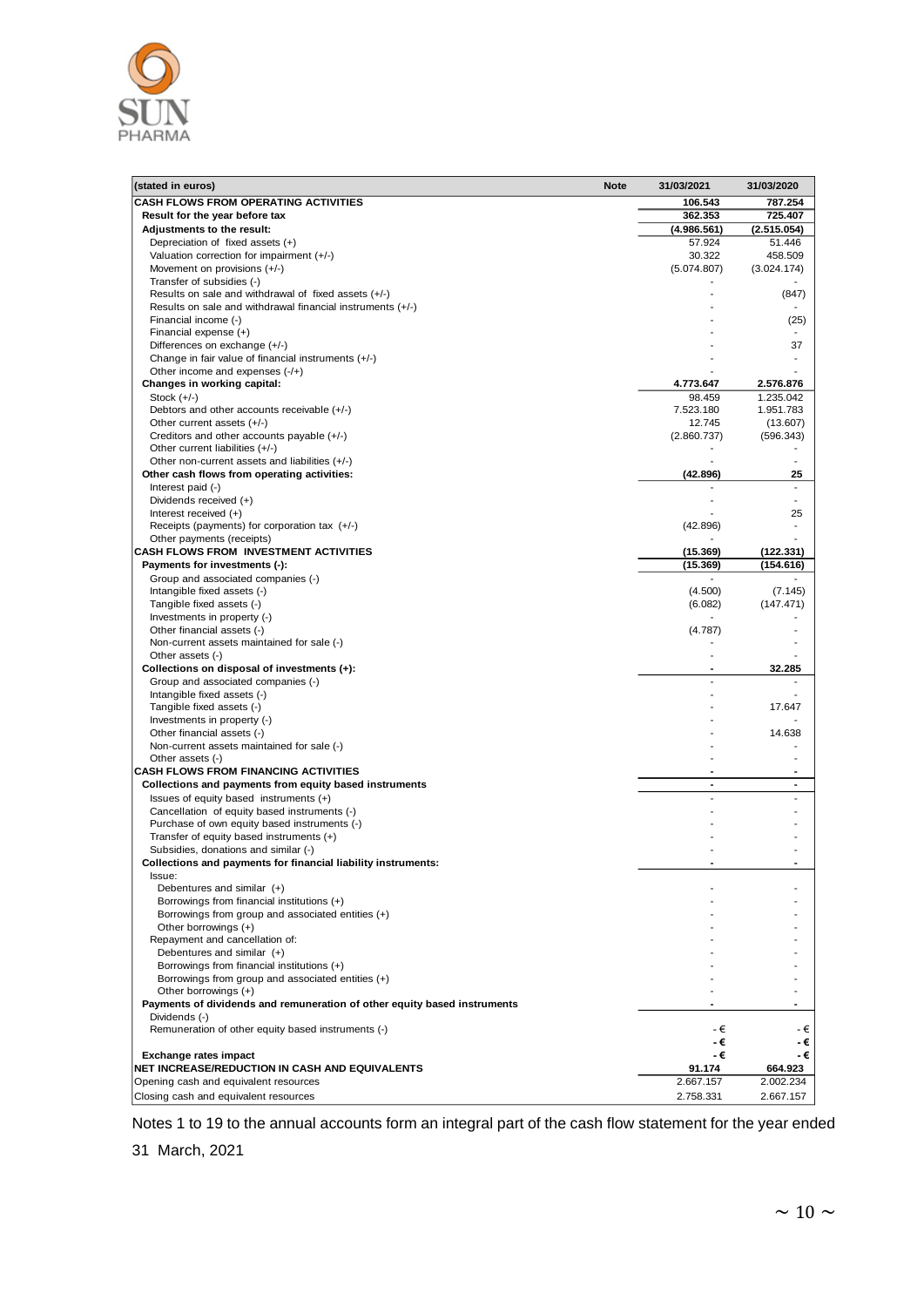

**FINANCIAL YEAR REPORT**

**FROM 1 / 4 / 2020 TO 31 / 03 / 2021**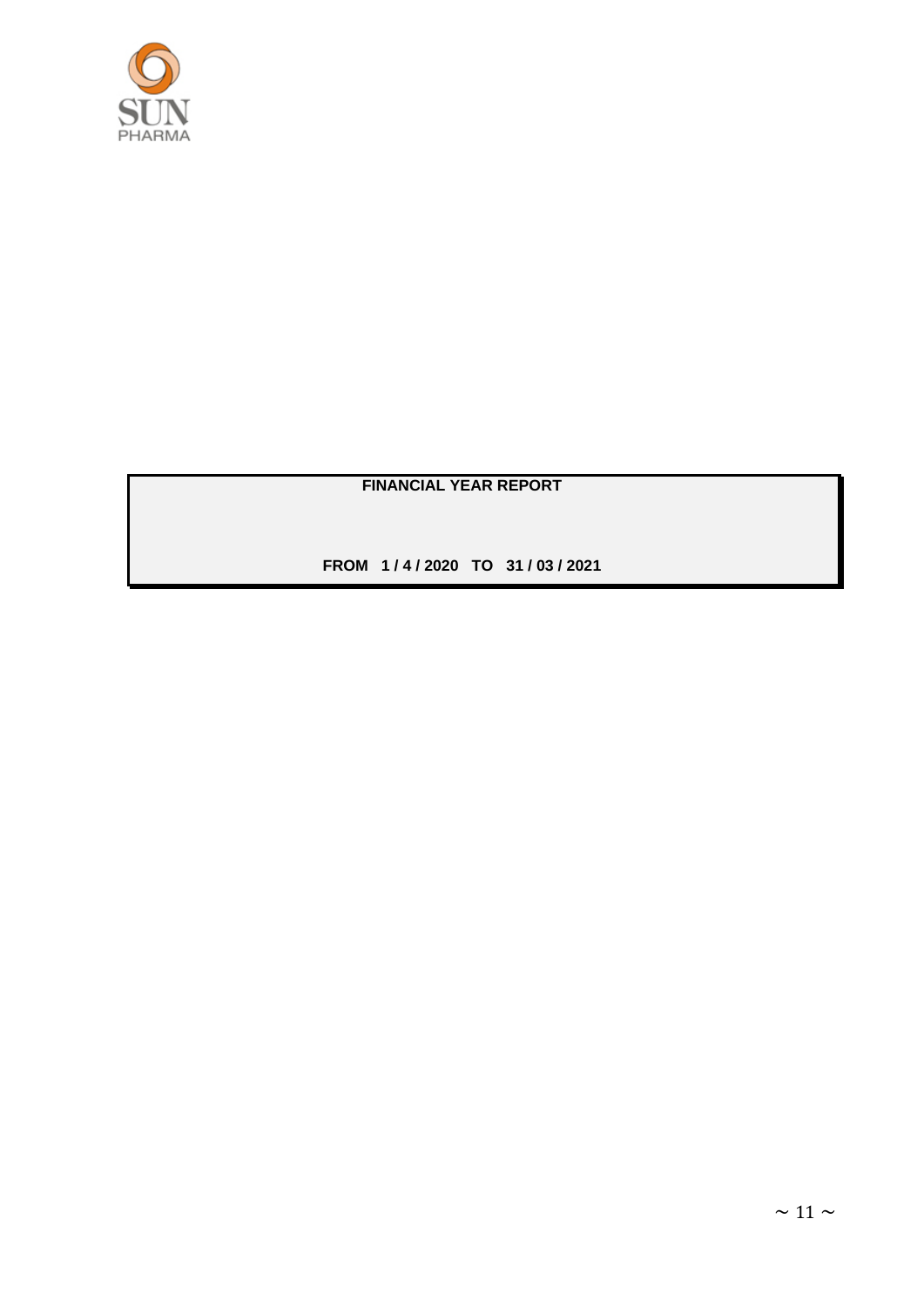

## *NOTE 1 - BUSINESS ACTIVITY OF THE COMPANY*

SUN PHARMA LABORATORIOS, S.L.U., formerly LABORATORIOS RANBAXY, S.L.U. (hereinafter, the "Company") was founded on 5 February 2004. Its registered office is Rambla de Catalunya, 53-55 5ª planta, 08007, Barcelona. Pursuant to Article 13.1 of the Recast Text of the Capital Companies Act, the Company is recorded in the Companies Registry as a sole proprietorship. Its tax code is B-63424444.

In accordance with the company's articles of association, the corporate purpose is the production, preparation, marketing, export and import, and representation of chemical products, antibiotics, medical preparations or substances, pharmaceutical specialties, generic pharmaceutical specialties, registry formulas, officinal formulas or preparations and prefabricated medications, intermediary products, health devices, as well as baby food and special food for disabled persons, chemical, medicinal and pharmaceutical products, and household goods, along with any kind of activity directly or indirectly associated to or ancillary to the foregoing, and whereby the marketing of the aforementioned products represents the company's main activity.

On 1 August 2007, the merger through takeover of Mundogen Farma, S.A. (absorbed company) by LABORATORIOS RANBAXY, S.L. (absorbing company) was approved, with termination through dissolution without winding-up of the absorbed company and the universal mass transfer to the absorbing company, as the universal successor, of all the goods, rights and obligations comprised in the equity, as from 1 October 2007 (the date of formal execution of the merger in a public deed). The merger was carried out under the special system of mergers laid down in articles 83 to 96 of Legislative Royal Decree 4/2004, of 5 March, which approves the rewritten text of the Corporate Income Tax Act.

On 17 December 2013, the sole shareholder agreed to modify the date for the closing of the business year to 31 March.

During the last quarter of 2013, the Company considered it necessary to implement a change in its business model, due to the market trends. That decision led to the elimination of its business of direct sales to pharmacies through the internal sales network. In recent years the Company has won several auctions for the supply of pharmaceutical products to the Ministry of Health of the Regional Government of Andalusia. The change of government within this administration has lead to the end of this kind of procurement. However, given that the contract signed ran until December 2020, it won't be until next fiscal year that the Company's sales activity volume will be affected. Company Management has begun to study the new business strategies to replace the possible loss of business in this Autonomous Community.

The Company and its sole shareholder, Sun Pharma (Netherlands) BV, form a part of the Sun Pharma Group, whose ultimate controlling company is Sun Pharmaceuticals Industries Limited. The registered address of Sun Pharma (Netherlands) BV is Polarisavenue 87, 2132 JH Hoofddorp, Amsterdam, and the registered corporate address of Sun Pharmaceuticals Industries Limited is in Mumbai, Maharashtra, India. This latter company is the one that formulates consolidated annual financial statements.

On 31 March 2016, a commercial agreement was signed with the company SUN PHARMACETUCIALS SPAIN, S.L. to concentrate the businesses of Spain of the two companies of the same Indian group. The Company LABORATORIOS RANBAXY, S.L. acquired the business, including the assets, employees, contracts and assumed obligations.

In April 2019, as part of its strategic plan of harmonisation with the other Group companies, the Company changed its name, which is now SUN PHARMA LABORATORIOS, S.L.U. That change in name also coincided with a change in its registered office. The Company has finalized the process of changing the names of all the products it markets, to complete its strategic renaming process (even though there are still products with the former name in the distribution channel).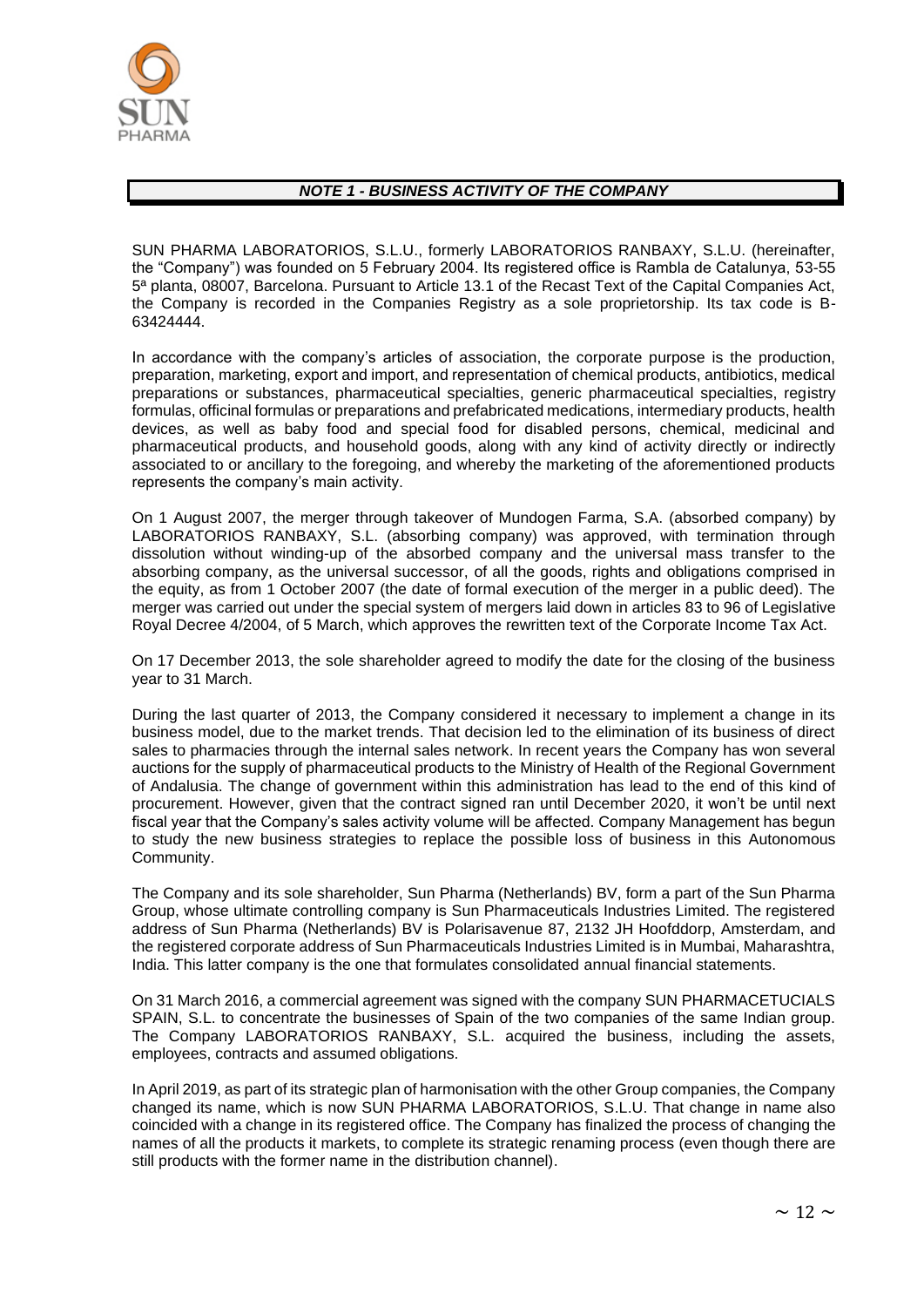

The functional currency of the Company is the euro. Consequently, operations in currencies other than the euro are deemed to be called in "foreign currency".

# *NOTE 2 - BASES FOR PRESENTING THE ANNUAL FINANCIAL STATEMENTS*

#### **a) TRUE AND FAIR VIEW**

The attached annual financial statements have been obtained from the accounting records of the Company, and they are presented in accordance with commercial legislation in force and with the standards established in the General Accounting Plan, approved by Royal Decree 1514/2007 of 16 November, such that they show a true and fair view of the equity, of the financial situation, of the profits/losses of the company and of the cash flows during the financial year.

The attached annual financial statements of the company have been formulated by the Board of Directors and will be submitted to the approval of the sole shareholder, and they are expected to be approved without modification.

All the standards and criteria in force established in the General Accounting Plan at the time when these financial statements were prepared have been followed, without exception.

#### **b) NON-MANDATORY ACCOUNTING PRINCIPLES APPLIED**

No non-mandatory accounting principles have been applied.

#### **c) CRITICAL ASPECTS OF ASSESSMENT AND ESTIMATION OF UNCERTAINTY**

The Company directors deem that there are no uncertainties, beyond those that are normal for the business activity, which could bring into question the application of the going concern basis.

Estimates by the Company's Directors have been used to assess some of the assets, liabilities, income, expenses and commitments reported in the attached annual financial statements. These estimates basically refer to:

- Calculation of impairment in accounts receivable and inventories (Notes 8 c) and 9 respectively).
- Determination of trade operation forecasts.

As stated in Note 11, Management has requested the refund of VAT for previous years. From the accounting standpoint, Management considers this decision is a change in estimation, in view of the new information provided by different previous claims and court decisions, and so the entire claimed amount has been incorporated as an additional amount of sales for the year.

#### **d) COMPARISON OF INFORMATION**

There have not been any exceptional reasons that justify a modification of the structure of the balance sheet, of the profit and loss statement, of the statement of changes in net equity and of the cash flow statement of the preceding financial year.

There is no cause that might prevent a comparison between the financial statements of the current year and those of the preceding financial year.

Some amounts from notes 12, 16 & 18 have been reformulated for comparison purposes.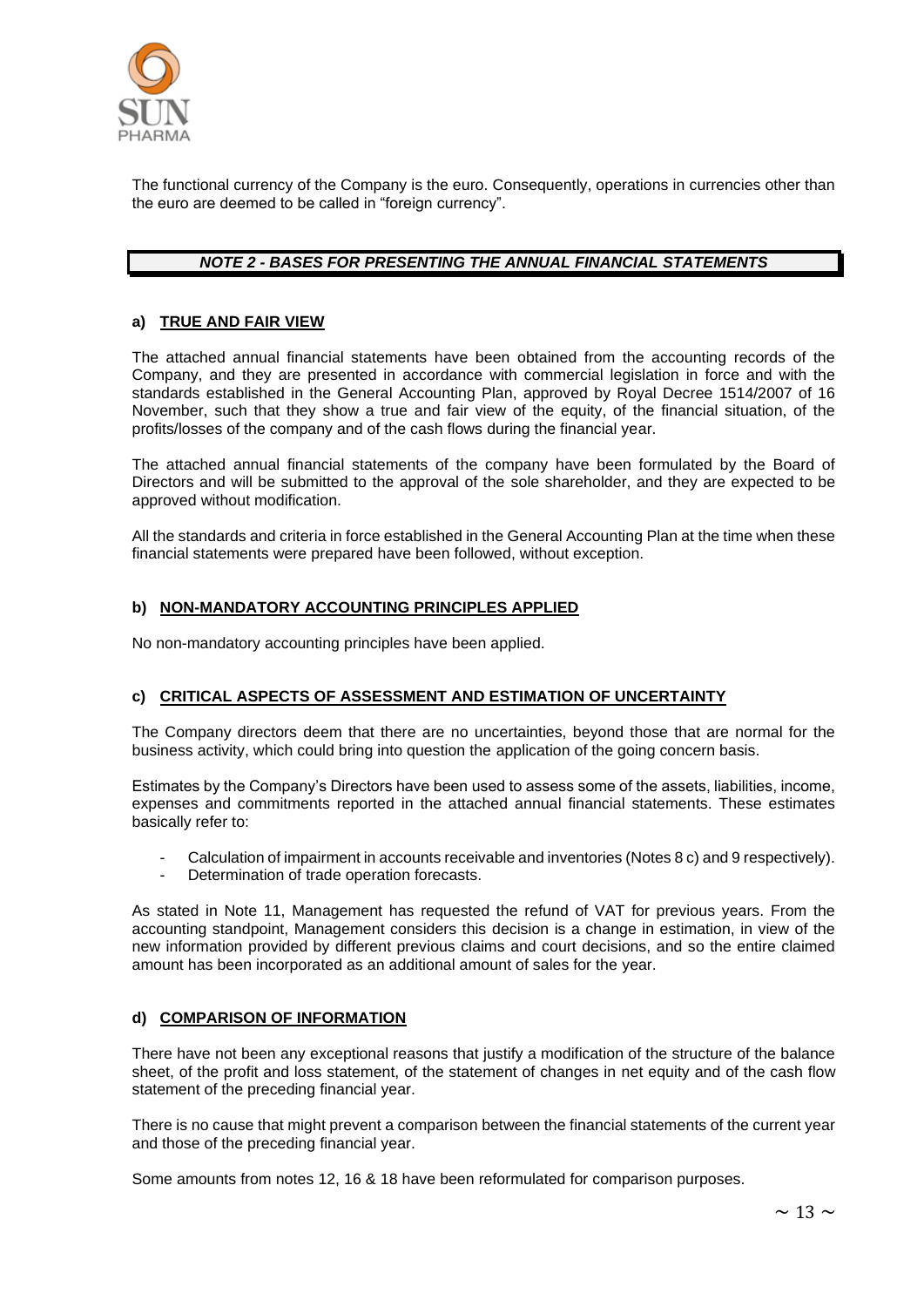

#### **e) GROUPING OF ITEMS**

There are no items that have been the object of grouping on the Balance Sheet, in the Profit and Loss Statement, in the statement of changes in net equity or in the cash flow statement.

#### **f) ELEMENTS RECORDED IN VARIOUS ITEMS**

There are no equity elements that are recorded in more than one item of the Balance Sheet.

#### **g) CHANGES IN ACCOUNTING CRITERIA**

No changes have been made due to changes in accounting criteria during the year.

#### **h) CORRECTION OF ERRORS**

No errors existing at the close of the financial year have been detected, which would require a reformulation of the financial accounts. Any significant events that were learned about after the close and that could make it advisable to adjust the estimates at the close of the financial year have been mentioned in the corresponding sections.

#### *NOTE 3 - APPROPRIATION OF EARNINGS*

#### **a) PROPOSED APPROPRIATION OF EARNINGS OF THE FINANCIAL YEAR**

| <b>AVAILABLE FOR DISTRIBUTION</b>                                       | 2020       | 2019       |
|-------------------------------------------------------------------------|------------|------------|
| Balance of the Profit and Loss Statement                                | 319.457.75 | 725.407,19 |
| <b>TOTAL AVAILABLE FOR DISTRIBUTION = TOTAL</b><br><b>APPROPRIATION</b> | 319.457,75 | 725.407,19 |
|                                                                         |            |            |
| <b>APPLIED TO</b>                                                       | 2020       | 2019       |
| <b>Voluntary Reserve</b>                                                | 319.457.75 |            |
| Offsetting of losses from previous financial years                      | 0.00       | 725.407,19 |
| <b>TOTAL APPROPRIATION = TOTAL AVAILABLE</b>                            | 319.457,75 | 725.407,19 |
| <b>FOR DISTRIBUTION</b>                                                 |            |            |

#### **b) DISTRIBUTION OF INTERIM DIVIDENDS**

No interim dividends were distributed during the financial year.

#### **c) LIMITATIONS ON THE DISTRIBUTION OF DIVIDENDS**

There is no limitation on the distribution of dividends.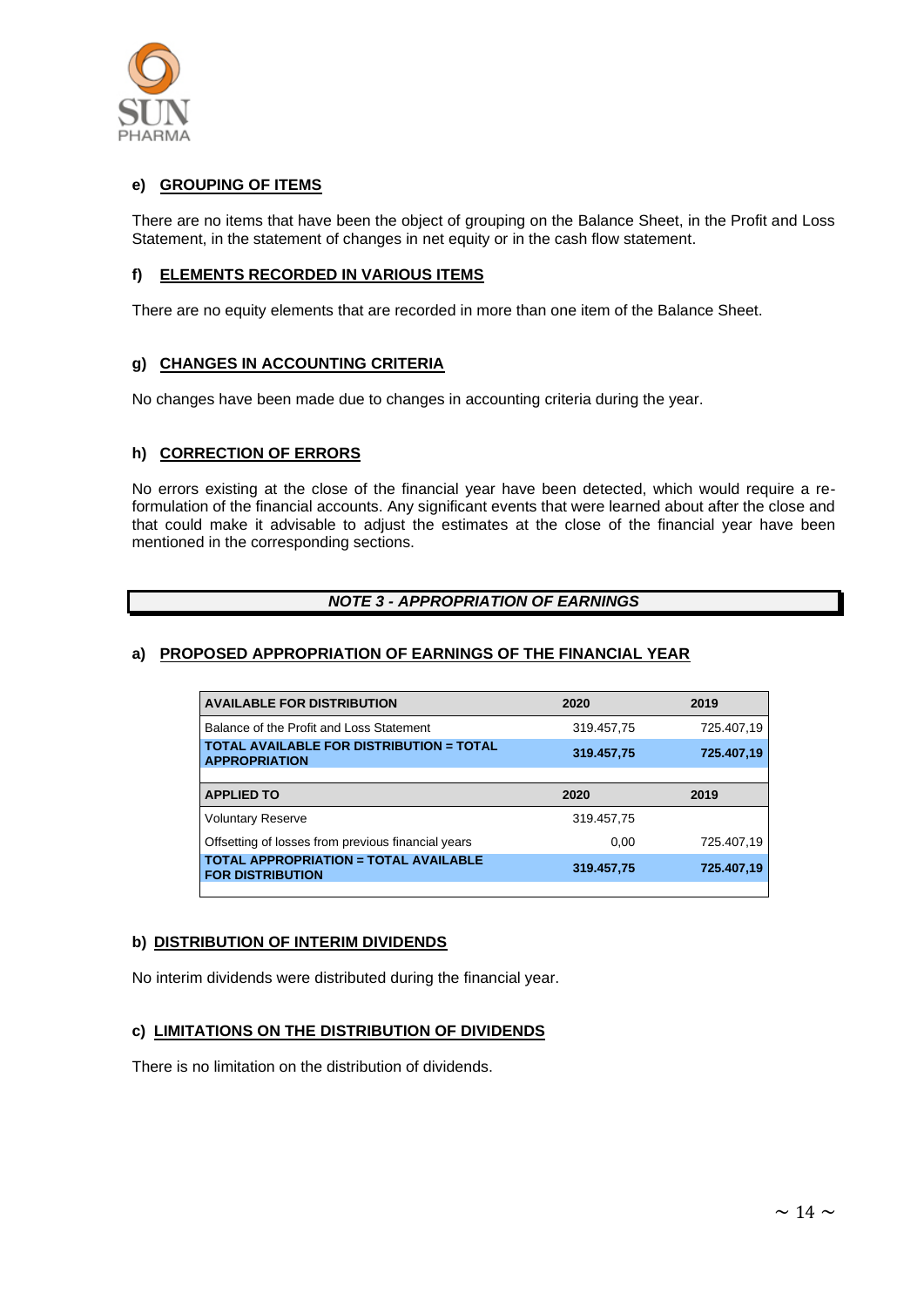

#### *NOTE 4 - RECORDING AND ASSESSMENT STANDARDS*

#### **1. INTANGIBLE FIXED ASSETS**

Intangible fixed assets are initially recognised at their cost of acquisition, and they are subsequently valued at cost, less the corresponding cumulative depreciation, calculated according to their useful life and the impairment losses that may have been experienced, if applicable.

The Company recognises, accounting-wise, any loss that may have occurred in the recorded value of these assets as a consequence of impairment. The criteria for recognising the impairment losses of these assets and, if applicable, the recoveries of the same recorded in previous financial years are similar to those applied for tangible fixed assets.

#### **Computer applications**

The costs of acquisition and development of IT programmes are recorded as IT Applications. The maintenance costs are charged to the income statement in the year in which they occur.

IT applications are only recognised as an intangible fixed asset if they meet the following conditions:

- They are perfectly individualised by projects and their cost is clearly established so that it can be distributed over time.
- There are well-founded reasons for the technical success and for the commercial and financial return of the project in question.

They are depreciated according to the useful life, which must be estimated at 5 years, and the possible capital losses are analysed to make the corresponding value correction due to impairment. At the time when the intangible assets are fully amortised, the Company derecognises them from its assets.

# **2. TANGIBLE FIXED ASSETS**

The goods included in Tangible Fixed Assets are valued at their acquisition price or cost of production, less cumulative depreciation and, if applicable, the cumulative amount of the recognised value corrections due to impairment. The following constitute a greater value of the items of tangible fixed assets:

- Indirect taxes that encumber elements of tangible fixed assets and that cannot be directly recovered from public finance.
- The initial estimate of the current value of the assumed obligations derived from dismantling or removal of the asset.
- The costs of renovation, expansion or improvement that represent an increase in capacity, productivity or expansion of useful life.

For fixed assets that need a period of time greater than one year to be in condition for use, the financial expenses accrued before placing the asset in conditions for use, which have been drawn by the supplier or corresponding to loans or another type of third-party financing, whether specific or generic and directly attributable to the acquisition, manufacture or construction of the asset, are included in the acquisition price or cost of production.

The costs of major repairs are recognised at the carrying value of the fixed asset as replacements, as long as the conditions for the recognition thereof are met.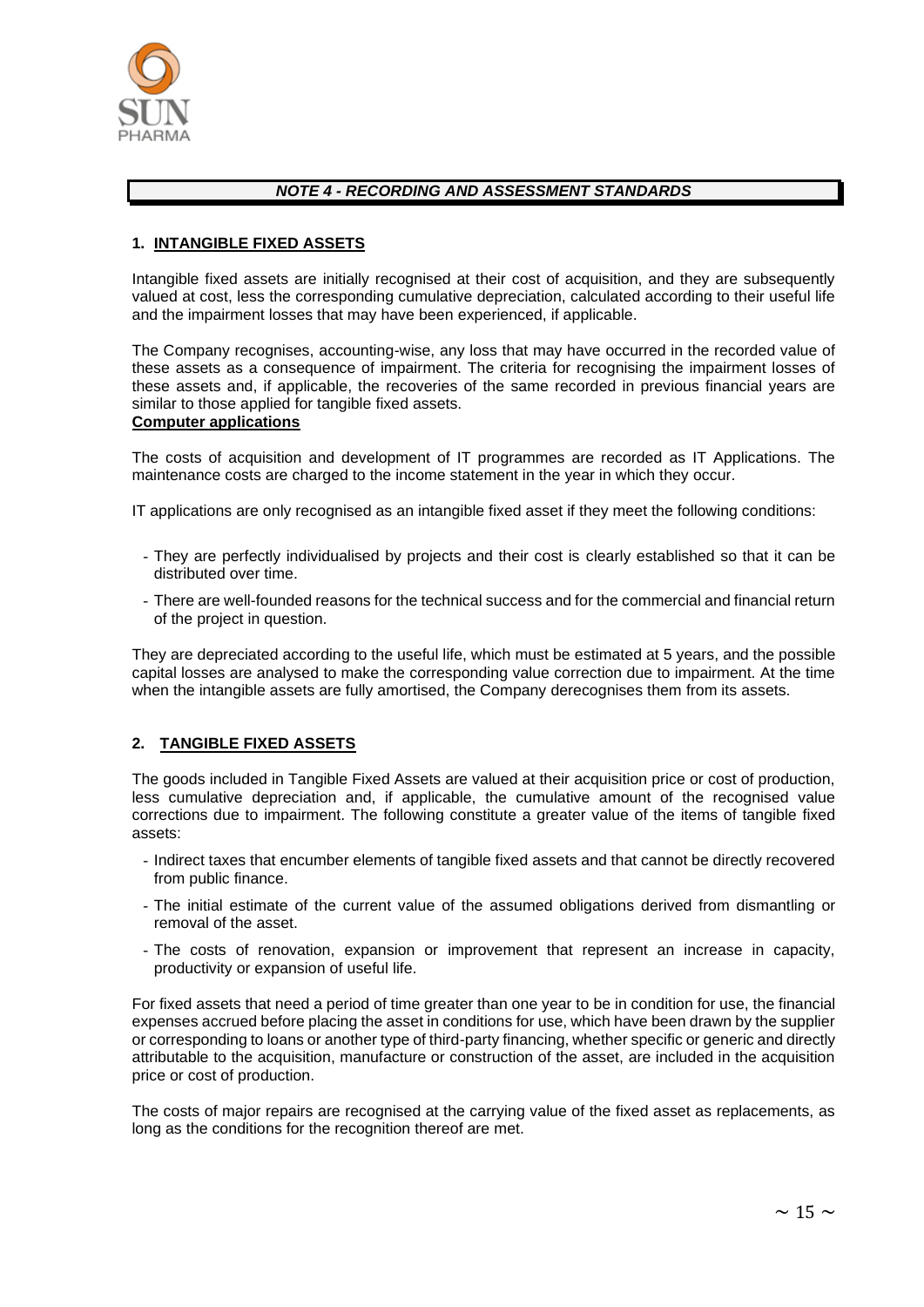

#### **Technical installations, machinery and tools**

The valuation thereof includes all acquisition or manufacturing and construction expenses until they are placed in operating condition.

#### **Implements and tools incorporated in mechanical elements**

The implements and tools that do not form a part of a machine and whose period of use is not estimated to be over one year are charged as an expense of the financial year. If their period of use is more than one year, an annual adjustment is made by taking a physical count.

The templates and moulds that are used permanently in mass manufacturing form a part of tangible fixed assets, and the depreciation thereof is calculated according to their estimated useful life. Customordered moulds used for isolated manufacturing are not considered subject to inventory, except when they have a net realisable value.

#### **Tangible fixed assets in progress**

The expenditures made during the financial year due to the projects and works that the company carries out for itself are charged to the expense accounts of the financial year. The accounts of tangible fixed assets in progress are charged by the amount of said expenses, with a credit to the income item that includes the work performed by the company for itself.

#### **Depreciation**

Items of tangible fixed assets are depreciated systematically and rationally according to the useful life of the goods and their residual value. Each part of an element with a useful life that is different from the rest is depreciated differently.

|                             | Useful life |
|-----------------------------|-------------|
| <b>TECHNICAL FACILITIES</b> | 5 years     |
| <b>OTHER FACILITIES</b>     | 10 years    |
| <b>FURNITURE</b>            | 5-10 years  |
| <b>VEHICLES</b>             | 5 years     |

#### **Impairment of tangible and intangible assets**

On the date of the balance sheet, the Company revises the book amounts of its tangible and intangible assets to determine if there are signs that said assets have sustained a loss due to impairment. If there is any sign, the recoverable amount of the asset is calculated (the greater value of either the fair value less the cost of sale or the value of use) in order to determine the scope of the loss due to impairment (if there were any). In the event that the asset does not generate cash flows that are independent from other assets, the recoverable amount of the cash-generating unit to which the asset belongs is calculated.

When a loss due to impairment is subsequently reversed, the book value of the asset increases to the revised estimate of its recoverable amount, but such that the increased book value does not exceed the book value that would have been determined had there not been a loss due to impairment in previous financial years. A reversal of an impairment loss is immediately recognised as income.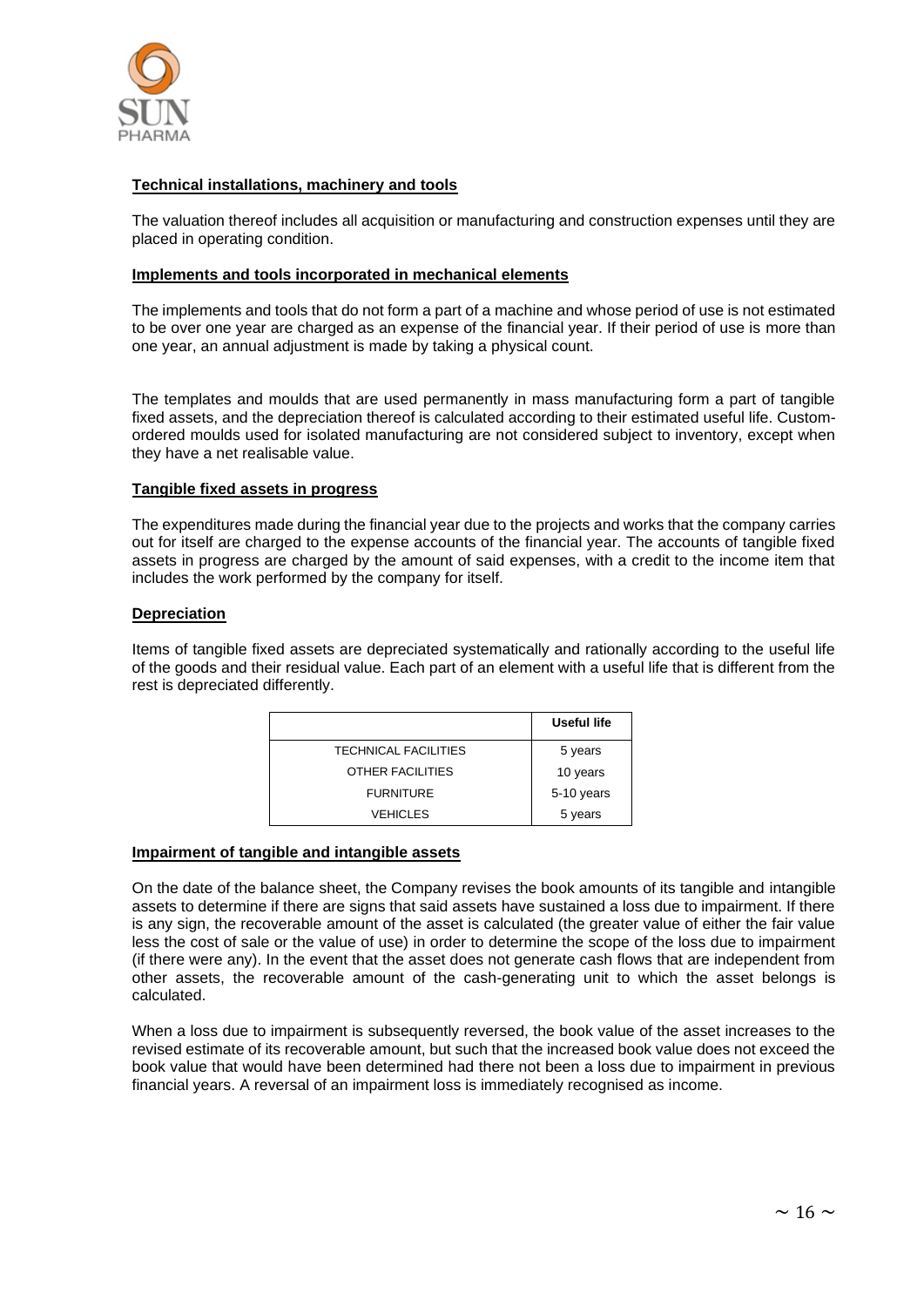

# **3. LEASES**

Tangible assets acquired under a financial lease are recorded in the asset category to which the leased good belongs, and it is depreciated according to its expected useful life, following the same method as for owned assets.

Leases are classified as financial leases whenever the conditions of the same substantially transfer the risks and advantages derived from ownership to the lessee. All other leases are classified as operational leases.

# **4. SWAPS**

No swap occurred during the financial year.

#### **5. FINANCIAL INSTRUMENTS**

#### **Categories of financial assets and liabilities**

#### **a) Financial Assets**

Financial assets are recognised on the balance sheet when they are acquired, and they are classified as:

- **Loans and receivables**: credits due to commercial and non-commercial operations.
	- Initial assessment: at their fair value, except for credits for commercial operations that have a maturity of no more than one year and that have no contractual interest rate and except for advances or credits to personnel, dividends receivable and payouts required on equity instruments that are expected to be received in the short term, which are assessed at their nominal value.
	- Subsequent assessment: at their amortised cost, except for credits with a maturity of no more than one year, as stated, which continue to be assessed at the same amount.
- **Investments held to maturity**: securities representing debt, with a fixed maturity date, receivables of a certain or determinable amount, which are negotiated on an active market and regarding which the company has the effective intention and capacity to hold until maturity.
	- Initial valuation: at their fair value.
	- Subsequent valuation: at their amortised cost.
- **Financial assets held for trading**: assets whose acquisition originates for the purpose of selling the assets in the short term.
	- Initial valuation: at their fair value. The directly attributable transaction costs are recognised in the Profit and Loss Statement.
	- Subsequent valuation: at their fair value, without deducting the transaction costs that could be incurred in the disposal thereof. Changes in the fair value are taken to the profit and loss statement of the financial year.
- **Other financial assets at fair value, with changes in the profit and loss statement**: hybrid financial assets.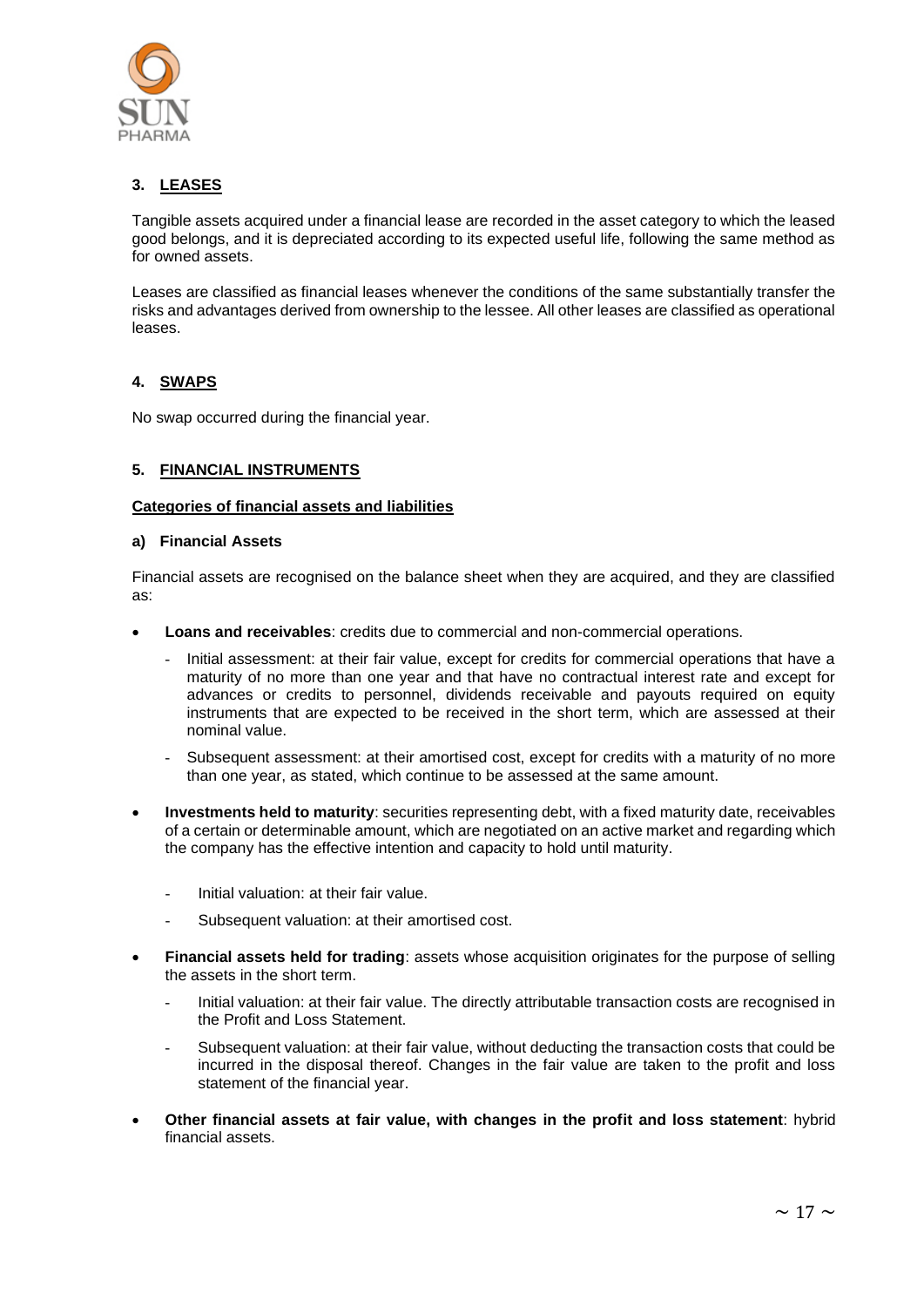

- Initial valuation: at their fair value. The directly attributable transaction costs are recognised in the Profit and Loss Statement.
- Subsequent valuation: at their fair value, without deducting the transaction costs that could be incurred in the disposal thereof. Changes in the fair value are taken to the profit and loss statement of the financial year.
- **Investments in the equity of the group, multi-group and associated companies**:
	- Initial valuation: at cost.
	- Subsequent valuation: at cost, less the cumulated amount of the value corrections due to impairment, if applicable.
- **Financial assets available for sale**: securities representing debt and equity instruments of other companies that have not been classified in any of the preceding categories.
	- Initial valuation: at their fair value.
	- Subsequent valuation: at their fair value, without deducting the transaction costs that could be incurred in the disposal thereof. Changes in the fair value are allocated to net equity until the asset is written off or impaired, at which time the recognised amount is allocated to profit and loss.

#### **b) Financial Liabilities**

Financial liabilities are classified, according to the content of the contractual agreements and considering the economic background of the operation, into the following categories:

- **Debts and payables**: debts due to commercial and non-commercial operations.
	- Initial valuation: at their fair value (except for debts due to commercial operations that have a maturity of no more than one year and that have no contractual interest rate and except for payouts required by third parties on equity holdings that are expected to be paid in the short term, which are assessed at their nominal value).
	- Subsequent valuation: at their amortised cost (except for debts with a maturity of no more than one year, as stated, which continue to be valued at the same amount).
	- Accrued interest: posted in the profit and loss statement, thereby applying the effective interest rate method.
- **Financial liabilities held for trading**: liabilities issued for the purpose of re-acquiring them in the short term.
	- Initial valuation: at their fair value. The directly attributable transaction costs are recognised in the Profit and Loss Statement.
	- Subsequent valuation: at their fair value, without deducting the transaction costs that could be incurred in the disposal thereof. Changes in the fair value are taken to the profit and loss statement of the financial year.
- **Other financial liabilities at fair value, with changes in the profit and loss statement**: hybrid financial liabilities.
	- Initial valuation: at their fair value. The directly attributable transaction costs are recognised in the Profit and Loss Statement.
	- Subsequent valuation: at their fair value, without deducting the transaction costs that could be incurred in the disposal thereof. Changes in the fair value are taken to the profit and loss statement of the financial year.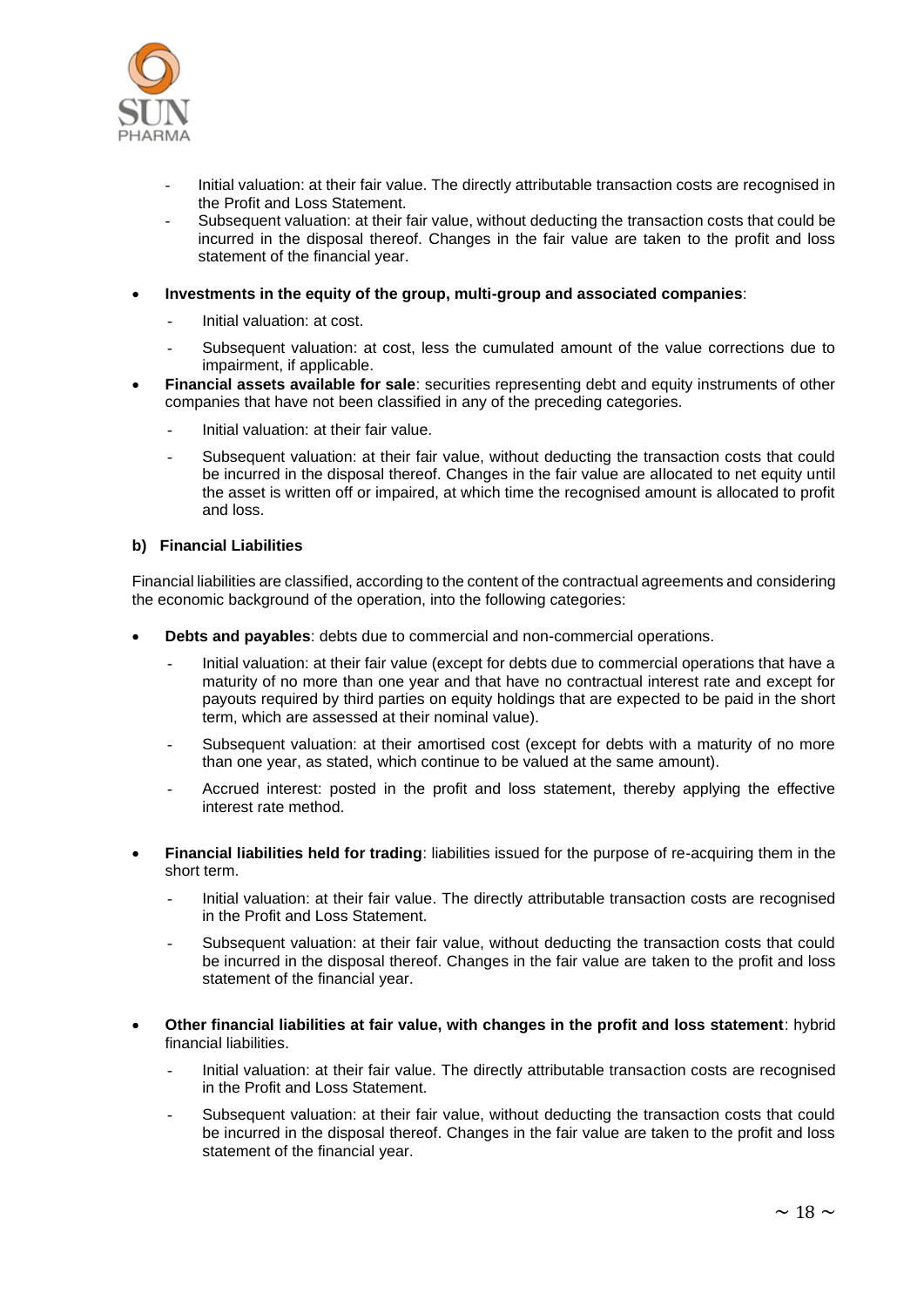

#### **c) Own equity instruments**

Own equity instruments are classified according to the content of the contractual agreements and considering the economic background of the operation. The expenses derived from transactions with own equity instruments are recorded directly against own equity as lower reserves.

#### **Impairment**

Valuation corrections are made at the end of the year due to impairment whenever there is objective evidence that the value of a credit or of an investment has been impaired. The loss is:

- For loans and receivables and for investments held to maturity, the difference between the book value of the asset and the present value of future cash flows estimated to be generated, discounted at the effective interest rate calculated at the time of initial recognition (or the market value of the instrument for investments held to maturity, if this value is sufficiently reliable).
- For investments in the equity of companies of the group or multi-group and associated companies, the difference between the book value of the asset and the recoverable amount (the higher of the fair value less the costs of sale and the present value of future cash flows derived from the investment).
- For financial assets available for sale, the difference between the cost less any value correction due to impairment recorded in the profit and loss statement and the fair value at the time when the valuation is made.

All corrections, as well as the reversal thereof, are recognised as an expense or as income, respectively, in the profit and loss statement. The reversal of impairment has a limit of the book value of the credit or of the investment that would be recognised on the reversal date if impairment of the value had not been recorded.

#### **De-registration of financial assets and liabilities**

The criteria used for de-registering a financial asset are the following:

- it must have expired or
- the contractual rights over the cash flows of the financial asset have been transferred, with substantial transfer of the risks and profits inherent in the ownership thereof.

Once the asset has been de-registered, the profit or loss generated by the operation forms a part of the profit/loss of the financial year in which it occurs.

In the case of financial liabilities, the company de-registers them when the obligation has extinguished. A financial liability is also de-registered when an exchange of financial instruments occurs, with substantially different conditions. The difference between the book value of the financial liability and the consideration paid, including the attributable transaction costs, is recorded in the profit and loss statement.

#### **Hybrid financial instruments**

Hybrid financial instruments are classified as those that combine a main, non-derivative contract and a financial contract (implicit derivative), which cannot be transferred independently and whose effect is that some of the cash flows of the hybrid instrument vary similarly to the cash flows of the derivative considered independently. The main contract and the implicit derivative are presented and valued separately when the following circumstances occur simultaneously:

The financial characteristics and risks inherent in the implicit derivative are not closely related to those of the main contract.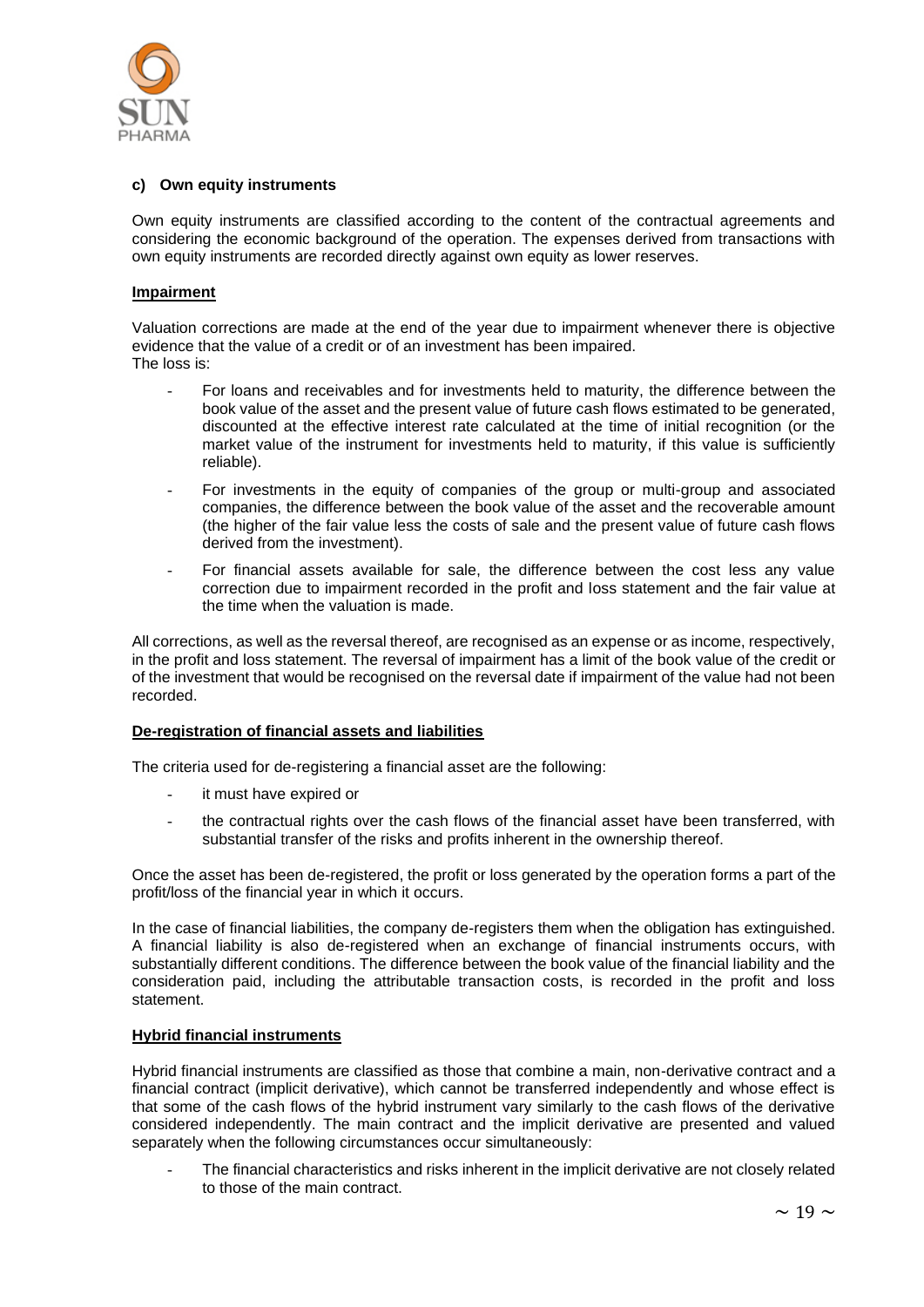

- An independent instrument with the same conditions as those of the implicit derivative would fulfil the definition of derivative instrument.
- The hybrid instrument is not valued at its fair value with changes in the profit and loss statement.

The implicit derivative is treated accounting-wise as a derivative financial instrument, and the main contract is accounted for according to the nature thereof.

#### **Compound financial instruments**

For compound financial instruments issued by the company, the components thereof are recognised, valued and presented separately. The book value is distributed according to the following criteria:

- The fair value of a similar liability that does not have the equity component associated is assigned to the liability component.
- The difference between the initial amount and the value assigned to the liability component is assigned to the equity component.
- The transaction costs are distributed at the same proportion.

#### **Financial guarantee contracts**

Financial guarantee contracts are initially valued at their fair value, which, barring evidence to the contrary, is equal to the premium received, plus the present value of premiums to be received, if applicable. After the initial recognition, they are valued at the greater of:

- The value that results according to the provisions set forth in the standard on provisions and contingencies.
- The initially recognised value less, when applicable, the part of the value allocated to the profit and loss statement because it corresponds to accrued income.

#### **Income or expenses coming from financial instruments**

The interest and dividends from financial assets reported after the time of acquisition have been recognised as income in the profit and loss statement. The effective interest rate method has been used to recognise interest. Dividends are recognised when the right of the shareholder to receive it is declared.

#### **6. INVENTORY**

Inventory is valued at its acquisition price or at the cost of production. All indirect taxes that encumber inventory and that are not directly recoverable from public finance are included in the acquisition price.

When the net realisable value of inventories is lower than the acquisition cost or cost of production, valuation corrections are made, recognising them as an expense in the profit and loss statement.

Those goods and services that may have been the object of a firm contract of sale or for the provision of services, according to which compliance will take place subsequently, are not the object of a valuation correction if the sale price stipulated in the contract at least covers the cost of the goods and services, plus all the pending costs that may be necessary for performance of the contract.

In the event that the circumstances that caused a value correction cease to exist, such a correction will be reversed and will be recognised as income in the profit and loss statement.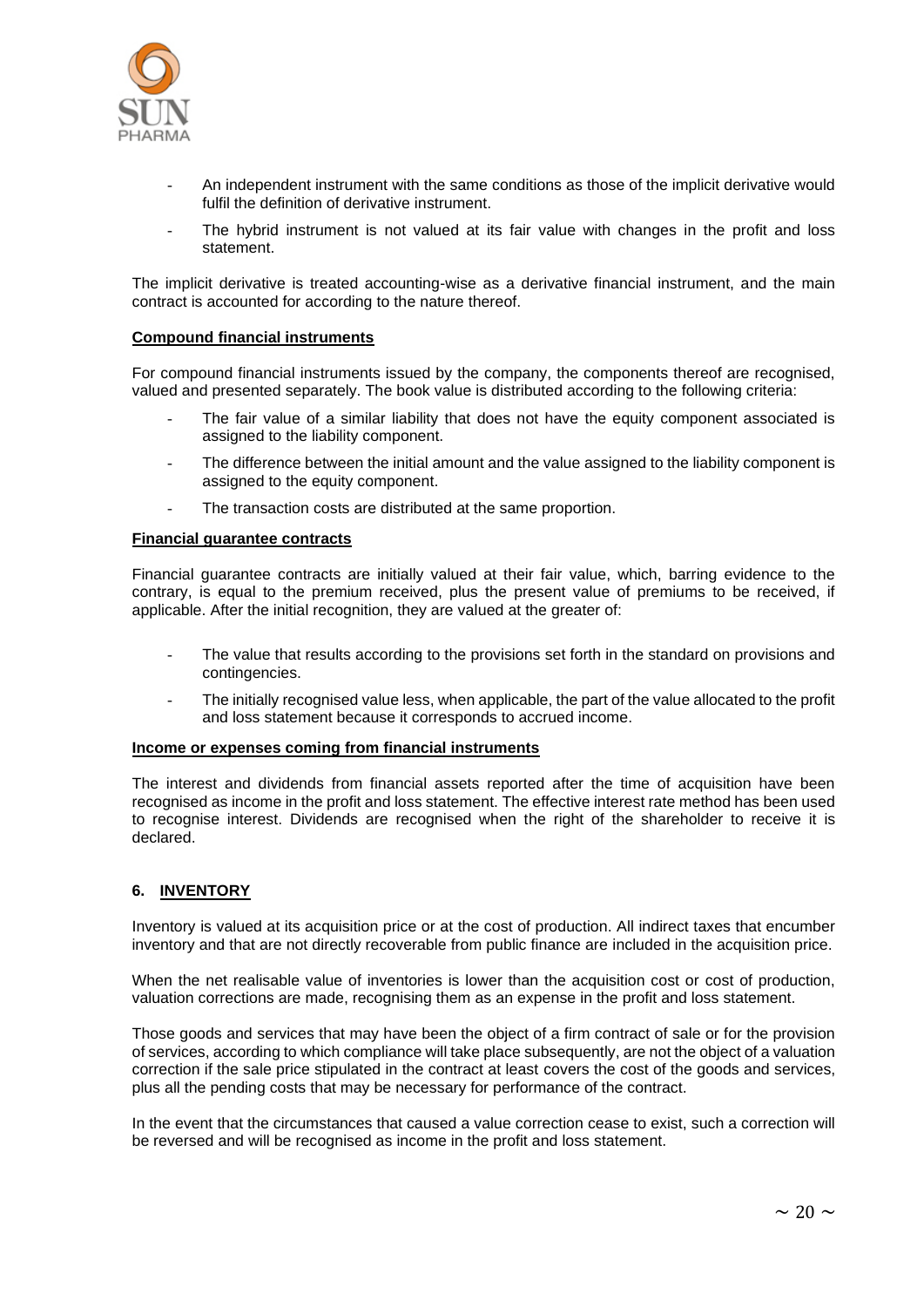

# **7. TRANSACTIONS IN FOREIGN CURRENCY**

Transactions in foreign currency are recorded at the time of initial recognition, therefore using the functional currency and applying the exchange rate in force between the functional currency and the foreign currency on the date of the transaction.

On the date of each balance sheet, all monetary assets and liabilities in foreign currency are converted according to the exchange rates in force on the close date. All non-monetary items in foreign currency measured in terms of the historical cost are converted at the exchange rate on the transaction date. The exchange rate differences of monetary items arising when settled and when converting them to the closing interest rate are recognised in the profits/(losses) for the year, except those forming part of investing in a foreign business, which are recognised directly in equity, net of tax and up to the time of their disposal.

On some occasions, in order to cover exposure to certain exchange rate risks, the Company formally executes term contracts and options in foreign currency.

The adjustments of goodwill and the fair value generated in the acquisition of an entity with a functional currency other than the euro are considered assets and liabilities of that entity, and they are converted at the exchange rate at close.

#### **8. INCOME TAXES**

The income tax expense of the financial year is calculated by totalling the current tax that results from applying the tax rate to the tax base of the financial year after applying the deductions that are fiscally permitted, plus the variation of the assets and liabilities due to deferred taxes.

Assets and liabilities due to deferred taxes include the temporary differences that are identified as those amounts expected to be payable or recoverable due to the differences between the book values of assets and liabilities and their tax value, as well as negative tax bases that are pending offset and credits through tax allowances that are not fiscally applied. These amounts are recorded by applying the tax rate to the temporary difference or credit at which they are expected to be recovered or settled.

Deferred tax liabilities are recognised due to all attributable, temporary differences, except if they arise from the initial recognition of goodwill or from the initial recognition of an asset or liability in a transaction that is not a business combination and that did not affect either the accounting result or the tax base of the tax.

In turn, deferred tax assets are only recognised in the event that it is deemed likely that the Company, in the future, will have sufficient tax income advantages against which to make them effective, and they do not come from the initial recognition of an asset or liability in a transaction that is not a business combination and that did not affect either the accounting result or the tax base of the tax.

On occasion of the accounting close , recognised deferred tax assets and those that were not previously recognised are reviewed in order to check that the recovery thereof is likely, making the appropriate corrections to the same according to the result of the analyses that are conducted.

#### **9. INCOME AND EXPENSES**

Income and expenses are attributed according to the accrual basis. Income is calculated at the fair value of the consideration received or to be received, and it represents the amounts that are charged or to be charged for goods that are delivered and services that are provided within the ordinary framework of business activity, after deducting any type of discount and taxes.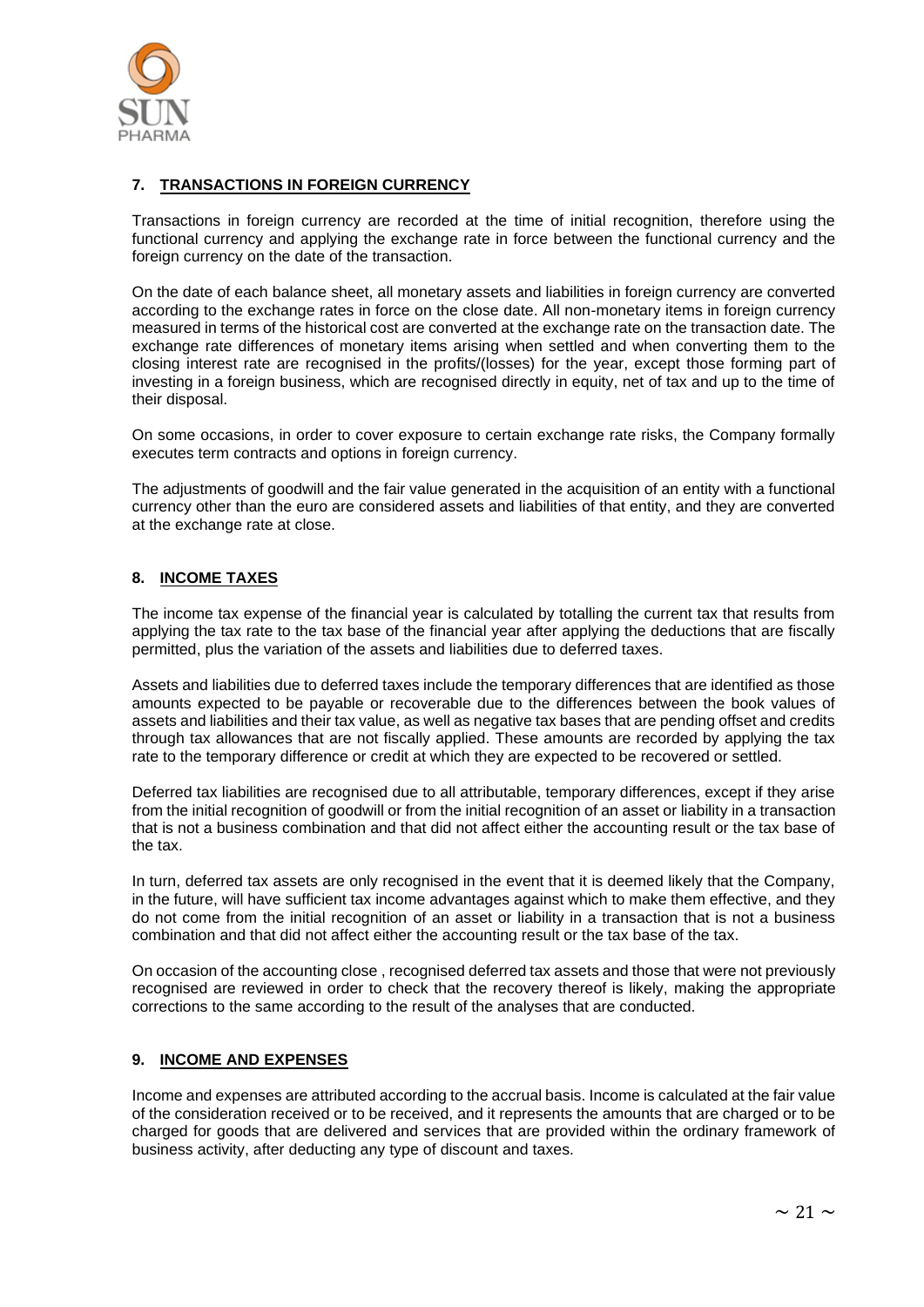

Sales of goods are recognised when all the significant risks and benefits inherent in ownership of the goods have been transferred. Income associated with the provision of services is recognised based on the degree to which the services have been provided on the balance sheet date, as long as the result of the transaction can be reliably estimated. Interest income is reported following a time financial criterion according to the principle pending collection and the applicable effective interest rate.

## **10. PROVISIONS AND CONTINGENCIES**

The Company's annual financial statements record all the significant provisions with respect to which it is estimated that there is the likelihood that an obligation will have to be taken care of. Contingent liabilities are not recognised in the annual financial statements, rather they are included in the annual report, if they exist.

Provisions are only recognised based on present or past events that generate future obligations. They are quantified considering the best available information about the consequences of the event from which they are originated, and they are re-estimated on the occasion of each accounting close. They are used to cover the specific obligations for which they were originally recognised. They are completely or partially reversed when the obligations cease to exist or decrease.

#### **11. PERSONNEL EXPENSES**

Personnel expenses include all remuneration and mandatory or voluntary social security obligations reported at any given time, therefore recognising the obligations for bonuses, holidays or variable remuneration and the associated expenses thereof.

#### **12. BUSINESS COMBINATIONS**

The company did not conduct any operations of this nature during the financial year.

#### **13. JOINT VENTURES**

There is no economic activity controlled jointly with another natural or legal person.

#### **14. CRITERIA USED IN RELATED-PARTY TRANSACTIONS**

Commercial or financial operations with related parties are conducted at market price. No profit or loss is recognised in internal operations.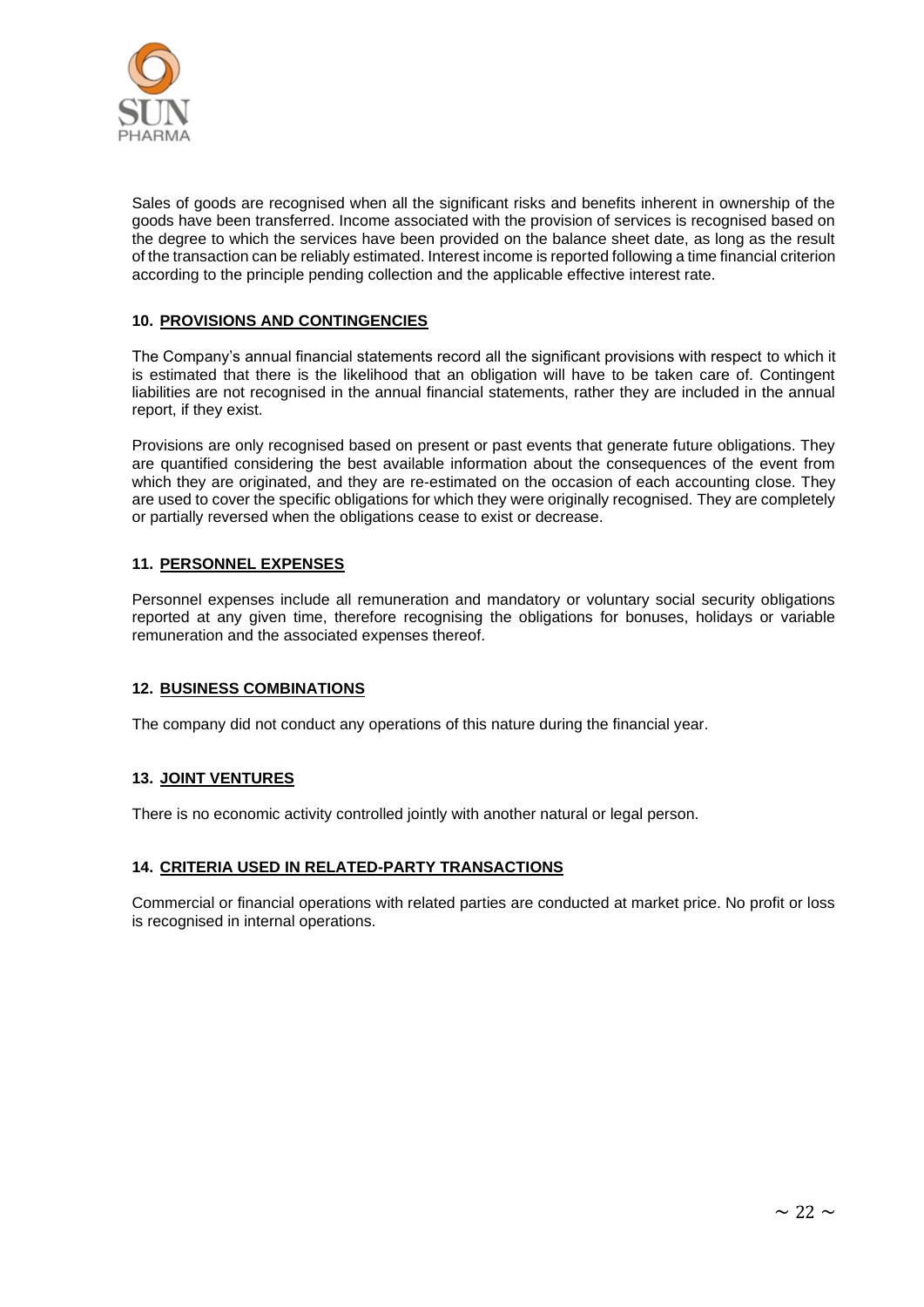

## *NOTE 5 - TANGIBLE FIXED ASSETS*

#### **MOVEMENT OF TANGIBLE FIXED ASSET ITEMS DURING THE YEAR FINANCIAL YEAR ENDED AT 31/03/2021**

| <b>FIXED ASSETS</b>                                    |                                           |                                     |                                         |                                                            |                                              |                                                                |                                                                |                                                |                                                    |                                    |
|--------------------------------------------------------|-------------------------------------------|-------------------------------------|-----------------------------------------|------------------------------------------------------------|----------------------------------------------|----------------------------------------------------------------|----------------------------------------------------------------|------------------------------------------------|----------------------------------------------------|------------------------------------|
|                                                        |                                           |                                     |                                         | <b>ADDITIONS</b>                                           |                                              |                                                                | <b>TRANSFERS</b>                                               | <b>VALUE</b>                                   |                                                    |                                    |
| <b>FIXED ASSETS</b>                                    | <b>BALANCE</b><br><b>AT</b><br>31/03/2020 | <b>BUSINESS</b><br><b>COMBINAT.</b> | <b>INON-MONETARY</b><br><b>CONTRIB.</b> | <b>EXPANSIONS</b><br><b>AND</b><br><b>IMPROVEMENT</b><br>s | <b>ALL</b><br><b>OTHER</b><br><b>ENTRIES</b> | <b>DISPOSALS.</b><br><b>WRITE-OFFS OR</b><br><b>REDUCTIONS</b> | <b>TO/FROM</b><br><b>NCAHS OR</b><br><b>INTERRUPT.</b><br>OPS. | <b>TO/FRON</b><br><b>OTHER</b><br><b>ITEMS</b> | <b>CORRECTIONS</b><br>DUE TO<br><b>REAPPRAISAL</b> | <b>BALANCE</b><br>AT<br>31/03/2021 |
| <b>TECHNICAL FACILITIES</b>                            | 39.039.45                                 | 0.00                                | 0.00                                    | 0.00                                                       | 6.082,78                                     | 0,00                                                           | 0.00                                                           | 0,00                                           | 0.00                                               | 45.122,23                          |
| <b>OTHER FACILITIES</b>                                | 97.803.02                                 | 0.00                                | 0.00                                    | 0.00                                                       | 0.00                                         | 0,00                                                           | 0.00                                                           | $-9.956.88$                                    | 0.00                                               | 87.846,14                          |
| <b>FURNITURE</b>                                       | 21.561.44                                 | 0.00                                | 0.00                                    | 0.00                                                       | 0,00                                         | 0,00                                                           | 0.00                                                           | 9.956,60                                       | 0.00                                               | 31.518.04                          |
| <b>VEHICLES</b>                                        | 100,213.49                                | 0.00                                | 0.00                                    | 0.00                                                       | 0.00                                         | 0,00                                                           | 0.00                                                           | 0,28                                           | 0.00                                               | 100.213,77                         |
| OTHER TANGIBLE FIXED ASSETS                            | 0.00                                      | 0.00                                | 0.00                                    | 0.00                                                       | 0,00                                         | 0,00                                                           | 0.00                                                           | 0,00                                           | 0.00                                               | 0,00                               |
| TECHN. INSTALL. AND OTHER TANG.<br><b>FIXED ASSETS</b> | 258,617.40                                | 0.00                                | 0.00                                    | 0.00                                                       | 6.082,78                                     | 0,00                                                           | 0.00                                                           | 0,00                                           | 0.00                                               | 264.700,18                         |
|                                                        |                                           |                                     |                                         |                                                            |                                              |                                                                |                                                                |                                                |                                                    |                                    |
| <b>TOTAL FIXED ASSETS IN PROGRESS</b>                  | 0.00 <sub>1</sub>                         | 0.00                                | 0.00                                    | 0.00 <sub>1</sub>                                          | 0,00                                         | 0,00                                                           | 0.00                                                           | 0,00                                           | 0.00                                               | 0,00                               |
|                                                        |                                           |                                     |                                         |                                                            |                                              |                                                                |                                                                |                                                |                                                    |                                    |
| <b>TOTAL</b>                                           | 258,617.40                                | 0.00                                | 0.00                                    | 0.00                                                       | 6.082,78                                     | 0,00                                                           | 0.00                                                           | 0,00                                           | 0.00                                               | 264.700.18                         |

|                                                        |                   |                     | <b>TRANSFERS</b> |                  |                   | <b>VALUE</b>                 |                   | <b>NET FIXED</b>                      |
|--------------------------------------------------------|-------------------|---------------------|------------------|------------------|-------------------|------------------------------|-------------------|---------------------------------------|
| <b>FIXED ASSETS</b>                                    | <b>BALANCE AT</b> | <b>DEPRECIATION</b> |                  | <b>INCREASES</b> | <b>REDUCTIONS</b> | <b>CORRECTIONS</b>           | <b>BALANCE AT</b> | <b>ASSETS (FIX.</b><br>ASST.-DEPREC.) |
|                                                        | 31/03/2020        | <b>CHARGES</b>      |                  |                  |                   | DUE TO<br><b>REAPPRAISAL</b> | 31/03/2021        |                                       |
| <b>TECHNICAL FACILITIES</b>                            | 12.684,97         | 8.071,44            | 0,00             | 0,00             | 0,00              | 0,00                         | 20.756,41         | 24.365,82                             |
| <b>OTHER FACILITIES</b>                                | 13.782.53         | 9.247.01            | $-7.876.18$      | 0,00             | 0,00              | 0,00                         | 15.153.36         | 72.692,78                             |
| <b>FURNITURE</b>                                       | 1.556.21          | 2.740.95            | 7.728,44         | 0,00             | 0,00              | 0.00                         | 12.025,60         | 19.492,44                             |
| <b>VEHICLES</b>                                        | 35.435.48         | 20.042.75           | 147.740          | 0,00             | 0,00              | 0,00                         | 55.625.97         | 44.587,80                             |
| OTHER TANGIBLE FIXED ASSETS                            | 0,00              | 0,00                | 0.00             | 0,00             | 0,00              | 0,00                         | 0,00              | 0,00                                  |
| TECHN, INSTALL, AND OTHER TANG, FIXED<br><b>ASSETS</b> | 63.459.19         | 40.102.15           | 0,00             | 0,00             | 0,00              | 0,00                         | 103.561.34        | 161.138,84                            |
| <b>PROPERTY, PLANT AND EQUIPMENT IN PROGRESS</b>       |                   |                     |                  |                  |                   |                              |                   | 0,00                                  |
| <b>TOTAL FIXED ASSETS IN PROGRESS</b>                  |                   |                     |                  |                  |                   |                              |                   | 0,00                                  |
| <b>I TOTAL</b>                                         | 63.459.19         | 40.102.15           | 0,00             | 0,00             | 0,00              | 0,00                         | 103.561.34        | 161.138,84                            |

During the financial year that closed on 31 March 2021, there have been no specific circumstances that have led to the need to apply impairment to the Company's fixed assets.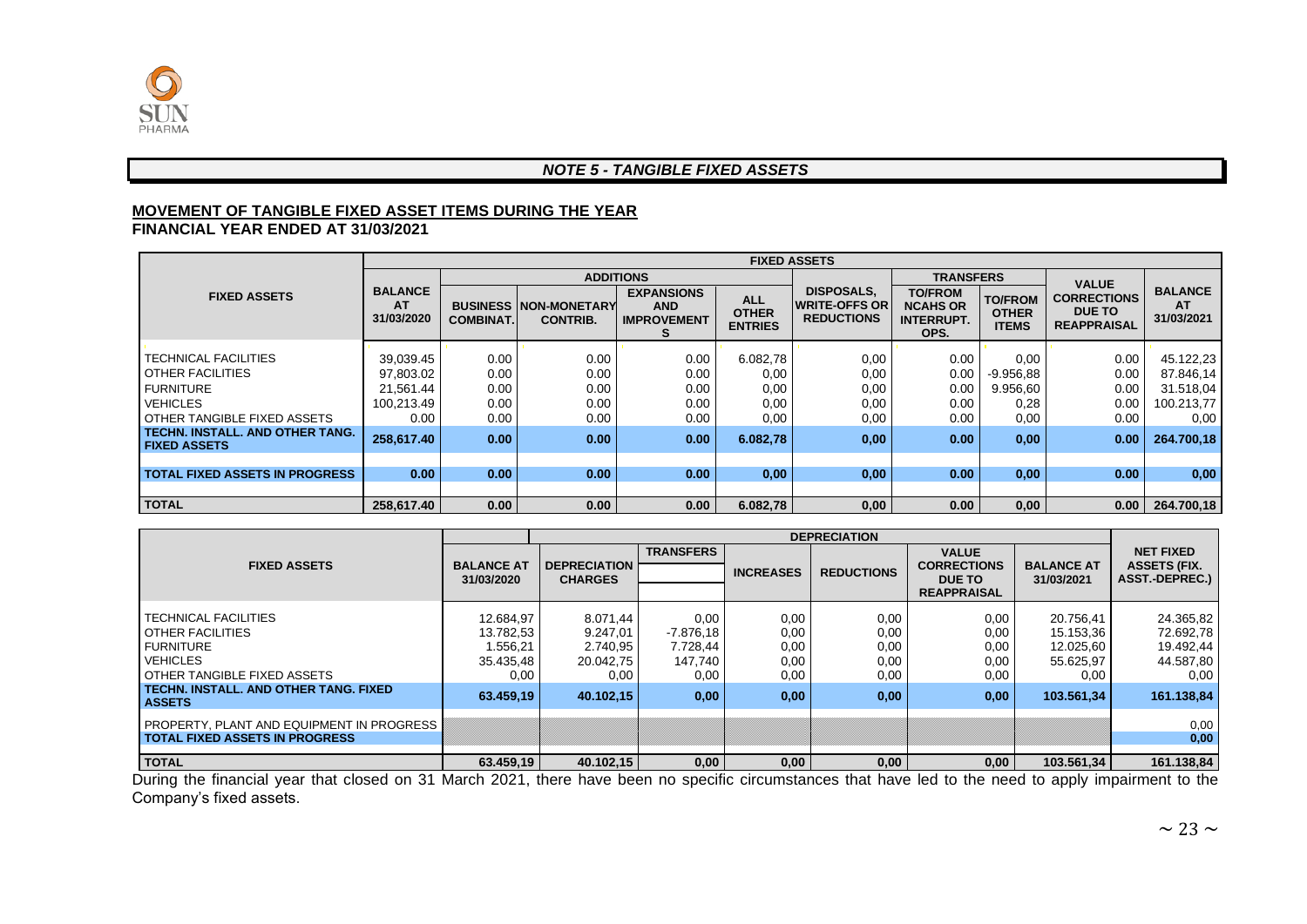

#### **FINANCIAL YEAR ENDED AT 31/03/2020**

|                                                                                                                              |                                                             | <b>FIXED ASSETS</b>                 |                                                                                                                                                                                                                                                                                                                                                                                                                                                                                                                                                                                                                                                                                                                                                                                                                                                                                                                                                           |                                 |            |               |                   |      |      |                                                           |
|------------------------------------------------------------------------------------------------------------------------------|-------------------------------------------------------------|-------------------------------------|-----------------------------------------------------------------------------------------------------------------------------------------------------------------------------------------------------------------------------------------------------------------------------------------------------------------------------------------------------------------------------------------------------------------------------------------------------------------------------------------------------------------------------------------------------------------------------------------------------------------------------------------------------------------------------------------------------------------------------------------------------------------------------------------------------------------------------------------------------------------------------------------------------------------------------------------------------------|---------------------------------|------------|---------------|-------------------|------|------|-----------------------------------------------------------|
|                                                                                                                              |                                                             |                                     |                                                                                                                                                                                                                                                                                                                                                                                                                                                                                                                                                                                                                                                                                                                                                                                                                                                                                                                                                           |                                 |            |               |                   |      |      |                                                           |
| <b>FIXED ASSETS</b>                                                                                                          | <b>BALANCE AT</b><br>31/03/2019                             | <b>BUSINESS</b><br><b>COMBINAT.</b> | <b>ADDITIONS</b><br><b>TRANSFERS</b><br><b>VALUE</b><br><b>DISPOSALS,</b><br><b>TO/FROM</b><br><b>WRITE-OFFS</b><br><b>CORRECTIONS</b><br><b>ALL</b><br><b>TO/FROM</b><br><b>EXPANSIONS</b><br><b>NCAHS OR</b><br><b>NON-MONETARY</b><br><b>OR</b><br><b>DUE TO</b><br><b>OTHER</b><br><b>AND</b><br><b>OTHER</b><br><b>CONTRIB.</b><br><b>INTERRUPT</b><br><b>REDUCTIONS</b><br><b>REAPPRAISAL</b><br><b>ENTRIES</b><br><b>ITEMS</b><br><b>IMPROVEMENTS</b><br>. OPS.<br>0.00<br>0.00<br>0.00<br>0.00<br>0.00<br>17.331.01<br>$-25.181.31$<br>0.00<br>0.00<br>0.00<br>0.00<br>0.00<br>0.00<br>0.00<br>88,884.99<br>$-86,940.33$<br>0.00<br>0.00<br>0.00<br>0.00<br>0.00<br>0.00<br>21.495.51<br>-653.00<br>0.00<br>0.00<br>0.00<br>19,634.31<br>0.00<br>0.00<br>0.00<br>$-33.010.28$<br>0.00<br>0.00<br>0.00<br>$-36,591.21$<br>0.00<br>0.00<br>0.00<br>0.00<br>0.00<br>0.00<br>0.00<br>0.00<br>0.00 <sub>1</sub><br>0.00<br>147,345.82<br>$-182.376.13$ | <b>BALANCE AT</b><br>31/03/2020 |            |               |                   |      |      |                                                           |
| <b>TECHNICAL FACILITIES</b><br><b>OTHER FACILITIES</b><br><b>FURNITURE</b><br><b>VEHICLES</b><br>OTHER TANGIBLE FIXED ASSETS | 46.889.75<br>95,858.36<br>718.93<br>113,589.46<br>36.591.21 |                                     |                                                                                                                                                                                                                                                                                                                                                                                                                                                                                                                                                                                                                                                                                                                                                                                                                                                                                                                                                           |                                 |            |               |                   |      |      | 39.039.45<br>97,803.02<br>21.561.44<br>100.213.49<br>0.00 |
| <b>TECHN. INSTALL, AND OTHER</b><br><b>TANG. FIXED ASSETS</b>                                                                | 293,647.71                                                  |                                     |                                                                                                                                                                                                                                                                                                                                                                                                                                                                                                                                                                                                                                                                                                                                                                                                                                                                                                                                                           |                                 |            |               |                   |      |      | 258,617.40                                                |
| <b>TOTAL FIXED ASSETS IN</b><br><b>PROGRESS</b>                                                                              | 0.00                                                        | 0.00                                | 0.00                                                                                                                                                                                                                                                                                                                                                                                                                                                                                                                                                                                                                                                                                                                                                                                                                                                                                                                                                      | 0.00                            | 0.00       | 0.00          | 0.00              | 0.00 | 0.00 | 0.00 <sub>1</sub>                                         |
| <b>TOTAL</b>                                                                                                                 | 293,647.71                                                  | 0.00                                | 0.00                                                                                                                                                                                                                                                                                                                                                                                                                                                                                                                                                                                                                                                                                                                                                                                                                                                                                                                                                      | 0.00 <sub>1</sub>               | 147,345.82 | $-182.376.13$ | 0.00 <sub>1</sub> | 0.00 | 0.00 | 258.617.40                                                |

|                                                  |                                 |                                       |                   | <b>DEPRECIATION</b> |                                                                    |                                 |                                                                  |
|--------------------------------------------------|---------------------------------|---------------------------------------|-------------------|---------------------|--------------------------------------------------------------------|---------------------------------|------------------------------------------------------------------|
| <b>FIXED ASSETS</b>                              | <b>BALANCE AT</b><br>31/03/2019 | <b>DEPRECIATION</b><br><b>CHARGES</b> | <b>INCREASES</b>  | <b>REDUCTIONS</b>   | <b>VALUE</b><br><b>CORRECTIONS</b><br>DUE TO<br><b>REAPPRAISAL</b> | <b>BALANCE AT</b><br>31/03/2020 | <b>NET FIXED</b><br><b>ASSETS (FIX.</b><br><b>ASST.-DEPREC.)</b> |
| <b>TECHNICAL FACILITIES</b>                      | 31.550.76                       | 5.884.09                              | 0.00              | -24,749.88          | 0.00                                                               | 12.684.97                       | 26,354.48                                                        |
| <b>OTHER FACILITIES</b>                          | 92.094.64                       | 6,509.55                              | 0.00              | -84.821.66          | 0.00                                                               | 13.782.53                       | 84.020.49                                                        |
| <b>FURNITURE</b>                                 | 125.45                          | 1,556.21                              | 0.00              | $-125.45$           | 0.00                                                               | 1.556.21                        | 20,005.23                                                        |
| <b>VEHICLES</b>                                  | 35.538.82                       | 20.803.18                             | 0.00              | $-20.906.52$        | 0.00                                                               | 35.435.48                       | 64.778.01                                                        |
| OTHER TANGIBLE FIXED ASSETS                      | 34.566.36                       | 406.59                                | 0.00              | -34.972.95          | 0.00                                                               | 0.00                            | 0.00                                                             |
| TECHN. INSTALL, AND OTHER TANG, FIXED ASSETS     | 193.876.03                      | 35.159.62                             | 0.00              | $-165.576.46$       | 0.00                                                               | 63.459.19                       | 195,158.21                                                       |
| <b>PROPERTY, PLANT AND EQUIPMENT IN PROGRESS</b> |                                 |                                       |                   |                     |                                                                    |                                 | 0.00                                                             |
| <b>TOTAL FIXED ASSETS IN PROGRESS</b>            |                                 |                                       |                   |                     |                                                                    |                                 | 0.00                                                             |
| <b>TOTAL</b>                                     | 193.876.03                      | 35.159.62                             | 0.00 <sub>1</sub> | $-165.576.46$       | 0.00                                                               | 63.459.19                       | 195,158.21                                                       |

During the financial year that closed on 31 March 2020, there have been no specific circumstances that have led to the need to apply impairment to the Company's fixed assets.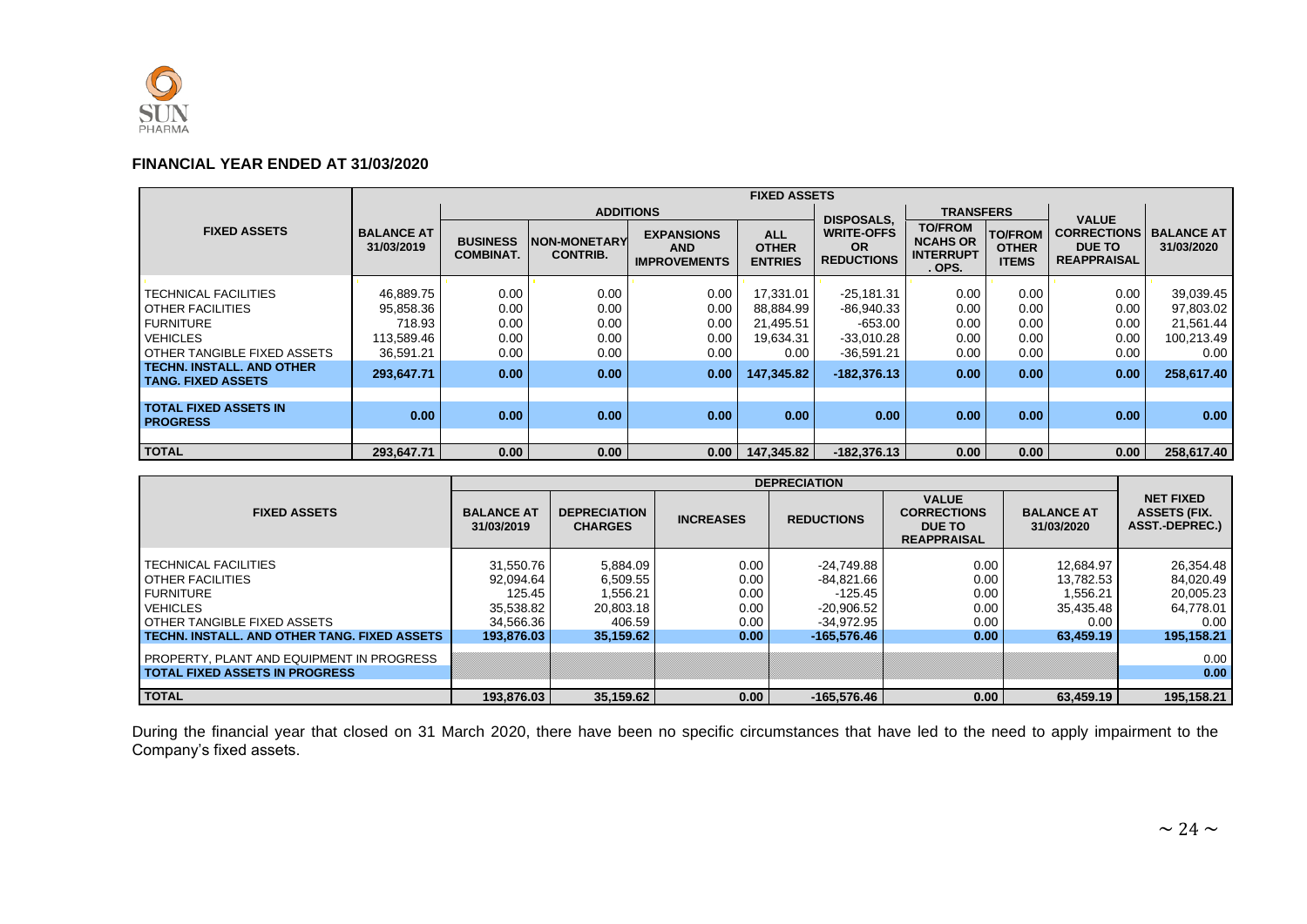

#### **OTHER INFORMATION**

|                                                                                                             |                                 | FINANCIAL YEAR ENDED AT 31/03/2021 |                                                            | FINANCIAL YEAR ENDED AT 31/03/2020 |                                                        |                                                                      |  |  |
|-------------------------------------------------------------------------------------------------------------|---------------------------------|------------------------------------|------------------------------------------------------------|------------------------------------|--------------------------------------------------------|----------------------------------------------------------------------|--|--|
|                                                                                                             | <b>CARRYING</b><br><b>VALUE</b> | <b>CUMULATIVE</b><br>DEPREC.       | <b>VALUE CORREC.</b><br><b>DUE TO</b><br><b>IMPAIRMENT</b> | <b>CARRYING</b><br><b>VALUE</b>    | <b>CUMULATIVE</b><br>DEPREC.                           | <b>VALUE</b><br><b>CORREC. DUE</b><br><b>TO</b><br><b>IMPAIRMENT</b> |  |  |
| INTANGIBLE FIXED ASSETS ACQUIRED FROM GROUP COMPANIES (TOTAL)                                               | 0.00                            | 0.00                               | 0.00                                                       | 0.00                               | 0.00                                                   | 0.00                                                                 |  |  |
| INTANGIBLE FIXED ASSETS ACQUIRED FROM ASSOCIATED COMPANIES (TOTAL)                                          | 0.00                            | 0.00                               | 0.00                                                       | 0.00                               | 0.00                                                   | 0.00                                                                 |  |  |
| INVESTMENTS IN INTANGIBLE FIXED ASSETS OUTSIDE SPANISH TERRITORY (TOTAL)                                    | 0.00                            | 0.00                               | 0.00                                                       | 0.00                               | 0.00                                                   | 0.00                                                                 |  |  |
| INTANGIBLE FIXED ASSETS NOT DIRECTLY RELATED TO OPERATIONS (TOTAL)                                          | 0.00                            | 0.00                               | 0.00                                                       | 0.00                               | 0.00                                                   | 0.00                                                                 |  |  |
|                                                                                                             |                                 |                                    |                                                            |                                    | <b>FINANCIAL</b><br><b>YEAR ENDED</b><br>AT 31/03/2021 | <b>FINANCIAL</b><br><b>YEAR ENDED</b><br>AT 31/03/2020               |  |  |
| ESTIMATED COSTS OF DISMANTLING, REMOVAL OR RENOVATION, INCLUDED AS THE GREATER VALUE OF THE ASSETS          |                                 |                                    |                                                            |                                    | 0.00                                                   | 0.00                                                                 |  |  |
| FINANCIAL EXPENSES CAPITALISED DURING THE YEAR                                                              |                                 |                                    |                                                            |                                    | 0.00                                                   | 0.00                                                                 |  |  |
| COMPENSATION FROM THIRD PARTIES, INCLUDED IN PROFIT/LOSS OF THE YEAR DUE TO IMPAIRED, LOST OR REMOVED ITEMS |                                 |                                    |                                                            |                                    | 0.00                                                   | 0.00                                                                 |  |  |
| AMOUNT OF COMPLETELY DEPRECIATED ASSETS IN USE                                                              |                                 |                                    | <b>BUILDINGS</b><br>ALL OTHER TANG. FIXED ASSETS           |                                    | 0.00<br>6.859,47                                       | 0.00<br>5,768.82                                                     |  |  |
| ASSETS SUBJECT TO GUARANTEES                                                                                |                                 |                                    |                                                            |                                    | 0.00                                                   | 0.00                                                                 |  |  |
| ASSETS SUBJECT TO REVERSAL                                                                                  |                                 |                                    |                                                            |                                    | 0.00                                                   | 0.00                                                                 |  |  |
| AMOUNT OF RESTRICTIONS TO OWNERSHIP                                                                         |                                 |                                    |                                                            |                                    | 0.00                                                   | 0.00                                                                 |  |  |
| GRANTS, DONATIONS AND BEQUESTS RECEIVED AND RELATED TO INTANG. FIXED ASSETS                                 |                                 |                                    | AMOUNT OF THE GRANT<br>AMOUNT OF THE ASSETS                |                                    | 0.00<br>0.00                                           | 0.00<br>0.00                                                         |  |  |
|                                                                                                             |                                 |                                    |                                                            |                                    |                                                        |                                                                      |  |  |
| <b>REAL PROPERTY</b>                                                                                        |                                 |                                    | VALUE OF THE BUILDING<br>VALUE OF THE LAND                 |                                    | 0.00<br>0.00                                           | 0.00<br>0.00                                                         |  |  |
| PROFIT/LOSS FOR THE YEAR DERIVED FROM DISPOSAL OR SALE OF TANG. FIXED ASST. ITEMS BY OTHER MEANS            |                                 |                                    |                                                            |                                    | 0.00                                                   | $-847.39$                                                            |  |  |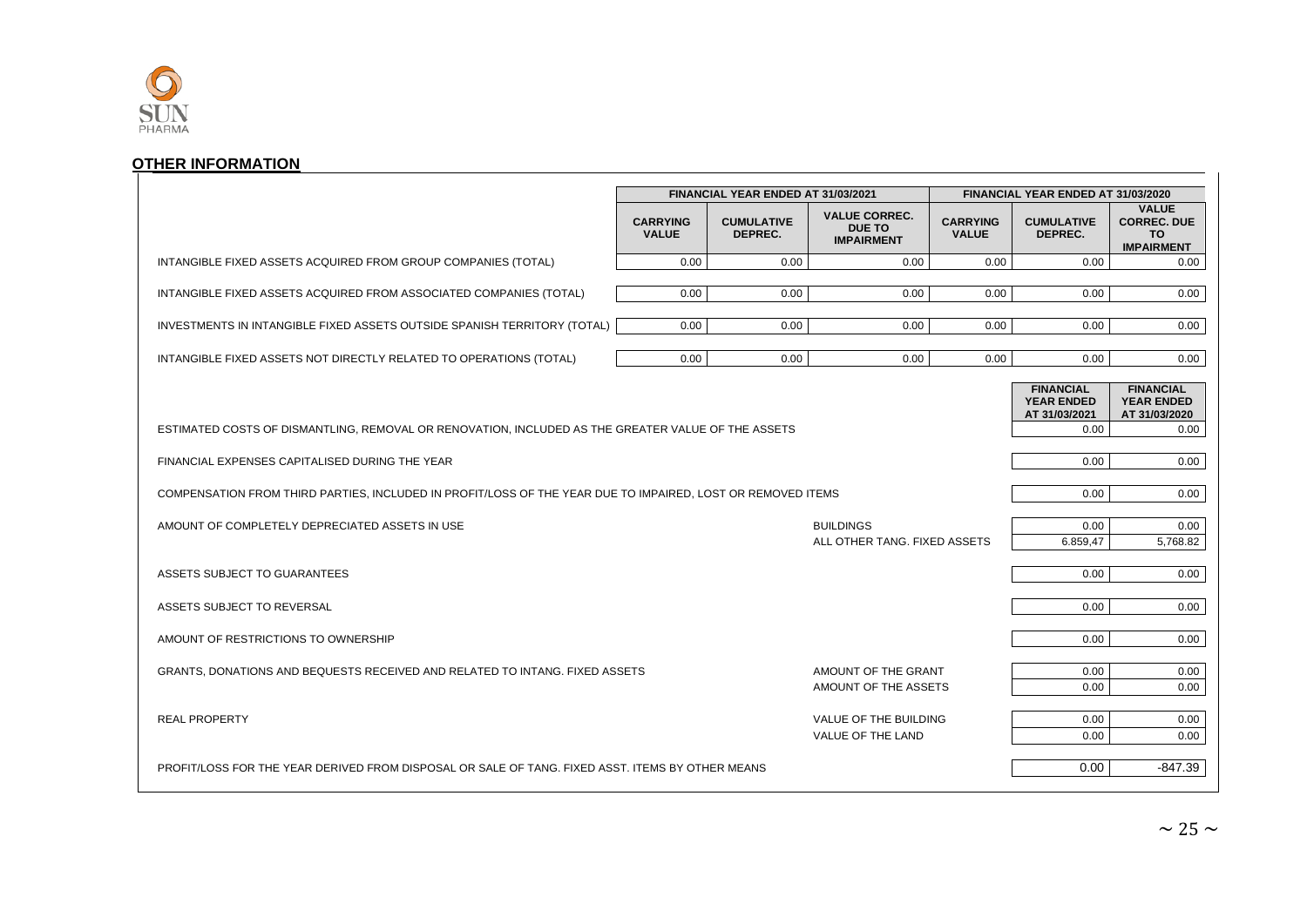

#### *NOTE 6 - INTANGIBLE FIXED ASSETS*

#### **MOVEMENT OF INTANGIBLE FIXED ASSET ITEMS DURING THE YEAR**

#### **FINANCIAL YEAR ENDED AT 31/03/2021**

|                            |                                    |                                     |                                                   |                                                                                | <b>FIXED ASSETS</b> |                                                                |                                                                |                                                |                                    |
|----------------------------|------------------------------------|-------------------------------------|---------------------------------------------------|--------------------------------------------------------------------------------|---------------------|----------------------------------------------------------------|----------------------------------------------------------------|------------------------------------------------|------------------------------------|
|                            | <b>ADDITIONS</b>                   |                                     |                                                   |                                                                                |                     |                                                                | <b>TRANSFERS</b>                                               |                                                |                                    |
| <b>FIXED ASSETS</b>        | <b>BALANCE</b><br>AT<br>31/03/2020 | <b>BUSINESS</b><br><b>COMBINAT.</b> | <b>NON-</b><br><b>MONETARY</b><br><b>CONTRIB.</b> | <b>EXPANSIONS AND</b><br><b>OTHER</b><br><b>IMPROVEMENTS</b><br><b>ENTRIES</b> |                     | <b>DISPOSALS,</b><br><b>WRITE-OFFS OR</b><br><b>REDUCTIONS</b> | <b>TO/FROM</b><br><b>NCAHS OR</b><br><b>INTERRUPT.</b><br>OPS. | <b>TO/FROM</b><br><b>OTHER</b><br><b>ITEMS</b> | <b>BALANCE</b><br>AT<br>31/03/2021 |
| <b>INDUSTRIAL PROPERTY</b> | 23.500,00                          | 0,00                                | 0,00                                              | 0,00                                                                           | 0,00                | 0,00                                                           | 0,00                                                           | 0,00                                           | 23.500,00                          |
| COMPUTER APPLICATIONS      | 76.030.29                          | 0,00                                | 0,00                                              | 0,00                                                                           | 4.500.00            | 0,00                                                           | 0,00                                                           | 0,00                                           | 80.530,29                          |
| <b>TOTAL</b>               | 99.530,29                          | 0,00                                | 0,00                                              | 0,00                                                                           | 4.500,00            | 0,00                                                           | 0,00                                                           | 0,00                                           | 104.030,29                         |

|                            |                                                                          |           | <b>DEPRECIATION</b> |                   |                                 |                                                                  |
|----------------------------|--------------------------------------------------------------------------|-----------|---------------------|-------------------|---------------------------------|------------------------------------------------------------------|
| <b>FIXED ASSETS</b>        | <b>BALANCE AT</b><br><b>DEPRECIATION</b><br>31/03/2020<br><b>CHARGES</b> |           | <b>INCREASES</b>    | <b>REDUCTIONS</b> | <b>BALANCE AT</b><br>31/03/2021 | <b>NET FIXED</b><br><b>ASSETS (FIX.</b><br><b>ASST.-DEPREC.)</b> |
| <b>INDUSTRIAL PROPERTY</b> | 10.832,78                                                                | 4.700,00  | 0,00                | 0,00              | 15.532.78                       | 7.967,22                                                         |
| COMPUTER APPLICATIONS      | 46.465.36                                                                | 13.122,00 | 0,00                | 0,00              | 59.587,36                       | 20.942,93                                                        |
| <b>TOTAL</b>               | 57.298,14                                                                | 17.822,00 | 0,00                | 0,00              | 75.120,14                       | 28.910,15                                                        |

There have been no specific circumstances that lead to the need to apply impairment to the Company's fixed assets for the financial year that closed on 31/03/2021, or the previous year that closed on 31/03/2020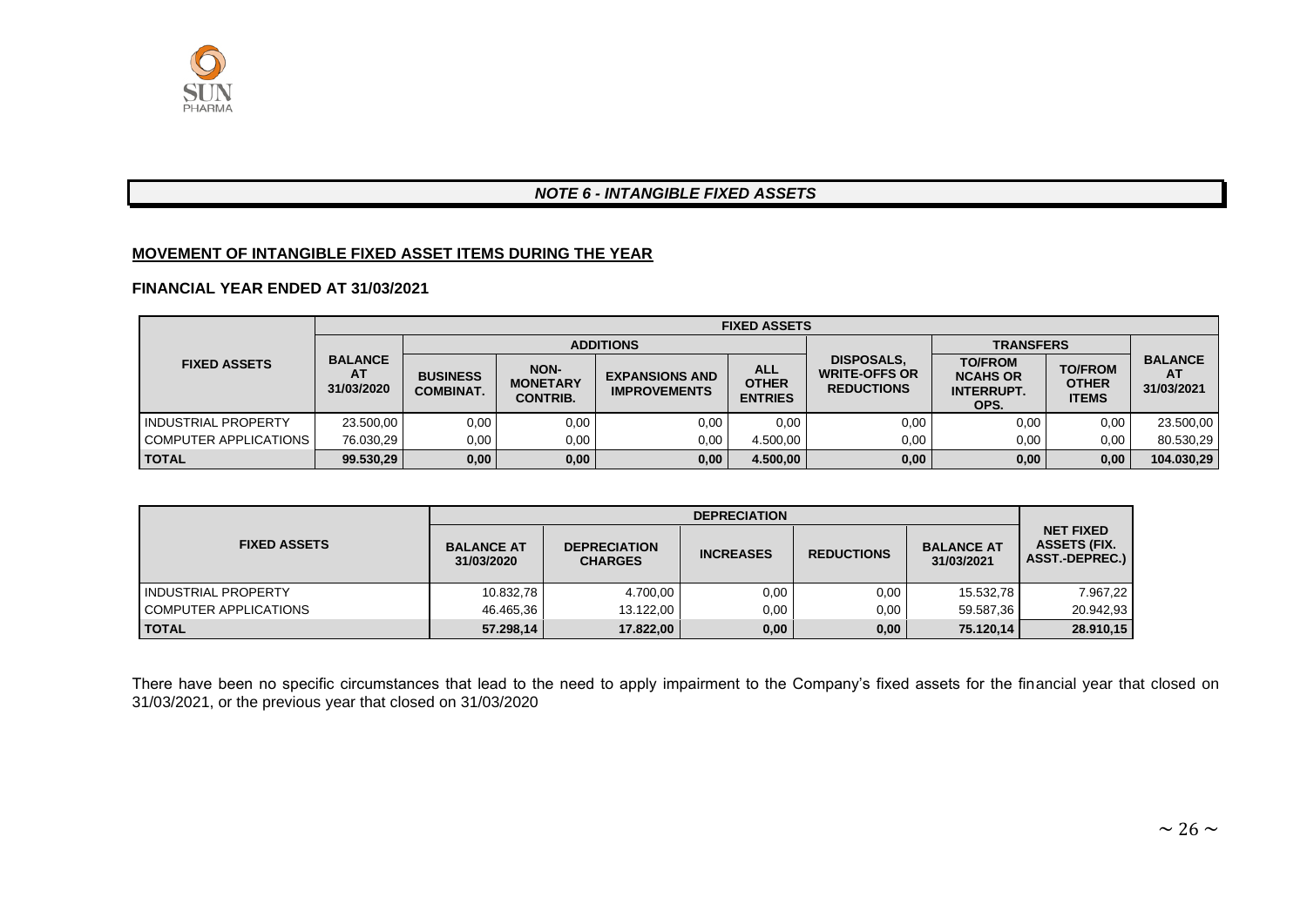

#### **FINANCIAL YEAR ENDED AT 31/03/2020**

|                            |                                    |                                     |                                            |                                                                                              | <b>FIXED ASSETS</b> |                                                                |                                                                |                                                |                                           |
|----------------------------|------------------------------------|-------------------------------------|--------------------------------------------|----------------------------------------------------------------------------------------------|---------------------|----------------------------------------------------------------|----------------------------------------------------------------|------------------------------------------------|-------------------------------------------|
|                            |                                    | <b>ADDITIONS</b>                    |                                            |                                                                                              |                     |                                                                | <b>TRANSFERS</b>                                               |                                                |                                           |
| <b>FIXED ASSETS</b>        | <b>BALANCE</b><br>AT<br>31/03/2019 | <b>BUSINESS</b><br><b>COMBINAT.</b> | NON-<br><b>MONETARY</b><br><b>CONTRIB.</b> | <b>ALL</b><br><b>EXPANSIONS AND</b><br><b>OTHER</b><br><b>IMPROVEMENTS</b><br><b>ENTRIES</b> |                     | <b>DISPOSALS,</b><br><b>WRITE-OFFS OR</b><br><b>REDUCTIONS</b> | <b>TO/FROM</b><br><b>NCAHS OR</b><br><b>INTERRUPT.</b><br>OPS. | <b>TO/FROM</b><br><b>OTHER</b><br><b>ITEMS</b> | <b>BALANCE</b><br><b>AT</b><br>31/03/2020 |
| <b>INDUSTRIAL PROPERTY</b> | 18.500.00                          | 0.00                                | 0.00                                       | 0.00                                                                                         | 5.000.00            | 0.00                                                           | $0.00\,$                                                       | 0.00                                           | 23,500.00                                 |
| COMPUTER APPLICATIONS      | 109.081.24                         | 0.00                                | 0.00<br>0.00                               |                                                                                              | 2.145.00            | $-35.195.95$                                                   | $0.00\,$                                                       | 0.00                                           | 76,030.29                                 |
| <b>TOTAL</b>               | 127.581.24                         |                                     | 0.00<br>0.00<br>0.00<br>7.145,00           |                                                                                              |                     |                                                                | 0.00<br>$-35.195.95$                                           | 0.00                                           | 99,530.29                                 |

|                            |                                 |                                       | <b>DEPRECIATION</b> |                   |                                 |                                                                  |
|----------------------------|---------------------------------|---------------------------------------|---------------------|-------------------|---------------------------------|------------------------------------------------------------------|
| <b>FIXED ASSETS</b>        | <b>BALANCE AT</b><br>31/03/2019 | <b>DEPRECIATION</b><br><b>CHARGES</b> | <b>INCREASES</b>    | <b>REDUCTIONS</b> | <b>BALANCE AT</b><br>31/03/2020 | <b>NET FIXED</b><br><b>ASSETS (FIX.</b><br><b>ASST.-DEPREC.)</b> |
| <b>INDUSTRIAL PROPERTY</b> | 6.597.26                        | 4,235.52                              | 0.00                | 0.00              | 10.832.78                       | 12,667.22                                                        |
| COMPUTER APPLICATIONS      | 69,735.05                       | 11.926.26                             | 0.00                | $-35,195.95$      | 46,465.36                       | 29,564.93                                                        |
| <b>TOTAL</b>               | 76,332.31                       | 16,161.78                             | 0.00                | $-35,195.95$      | 57,298.14                       | 42,232.15                                                        |

There have been no specific circumstances that lead to the need to apply impairment to the Company's fixed assets for the financial year that closed on 31/03/2021, or the previous year that closed on 31/03/2020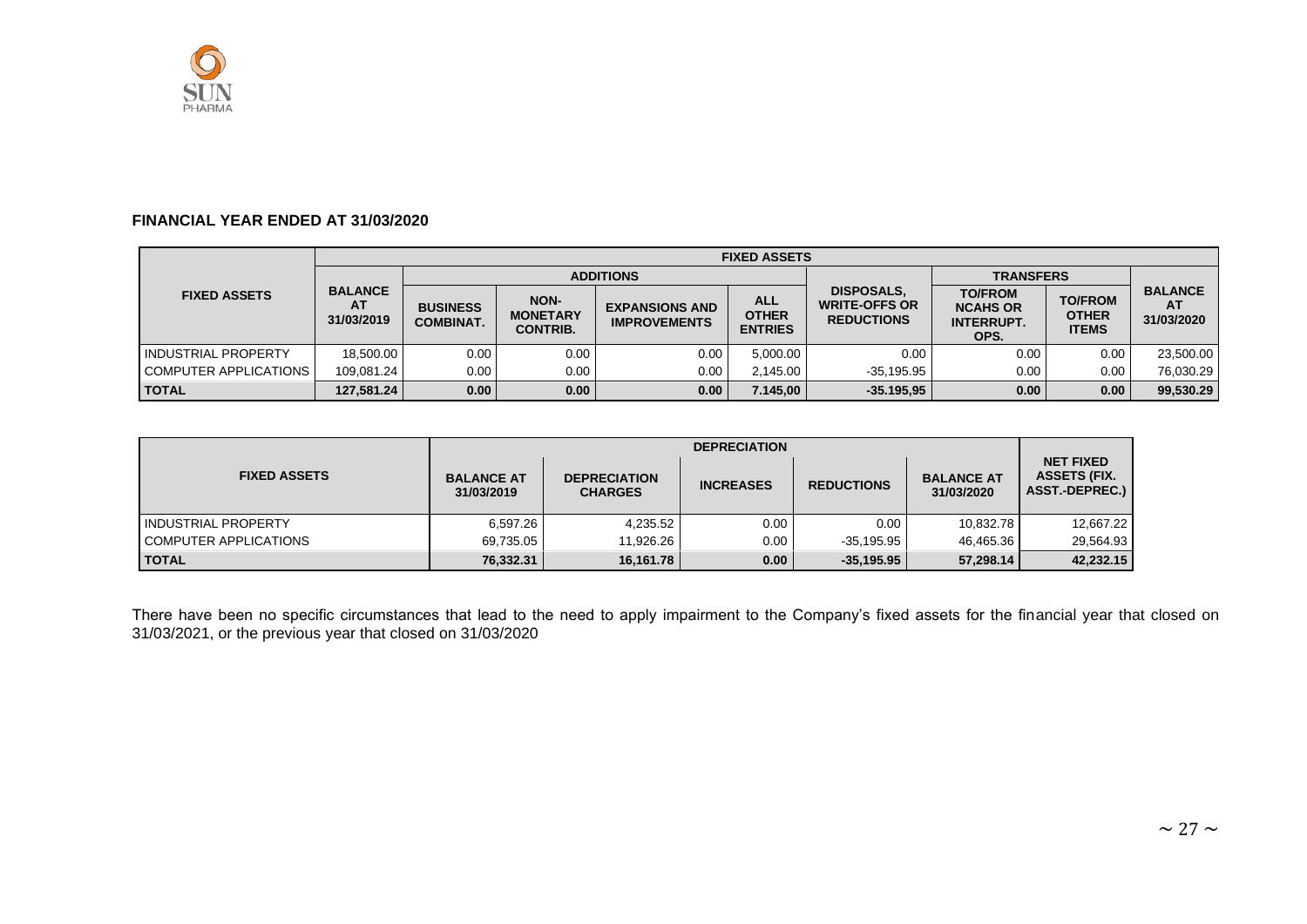

# **OTHER INFORMATION**

|                                                                                                     | FINANCIAL YEAR ENDED AT 31/03/2021 |                              |                                                     |                                 | FINANCIAL YEAR ENDED AT 31/03/2020                     |                                                        |
|-----------------------------------------------------------------------------------------------------|------------------------------------|------------------------------|-----------------------------------------------------|---------------------------------|--------------------------------------------------------|--------------------------------------------------------|
|                                                                                                     | <b>CARRYING</b><br><b>VALUE</b>    | <b>CUMULATIVE</b><br>DEPREC. | <b>VALUE CORREC.</b><br>DUE TO<br><b>IMPAIRMENT</b> | <b>CARRYING</b><br><b>VALUE</b> | <b>CUMULATIVE</b><br>DEPREC.                           | <b>VALUE CORREC.</b><br>DUE TO<br><b>IMPAIRMENT</b>    |
| INTANGIBLE FIXED ASSETS ACQUIRED FROM GROUP COMPANIES (TOTAL)                                       | 0.00                               | 0.00                         | 0.00                                                | 0.00                            | 0.00                                                   | 0.00                                                   |
| INTANGIBLE FIXED ASSETS ACQUIRED FROM ASSOCIATED COMPANIES (TOTAL)                                  | 0.00                               | 0.00                         | 0.00                                                | 0.00                            | 0.00                                                   | 0.00                                                   |
| INVESTMENTS IN INTANGIBLE FIXED ASSETS OUTSIDE SPANISH TERRITORY (TOTAL)                            | 0.00                               | 0.00                         | 0.00                                                | 0.00                            | 0.00                                                   | 0.00                                                   |
| INTANGIBLE FIXED ASSETS NOT DIRECTLY RELATED TO OPERATIONS (TOTAL)                                  | 0.00                               | 0.00                         | 0.00                                                | 0.00                            | 0.00                                                   | 0.00                                                   |
|                                                                                                     |                                    |                              |                                                     |                                 | <b>FINANCIAL YEAR</b><br><b>ENDED AT</b><br>31/03/2021 | <b>FINANCIAL YEAR</b><br><b>ENDED AT</b><br>31/03/2020 |
| ASSETS SUBJECT TO GUARANTEES                                                                        |                                    |                              |                                                     |                                 | 0.00                                                   | 0.00                                                   |
| ASSETS SUBJECT TO REVERSAL                                                                          |                                    |                              |                                                     |                                 | 0.00                                                   | 0.00                                                   |
| AMOUNT OF RESTRICTIONS TO OWNERSHIP                                                                 |                                    |                              |                                                     |                                 | 0.00                                                   | 0.00                                                   |
| FINANCIAL EXPENSES CAPITALISED DURING THE YEAR                                                      |                                    |                              |                                                     |                                 | 0.00                                                   | 0.00                                                   |
| AMOUNT OF COMPLETELY DEPRECIATED ASSETS IN USE                                                      |                                    |                              |                                                     |                                 | 1.984.929.68                                           | 1,984,929.68                                           |
| GRANTS, DONATIONS AND BEQUESTS RECEIVED AND RELATED TO INTANG. FIXED ASSETS                         |                                    |                              | AMOUNT OF THE GRANT                                 |                                 | 0.00                                                   | 0.00                                                   |
|                                                                                                     |                                    |                              | AMOUNT OF THE ASSETS                                |                                 | 0.00                                                   | 0.00                                                   |
| PROFIT/LOSS FOR THE YEAR DERIVED FROM DISPOSAL OR SALE OF INTANG. FIXED ASSET ITEMS BY OTHER MEANS  |                                    |                              |                                                     |                                 | 0.00                                                   | 0.00                                                   |
| AGGREGATE AMOUNT OF DISBURSEMENTS FOR RESEARCH AND DEVELOPMENT RECOGNISED AS AN EXPENSE OF THE YEAR |                                    |                              |                                                     |                                 | 0.00                                                   | 0.00                                                   |
| AMOUNT OF ASSETS OTHER THAN GOODWILL WITH AN INDEFINITE USEFUL LIFE                                 |                                    |                              |                                                     |                                 | 0.00                                                   | 0.00<br>0.00                                           |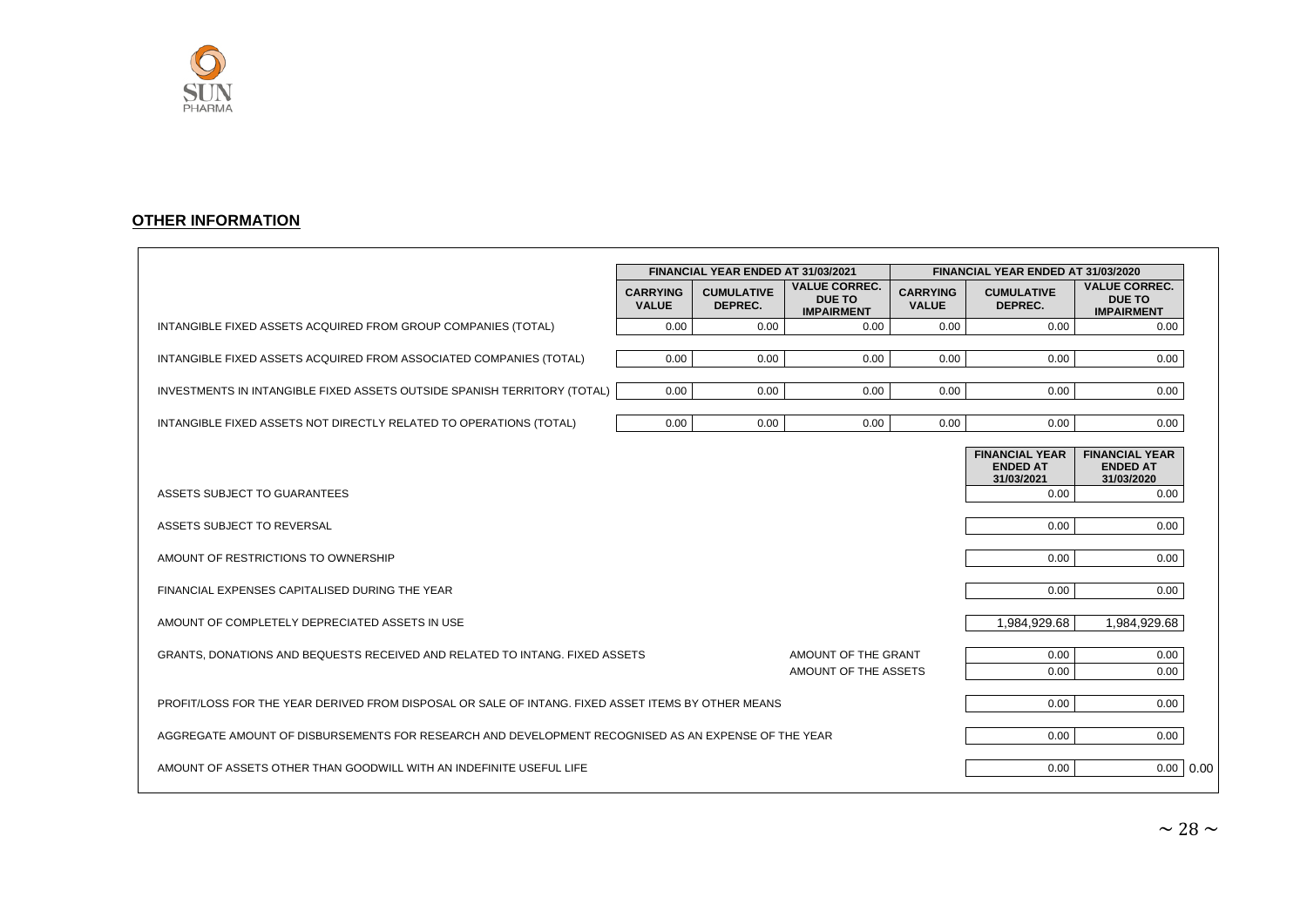

# *NOTE 7 - LEASES AND OTHER OPERATIONS OF A SIMILAR NATURE*

#### **OPERATIONAL LEASES**

The total amount of future minimum payments of the lease, corresponding to non-cancellable operational leases, depending on the terms, and the amount of the contingent instalments recognised as income of the year, are the following:

|                       | <b>FINANCIAL YEAR ENDED AT</b><br>31/03/2021 | <b>FINANCIAL YEAR ENDED AT</b><br>31/03/2020 |
|-----------------------|----------------------------------------------|----------------------------------------------|
| Up to 1 year          | 69.887,26                                    | 60,095.76                                    |
| Between 1 and 5 years | 124.130,04                                   | 180,805.26                                   |
| Over 5 years          | 0,00                                         | 0.00                                         |
| <b>Total</b>          | 194.017,30                                   | 240,901.02                                   |

The Company's most significant operating lease agreement at the end of the financial year is basically the rent of the office it occupies in Barcelona and which matures in January 2024.

Total Office rent expenditure for the year ended 31/03/2021 for leases of a different nature amounted to 53,880.00 euros (64,941.39 euros for the year ended 31/03/2020).

The other lease contracts correspond to the lease of vehicles.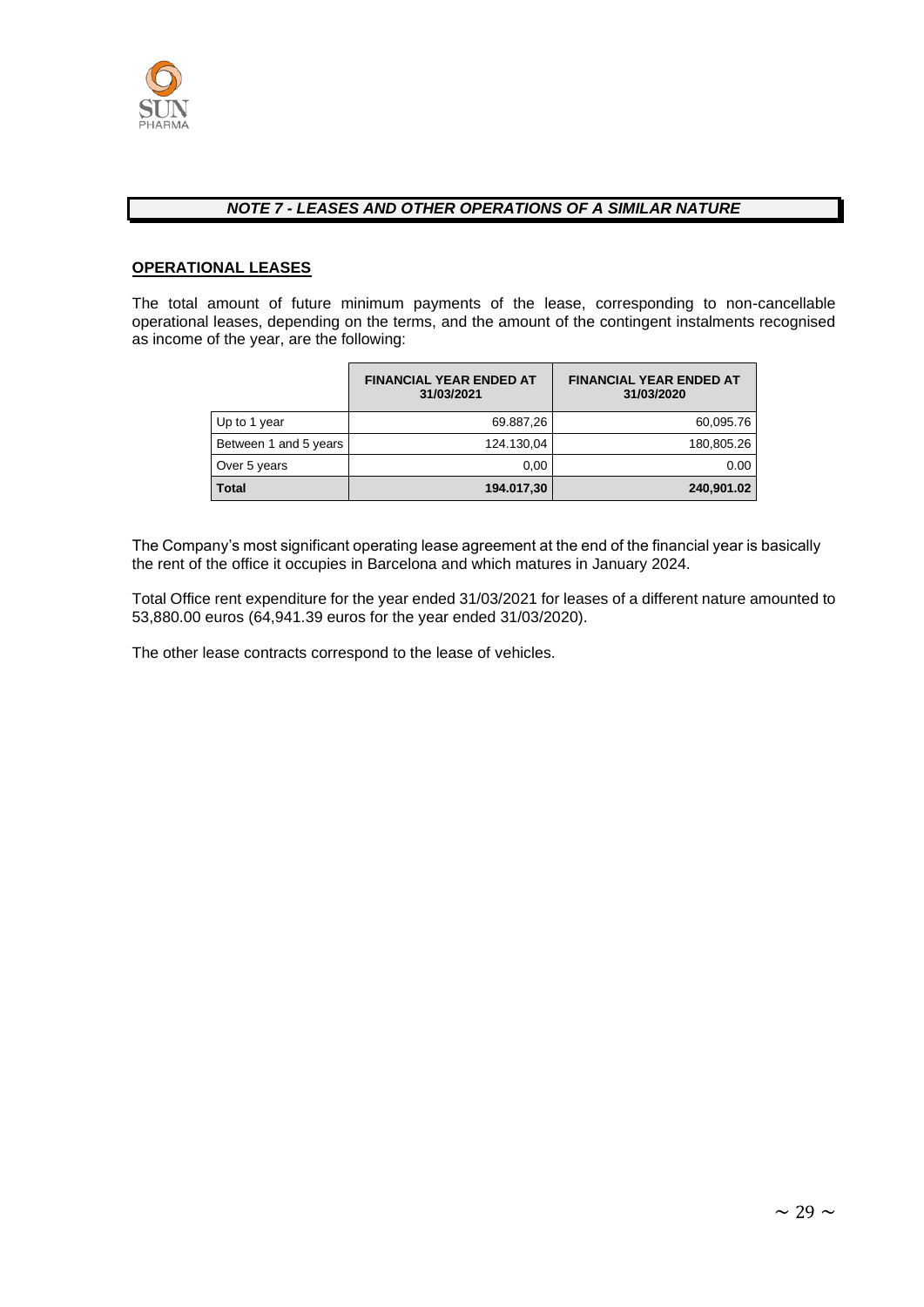

#### *NOTE 8 - FINANCIAL INSTRUMENTS*

#### **1. INFORMATION ABOUT THE RELEVANCE OF FINANCIAL INSTRUMENTS IN THE FINANCIAL SITUATION AND PROFIT/LOSS OF THE COMPANY**

#### **a) Categories of financial assets and liabilities:**

#### **- Long-term financial assets:**

|              |                                     | <b>CLASSES OF LONG-TERM FINANCIAL ASSETS</b>                           |                                       |                                       |                                       |                                       |                                                  |                                       |                                       |  |  |
|--------------|-------------------------------------|------------------------------------------------------------------------|---------------------------------------|---------------------------------------|---------------------------------------|---------------------------------------|--------------------------------------------------|---------------------------------------|---------------------------------------|--|--|
|              |                                     | equity holdings of group, multi-<br>group and associated<br>companies) | <b>EQUITY INSTRUMENTS (except</b>     | <b>DEBT</b>                           | <b>SECURITIES REPRESENTING</b>        |                                       | <b>CREDITS, DERIVATIVES AND</b><br><b>OTHERS</b> | <b>TOTAL</b>                          |                                       |  |  |
|              |                                     | <b>FINANCIAL</b><br><b>YEAR ENDED</b>                                  | <b>FINANCIAL</b><br><b>YEAR ENDED</b> | <b>FINANCIAL</b><br><b>YEAR ENDED</b> | <b>FINANCIAL</b><br><b>YEAR ENDED</b> | <b>FINANCIAL</b><br><b>YEAR ENDED</b> | <b>FINANCIAL</b><br><b>YEAR ENDED</b>            | <b>FINANCIAL</b><br><b>YEAR ENDED</b> | <b>FINANCIAL</b><br><b>YEAR ENDED</b> |  |  |
|              |                                     | AT 31/03/2021                                                          | AT 31/03/2020                         | AT 31/03/2021                         | AT 31/03/2020                         | AT 31/03/2021                         | AT 31/03/2020                                    | AT 31/03/2021                         | AT 31/03/2020                         |  |  |
|              | ASSETS AT FV WITH CHANGES TO P&L    |                                                                        |                                       |                                       |                                       |                                       |                                                  |                                       |                                       |  |  |
|              | <b>HELD FOR TRADING</b>             | 0,00                                                                   | 0,00                                  | 0,00                                  | 0,00                                  | 0,00                                  | 0,00                                             | 0,00                                  | 0,00                                  |  |  |
|              | <b>OTHERS</b>                       | 0,00                                                                   | 0,00                                  | 0,00                                  | 0,00                                  | 0,00                                  | 0.00                                             | 0.00                                  | 0,00                                  |  |  |
| ORY          | <b>INVESTMENTS HELD TO MATURITY</b> | 0,00                                                                   | 0,00                                  | 0,00                                  | 0,00                                  | 0,00                                  | 0,00                                             | 0,00                                  | 0,00                                  |  |  |
|              | LOANS AND RECEIVABLES               | 0,00                                                                   | 0,00                                  | 0,00                                  | 0,00                                  | 134.232,29                            | 129.445,49                                       | 134.232,29                            | 129.445,49                            |  |  |
| CATEG        | ASSETS AVAILABLE FOR SALE           |                                                                        |                                       |                                       |                                       |                                       |                                                  |                                       |                                       |  |  |
|              | VALUED AT FAIR VALUE                | 0,00                                                                   | 0,00                                  | 0,00                                  | 0,00                                  | 0,00                                  | 0.00                                             | 0,00                                  | 0,00                                  |  |  |
|              | <b>VALUED AT COST</b>               | 0,00                                                                   | 0,00                                  | 0,00                                  | 0,00                                  | 0,00                                  | 0,00                                             | 0,00                                  |                                       |  |  |
|              | <b>HEDGING DERIVATIVES</b>          | 0,00                                                                   | 0,00                                  | 0,00                                  | 0,00                                  | 0,00                                  | 0.00                                             | 0,00                                  | 0,00                                  |  |  |
| <b>TOTAL</b> |                                     | 0,00                                                                   | 0,00                                  | 0,00                                  | 0,00                                  | 134.232,29                            | 129.445,49                                       | 134.232,29                            | 129.445,49                            |  |  |

Receivables mainly correspond to bonds through contractual relations and leases.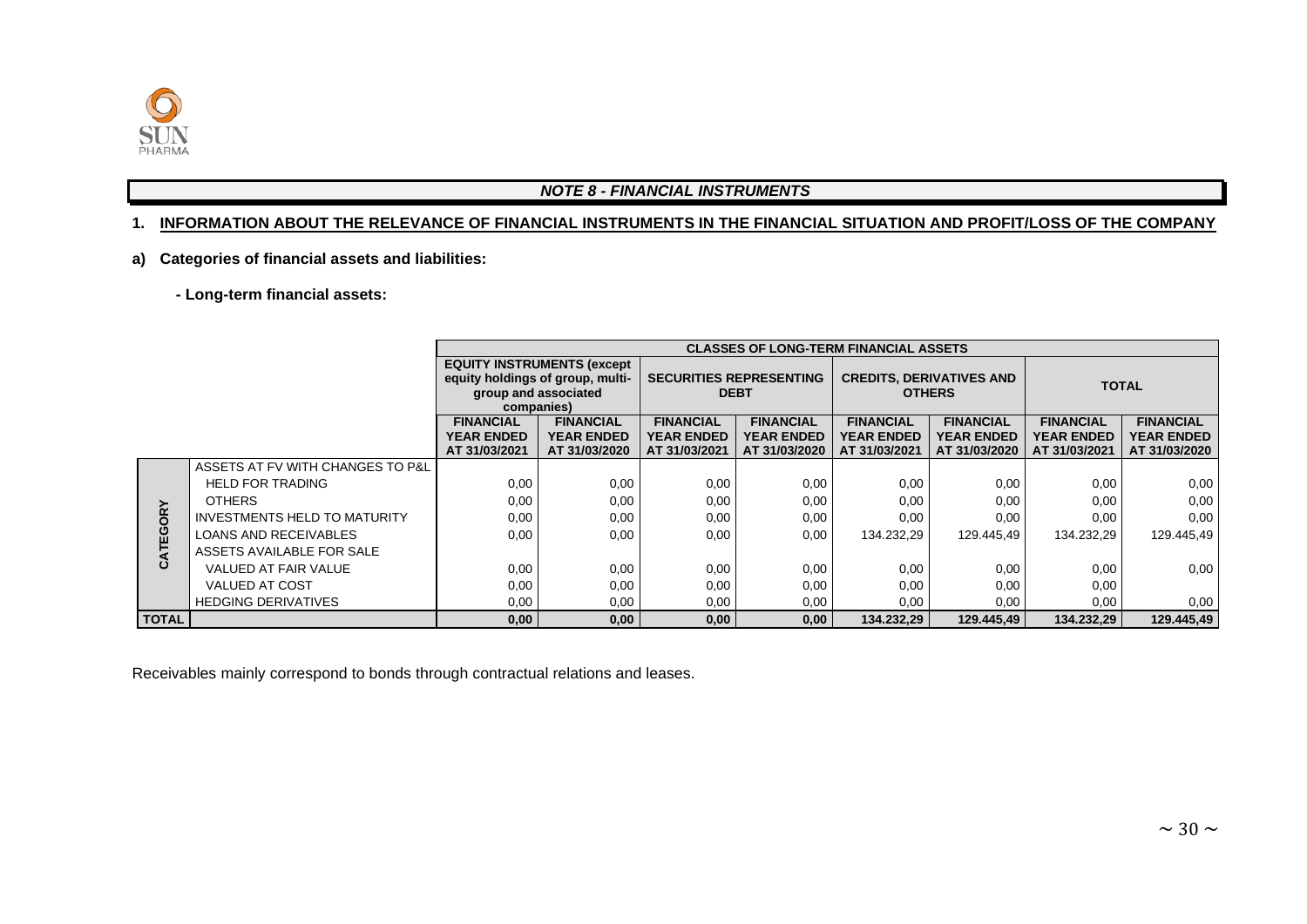

# **- Short-term financial assets:**

|              |                                     | <b>CLASSES OF SHORT-TERM FINANCIAL ASSETS</b>                    |                                                           |                                                                  |                                                                  |                                                                        |                                                                  |                                                           |                                                           |                                                                  |                                                                  |
|--------------|-------------------------------------|------------------------------------------------------------------|-----------------------------------------------------------|------------------------------------------------------------------|------------------------------------------------------------------|------------------------------------------------------------------------|------------------------------------------------------------------|-----------------------------------------------------------|-----------------------------------------------------------|------------------------------------------------------------------|------------------------------------------------------------------|
|              |                                     | (except equity holdings of<br>associated companies)              | <b>EQUITY INSTRUMENTS</b><br>group, multi-group and       | <b>SECURITIES</b><br><b>REPRESENTING DEBT</b>                    |                                                                  | <b>TRADE DEBTORS AND</b><br><b>OTHER ACCOUNTS</b><br><b>RECEIVABLE</b> |                                                                  |                                                           | <b>CREDITS, DERIVATIVES</b><br><b>AND OTHERS</b>          | <b>TOTAL</b>                                                     |                                                                  |
|              |                                     | <b>FINANCIAL</b><br><b>YEAR</b><br><b>ENDED AT</b><br>31/03/2021 | <b>FINANCIAL</b><br>YEAR<br><b>ENDED AT</b><br>31/03/2020 | <b>FINANCIAL</b><br><b>YEAR</b><br><b>ENDED AT</b><br>31/03/2021 | <b>FINANCIAL</b><br><b>YEAR</b><br><b>ENDED AT</b><br>31/03/2020 | <b>FINANCIAL</b><br><b>YEAR</b><br><b>ENDED AT</b><br>31/03/2021       | <b>FINANCIAL</b><br><b>YEAR</b><br><b>ENDED AT</b><br>31/03/2020 | <b>FINANCIAL</b><br>YEAR<br><b>ENDED AT</b><br>31/03/2021 | <b>FINANCIAL</b><br>YEAR<br><b>ENDED AT</b><br>31/03/2020 | <b>FINANCIAL</b><br><b>YEAR</b><br><b>ENDED AT</b><br>31/03/2021 | <b>FINANCIAL</b><br><b>YEAR</b><br><b>ENDED AT</b><br>31/03/2020 |
|              | ASSETS AT FV WITH CHANGES TO P&L    |                                                                  |                                                           |                                                                  |                                                                  |                                                                        |                                                                  |                                                           |                                                           |                                                                  |                                                                  |
|              | <b>HELD FOR TRADING</b>             | 0,00                                                             | 0,00                                                      | 0,00                                                             | 0,00                                                             | 0,00                                                                   | 0,00                                                             | 0,00                                                      | 0,00                                                      | 0,00                                                             | 0,00                                                             |
|              | <b>OTHERS</b>                       | 0,00                                                             | 0,00                                                      | 0,00                                                             | 0,00                                                             | 0,00                                                                   | 0,00                                                             | 0,00                                                      | 0,00                                                      | 0,00                                                             | 0,00                                                             |
| <b>ORY</b>   | <b>INVESTMENTS HELD TO MATURITY</b> | 0,00                                                             | 0,00                                                      | 0,00                                                             | 0,00                                                             | 0,00                                                                   | 0.00                                                             | 0,00                                                      | 0,00                                                      | 0,00                                                             | 0,00                                                             |
| <b>ATEG</b>  | <b>LOANS AND RECEIVABLES</b>        | 0,00                                                             | 0,00                                                      | 0,00                                                             | 0,00                                                             | 2.316.099,22                                                           | 9.803.597,04                                                     | 0,00                                                      | 0,00                                                      | 2.316.099,22                                                     | 9.803.597,04                                                     |
| ن            | ASSETS AVAILABLE FOR SALE           |                                                                  |                                                           |                                                                  |                                                                  |                                                                        |                                                                  |                                                           |                                                           |                                                                  |                                                                  |
|              | VALUED AT FAIR VALUE                | 0,00                                                             | 0,00                                                      | 0,00                                                             | 0,00                                                             | 0,00                                                                   | 0,00                                                             | 0,00                                                      | 0,00                                                      | 0,00                                                             | 0,00                                                             |
|              | <b>VALUED AT COST</b>               | 0,00                                                             | 0,00                                                      | 0,00                                                             | 0,00                                                             | 0,00                                                                   | 0,00                                                             | 0,00                                                      | 0,00                                                      | 0,00                                                             | 0,00                                                             |
|              | <b>HEDGING DERIVATIVES</b>          | 0,00                                                             | 0,00                                                      | 0,00                                                             | 0,00                                                             | 0,00                                                                   | 0,00                                                             | 0,00                                                      | 0,00                                                      | 0,00                                                             | 0,00                                                             |
| <b>TOTAL</b> |                                     | 0,00                                                             | 0,00                                                      | 0,00                                                             | 0,00                                                             | 2.316.099,22                                                           | 9.803.597,04                                                     | 0,00                                                      | 0.00                                                      | 2.316.099,22                                                     | 9.803.597,04                                                     |

**- Short-term financial liabilities:**

|              |                                       |                                                                                                                                                                                                   | <b>CLASSES OF SHORT-TERM FINANCIAL LIABILITIES</b>               |                                                                  |                                                                  |                                                                  |                                                                  |                                                                  |                                                                  |              |                                                        |  |
|--------------|---------------------------------------|---------------------------------------------------------------------------------------------------------------------------------------------------------------------------------------------------|------------------------------------------------------------------|------------------------------------------------------------------|------------------------------------------------------------------|------------------------------------------------------------------|------------------------------------------------------------------|------------------------------------------------------------------|------------------------------------------------------------------|--------------|--------------------------------------------------------|--|
|              |                                       | <b>DEBENTURES AND</b><br><b>TRADE CREDITORS AND</b><br><b>DEBTS WITH CREDIT</b><br><b>OTHER ACCOUNTS</b><br><b>OTHER MARKETABLE</b><br><b>INSTITUTIONS</b><br><b>SECURITIES</b><br><b>PAYABLE</b> |                                                                  |                                                                  |                                                                  | <b>DERIVATIVES AND OTHERS</b>                                    |                                                                  | <b>TOTAL</b>                                                     |                                                                  |              |                                                        |  |
|              |                                       | <b>FINANCIAL</b><br><b>YEAR</b><br><b>ENDED AT</b><br>31/03/2021                                                                                                                                  | <b>FINANCIAL</b><br><b>YEAR</b><br><b>ENDED AT</b><br>31/03/2020 | <b>FINANCIAL</b><br><b>YEAR</b><br><b>ENDED AT</b><br>31/03/2021 | <b>FINANCIAL</b><br><b>YEAR</b><br><b>ENDED AT</b><br>31/03/2020 | <b>FINANCIAL</b><br><b>YEAR</b><br><b>ENDED AT</b><br>31/03/2021 | <b>FINANCIAL</b><br><b>YEAR</b><br><b>ENDED AT</b><br>31/03/2020 | <b>FINANCIAL</b><br><b>YEAR</b><br><b>ENDED AT</b><br>31/03/2021 | <b>FINANCIAL</b><br><b>YEAR</b><br><b>ENDED AT</b><br>31/03/2020 |              | <b>FINANCIAL</b><br><b>YEAR ENDED</b><br>AT 31/03/2020 |  |
|              | <b>DEBTS AND PAYABLES</b>             | 0.00                                                                                                                                                                                              | 0.00                                                             | 0,00                                                             | 0.00                                                             | 1.161.445.43                                                     | 3.480.315.17                                                     | 1.615.576.51                                                     | 6.690.383.52                                                     | 2.777.021.94 | 10.170.698.69                                          |  |
| <b>DRY</b>   | LIABILITIES AT FV WITH CHANGES TO P&L |                                                                                                                                                                                                   |                                                                  |                                                                  |                                                                  |                                                                  |                                                                  |                                                                  |                                                                  |              |                                                        |  |
|              | <b>HELD FOR TRADING</b>               | 0,00                                                                                                                                                                                              | 0,00                                                             | 0,00                                                             | 0,00                                                             | 0,00                                                             | 0.00                                                             | 0,00                                                             | 0,00                                                             | 0,00         | 0,00                                                   |  |
|              | <b>OTHERS</b>                         | 0,00                                                                                                                                                                                              | 0,00                                                             | 0,00                                                             | 0,00                                                             | 0,00                                                             | 0.00                                                             | 0,00                                                             | 0,00                                                             | 0,00         | 0,00                                                   |  |
|              | <b>HEDGING DERIVATIVES</b>            | 0,00                                                                                                                                                                                              | 0,00                                                             | 0,00                                                             | 0,00                                                             | 0,00                                                             | 0,00                                                             | 0,00                                                             | 0,00                                                             | 0,00         | 0,00                                                   |  |
| <b>TOTAL</b> |                                       | 0,00                                                                                                                                                                                              | 0,00                                                             | 0,00                                                             | 0.00                                                             | 1.161.445.43                                                     | 3.480.315.17                                                     | 1.615.576.51                                                     | 6.690.383.52                                                     | 2.777.021.94 | 10.170.698.69                                          |  |

Balances with Public Administrations are not included in the above tables.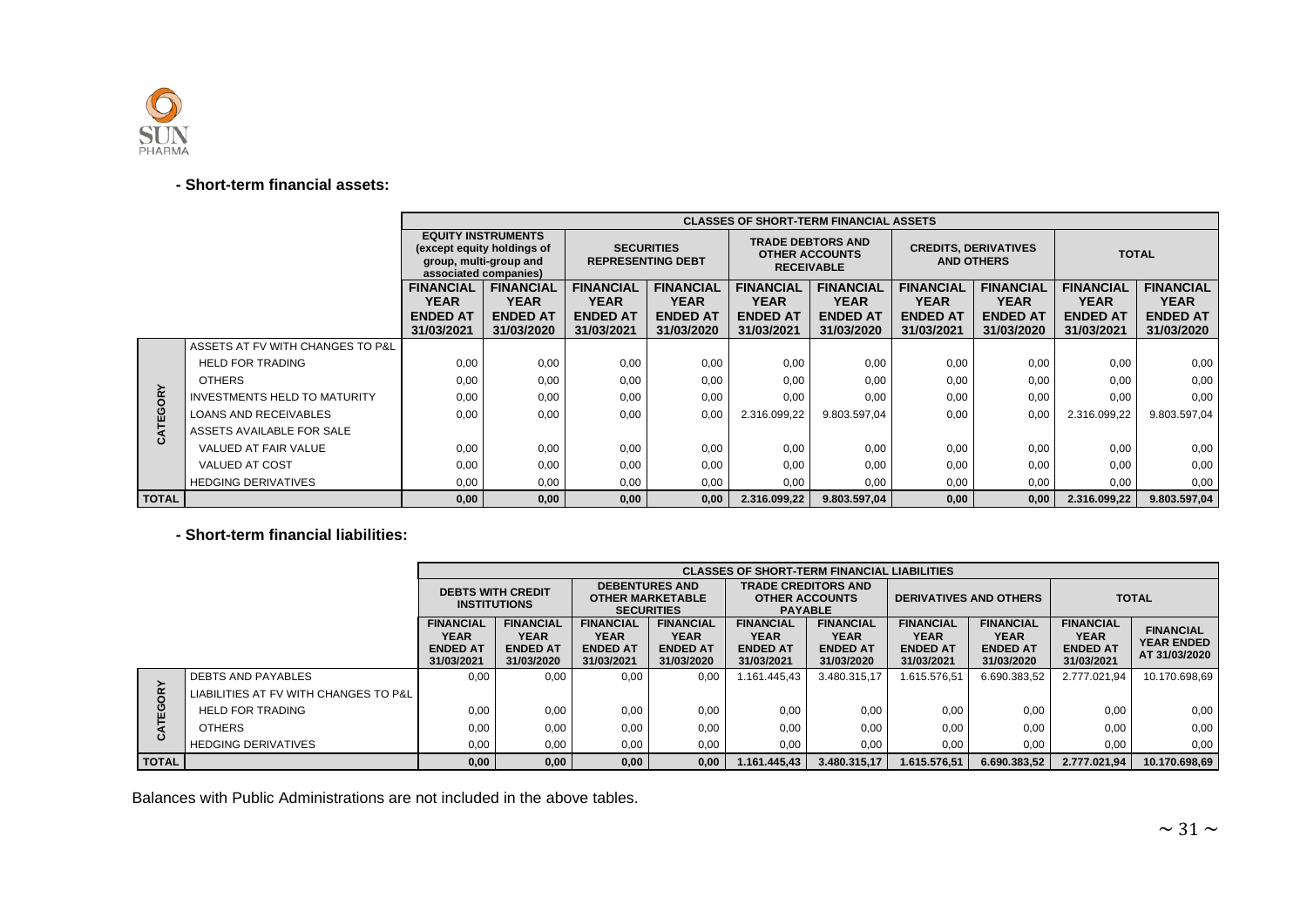

There are no significant differences between the carrying value and the fair value of the financial liabilities. The company does not have any long-term financial liabilities in the financial year that closed on 31 March 2021 or the previous year that ended on 31 March 2020.

# **b) Classification by maturity:**

#### - **Financial instruments - assets:**

|                                               | <b>MATURITY IN YEARS</b>                               |      |      |      |            |      |              |  |  |
|-----------------------------------------------|--------------------------------------------------------|------|------|------|------------|------|--------------|--|--|
|                                               | <b>OVER</b><br>$\overline{2}$<br>5<br>3<br>1<br>4<br>5 |      |      |      |            |      | <b>TOTAL</b> |  |  |
| INVESTMENTS IN GROUP AND ASSOCIATED COMPANIES |                                                        |      |      |      |            |      |              |  |  |
| <b>LOANS TO COMPANIES</b>                     | 0,00                                                   | 0,00 | 0,00 | 0.00 | 0,00       | 0,00 | 0,00         |  |  |
| SECURITIES REPRESENTING DEBT                  | 0,00                                                   | 0,00 | 0,00 | 0,00 | 0,00       | 0,00 | 0,00         |  |  |
| <b>DERIVATIVES</b>                            | 0,00                                                   | 0,00 | 0,00 | 0,00 | 0,00       | 0,00 | 0,00         |  |  |
| OTHER FINANCIAL ASSETS                        | 0,00                                                   | 0,00 | 0,00 | 0,00 | 0.00       | 0,00 | 0,00         |  |  |
| <b>OTHER INVESTMENTS</b>                      | 0,00                                                   | 0.00 | 0.00 | 0,00 | 134.232.29 | 0,00 | 134.232,29   |  |  |
| <b>FINANCIAL INVESTMENTS</b>                  |                                                        |      |      |      |            |      |              |  |  |
| <b>LOANS TO COMPANIES</b>                     | 0,00                                                   | 0,00 | 0,00 | 0,00 | 0,00       | 0,00 | 0,00         |  |  |
| <b>SECURITIES REPRESENTING DEBT</b>           | 0,00                                                   | 0,00 | 0,00 | 0,00 | 0,00       | 0,00 | 0,00         |  |  |
| <b>DERIVATIVES</b>                            | 0,00                                                   | 0,00 | 0,00 | 0,00 | 0,00       | 0,00 | 0,00         |  |  |
| OTHER FINANCIAL ASSETS                        | 0,00                                                   | 0,00 | 0,00 | 0,00 | 0,00       | 0,00 | 0,00         |  |  |
| OTHER INVESTMENTS                             | 0,00                                                   | 0,00 | 0,00 | 0,00 | 0,00       | 0,00 | 0,00         |  |  |
| NON-CURRENT TRADE PAYABLES                    | 0.00                                                   | 0,00 | 0,00 | 0,00 | 0,00       | 0,00 | 0,00         |  |  |
| ADVANCES TO SUPPLIERS                         | 0.00                                                   | 0,00 | 0,00 | 0,00 | 0,00       | 0,00 | 0,00         |  |  |
| TRADE DEBTORS AND OTHER ACCOUNTS RECEIVABLE   |                                                        |      |      |      |            |      |              |  |  |
| CLIENTS FROM SALES AND PROVISION OF SERVICES  | 2.297.772.32                                           | 0,00 | 0,00 | 0,00 | 0,00       | 0,00 | 2.297.772,32 |  |  |
| CUSTOMERS, GROUP AND ASSOCIATED COMPANIES     | 7.826,90                                               | 0,00 | 0,00 | 0,00 | 0,00       | 0,00 | 7.826,90     |  |  |
| <b>SUNDRY DEBTORS</b>                         | 0.00                                                   | 0,00 | 0,00 | 0,00 | 0,00       | 0,00 | 0,00         |  |  |
| <b>PERSONNEL</b>                              | 10.500,00                                              | 0,00 | 0,00 | 0,00 | 0,00       | 0,00 | 10.500,00    |  |  |
| SHAREHOLDERS (PARTNERS) FOR PAYMENTS REQUIRED | 0,00                                                   | 0,00 | 0,00 | 0,00 | 0.00       | 0,00 | 0,00         |  |  |
| <b>TOTAL</b>                                  | 2.316.099,22                                           | 0,00 | 0,00 | 0,00 | 134.232,29 | 0,00 | 2.450.331,51 |  |  |

#### - **Financial instruments - liabilities:**

|                                                      |              |                |      | <b>MATURITY IN YEARS</b> |      |                   |              |
|------------------------------------------------------|--------------|----------------|------|--------------------------|------|-------------------|--------------|
|                                                      |              | $\overline{2}$ | 3    | 4                        | 5    | OVER <sub>5</sub> | <b>TOTAL</b> |
| <b>DEBTS</b>                                         |              |                |      |                          |      |                   |              |
| DEBENTURES AND OTHER MARKETABLE<br><b>SECURITIES</b> | 0,00         | 0.00           | 0.00 | 0.00                     | 0.00 | 0.00              | 0,00         |
| DEBTS WITH CREDIT INSTITUTIONS                       | 0,00         | 0.00           | 0.00 | 0.00                     | 0.00 | 0.00              | 0,00         |
| <b>LEASING CREDITORS</b>                             | 0,00         | 0.00           | 0.00 | 0.00                     | 0.00 | 0.00              | 0,00         |
| <b>DERIVATIVES</b>                                   | 0.00         | 0.00           | 0.00 | 0.00                     | 0.00 | 0.00              | 0,00         |
| OTHER FINANCIAL LIABILITIES                          | 1.615.576,51 | 0.00           | 0.00 | 0.00                     | 0.00 | 0.00              | 1.615.576,51 |
| DEBTS WITH GROUP AND ASSOCIATED COMPANIES            | 0.00         | 0.00           | 0.00 | 0.00                     | 0.00 | 0.00              | 0.00         |
| NON-CURRENT TRADE CREDITORS                          | 0.00         | 0.00           | 0.00 | 0.00                     | 0.00 | 0.00              | 0.00         |
| TRADE CREDITORS AND OTHER ACCOUNTS                   |              |                |      |                          |      |                   |              |
| PAYABLE                                              |              |                |      |                          |      |                   |              |
| <b>SUPPLIERS</b>                                     | 26.517,88    | 0.00           | 0.00 | 0.00                     | 0.00 | 0.00              | 26.517,88    |
| SUPPLIERS, GROUP AND ASSOCIATED<br><b>COMPANIES</b>  | 873.914.67   | 0.00           | 0.00 | 0.00                     | 0.00 | 0.00              | 873.914,67   |
| <b>SUNDRY CREDITORS</b>                              | 159.727,01   | 0.00           | 0.00 | 0.00                     | 0.00 | 0.00              | 159.727,01   |
| <b>PERSONNEL</b>                                     | 101.285,87   | 0.00           | 0.00 | 0.00                     | 0.00 | 0.00              | 101.285,87   |
| <b>CUSTOMER ADVANCES</b>                             | 0,00         | 0.00           | 0.00 | 0.00                     | 0.00 | 0.00              | 0,00         |
| DEBT WITH SPECIAL CHARACTERISTICS                    | 0.00         | 0.00           | 0.00 | 0.00                     | 0.00 | 0.00              | 0.00         |
| <b>TOTAL</b>                                         | 2.777.021.94 | 0,00           | 0.00 | 0.00                     | 0.00 | 0.00              | 2.777.021,94 |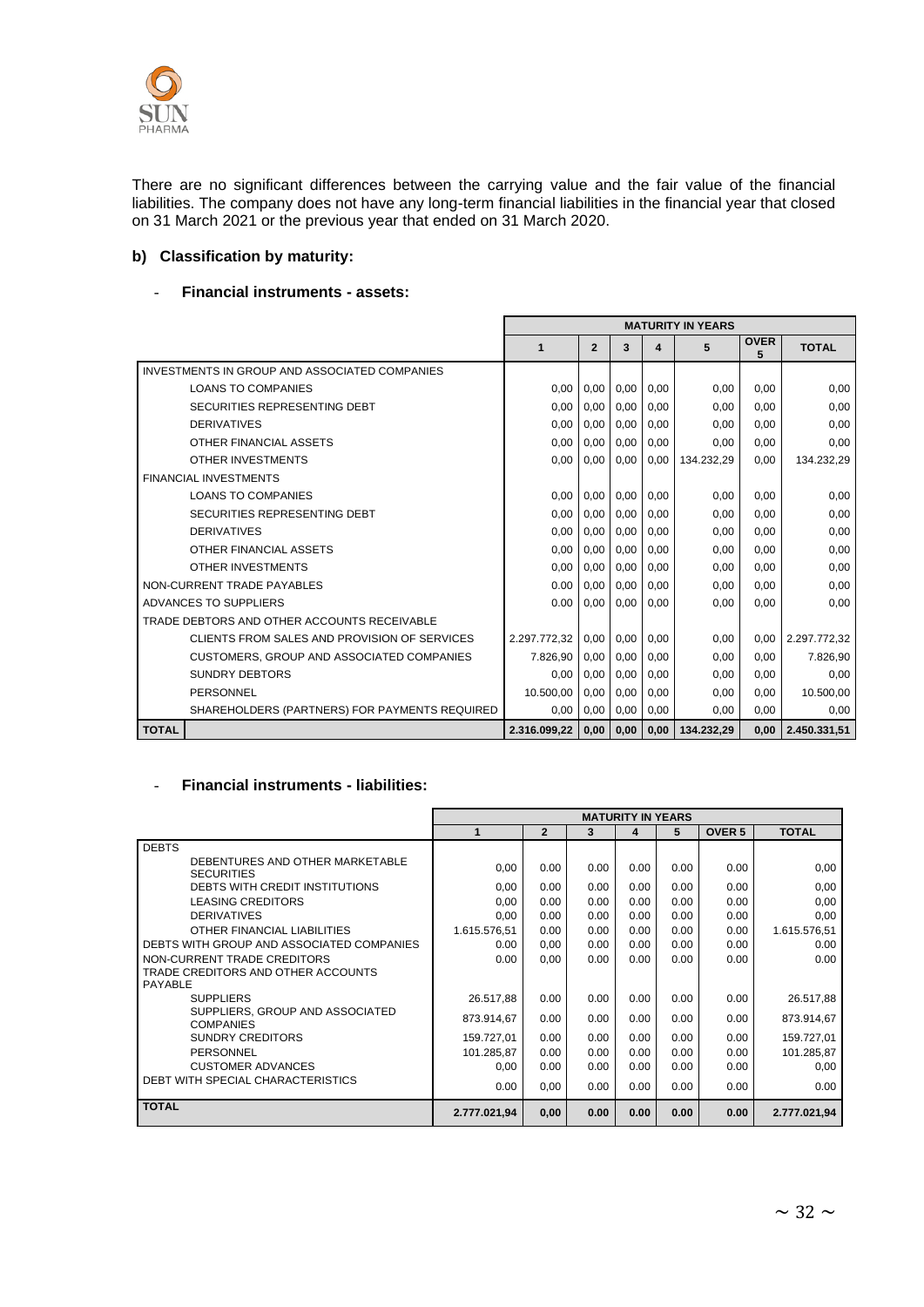

## **c) Corrections due to impairment caused by the credit risk**:

|           |                                            | <b>CLASSES OF FINANCIAL ASSETS</b>            |                             |                                                  |                             |                            |                             |
|-----------|--------------------------------------------|-----------------------------------------------|-----------------------------|--------------------------------------------------|-----------------------------|----------------------------|-----------------------------|
|           |                                            | <b>SECURITIES</b><br><b>REPRESENTING DEBT</b> |                             | <b>CREDITS, DERIVATIVES</b><br><b>AND OTHERS</b> |                             | <b>TOTAL</b>               |                             |
|           |                                            | <b>LONG</b><br><b>TERM</b>                    | <b>SHORT</b><br><b>TERM</b> | <b>LONG</b><br><b>TERM</b>                       | <b>SHORT</b><br><b>TERM</b> | <b>LONG</b><br><b>TERM</b> | <b>SHORT</b><br><b>TERM</b> |
|           | <b>LOSSES FOR IMPAIRMENT AT 01/04/2019</b> | 0,00                                          | 0,00                        | 0,00                                             | 39.855.84                   | 0,00                       | 39.855,84                   |
| $\ddot{}$ | VALUE CORRECTION DUE TO IMPAIRMENT         | 0,00                                          | 0,00                        | 0,00                                             | 1.413,91                    | 0,00                       | 1.413,91                    |
|           | REVERSAL OF IMPAIRMENT                     | 0,00                                          | 0,00                        | 0,00                                             | $-224.51$                   | 0.00                       | $-224.51$                   |
| $\sim$    | DISPOSALS AND REDUCTIONS                   | 0.00                                          | 0,00                        | 0.00                                             | 0.00                        | 0.00                       | 0,00                        |
| $+/-$     | TRANSFERS AND OTHER VARIATIONS             | 0,00                                          | 0,00                        | 0,00                                             | 0,00                        | 0,00                       | 0,00                        |
|           | <b>LOSSES FOR IMPAIRMENT AT 31/03/2020</b> | 0,00                                          | 0,00                        | 0,00                                             | 41.045,24                   | 0,00                       | 41.045,24                   |
| $+$       | VALUE CORRECTION DUE TO IMPAIRMENT         | 0,00                                          | 0,00                        | 0.00                                             | 34.867.14                   | 0.00                       | 34.867,14                   |
| $\sim$    | REVERSAL OF IMPAIRMENT                     | 0.00                                          | 0.00                        | 0.00                                             | $-4.545.52$                 | 0.00                       | $-4.545.52$                 |
| $\sim$    | DISPOSALS AND REDUCTIONS                   | 0,00                                          | 0,00                        | 0,00                                             | $-16.221,96$                | 0,00                       | $-16.221,96$                |
| $+/-$     | TRANSFERS AND OTHER VARIATIONS             | 0,00                                          | 0,00                        | 0,00                                             | 0,00                        | 0,00                       | 0,00                        |
|           | <b>LOSSES FOR IMPAIRMENT AT 31/03/2021</b> | 0,00                                          | 0,00                        | 0,00                                             | 55.144,90                   | 0,00                       | 55.144,90                   |

#### **d) Group, multi-group and associated companies:**

The company does not have any stake whatsoever in group, jointly-controlled or associate companies.

#### **e) Information about the nature and level of risk coming from financial instruments:**

Financial risks are managed by the Finance Department, which has the mechanisms required to control exposure to changes in interest rates and exchange rates, as well as credit and liquidity risks. The main financial risks that have an impact on the Company are shown below:

- Credit risk:

In general, the Company keeps its cash and cash equivalents at banks with a high credit rating.

The Company has not taken out any insurance policies to cover the risk of bad debts. The Company's credit policy is based on the characteristics of each customer, and a range is therefore established for the purposes of setting the credit limit.

There is no significant concentration of credit risk with third parties.

- Liquidity risk:

To guarantee liquidity and deal with its payment commitments as a result of its activity, the Company has the cash balance shown on the balance sheet. It likewise has the financial support of the Group.

- Exchange rate risk:

The company has not made any hedges for the risk of fluctuations of exchange rates.

#### **f) Other information:**

There are no debts with tangible security.

There are no assets or rights located abroad.

The Company has liquid funds at the financial year close date amounting to 2,667 thousand euros (2,002 thousand euros at 31 March 2019).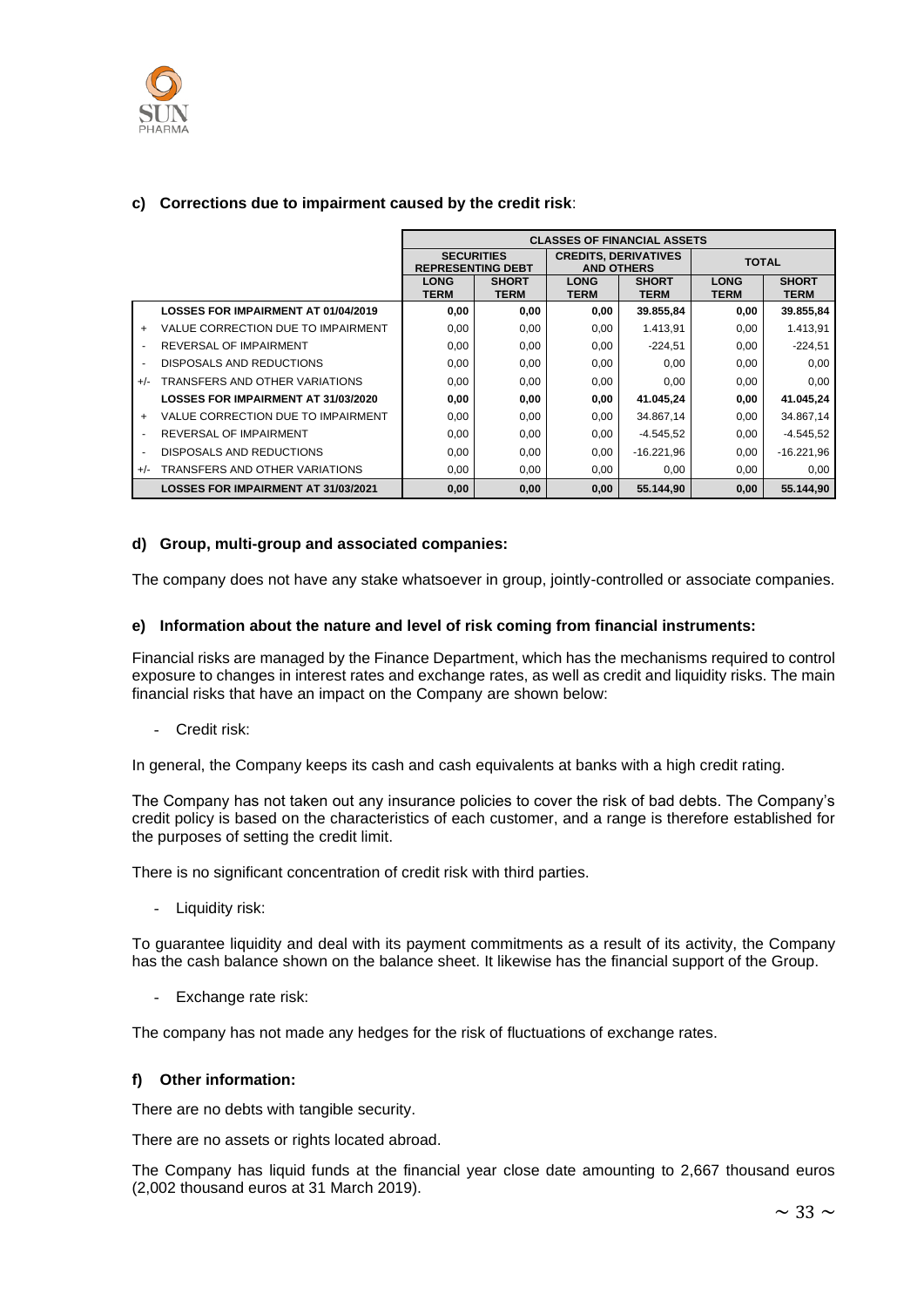

# **2. OWN FUNDS**

Following the share capital increase carried out on 31 December 2008, the registered share capital amounted to 5,000,000 euros at 31 March 2014, represented by 500,000 equity units a face value of 10 euros each, all of the same class, fully subscribed and paid up, and conferring the same rights to the holders thereof.

After the capital decrease of 30 May 2014, the deeded capital amounts to 1,000,000 euros, represented by 500,000 equity units, each with face value of 2 euros.

At 31 March 2020 and 31 March 2019, all the share capital belongs to Sun Pharma (Netherlands), BV.

During the period between December 2005 and October 2009, Sun Pharma (Netherlands), BV, the sole shareholder of the Company, extended shareholder loans for an amount of 8.85 million euros. Subsequently, in 2014 it formalised another shareholder loan for 2 million. At the time of maturity of each of these loans and following settlement of one part of the loans granted, 3.35 million euros was used to offset prior years' losses, and 4.5 million euros was turned into a shareholder contribution. At the close date of this financial year, this amount is shown on an equity statements as net equity of the Company.

There are no payments pending.

At the close date of the financial year, there is no capital expansion in progress.

In accordance with the Recast Text of the Capital Companies Act, a sum equal to 10% of the year's profits must be allocated to the legal reserve until it reaches at least 20% of the share capital.

The legal reserve may only be used to increase capital by the part of the balance that exceeds 10% of the capital already increased. Barring the aforementioned purpose and whilst the reserve does not exceed 20% of the share capital, the reserve may only be available to offset losses and only as long as there are no other available reserves that are sufficient for this purpose. In allocation of the profits for last year, the Board of Directors proposed to allocate the full amount of the Legal Reserve required pursuant to commercial legislation.

There are no obstacles to the availability of reserves other than those derived from the legal scheme.

Considering the negative results of the Company over the last 5 years, no dividends have been distributed.

#### *NOTE 9 - INVENTORY*

#### **Value corrections due to impairment**

|                                               | <b>FINANCIAL YEAR</b><br><b>ENDED AT 31/03/2021</b> | <b>FINANCIAL YEAR</b><br><b>ENDED AT 31/03/2020</b> |
|-----------------------------------------------|-----------------------------------------------------|-----------------------------------------------------|
| Amount at the beginning of the financial year | 526.992.93                                          | 1.280.827.94                                        |
| Amount at the end of the financial year       | 612.310.98                                          | 526.992.93                                          |

All expired products are also impaired completely (or partially to the extent that the expiry date approaches), in addition to those that belong to an auction that has been transferred to another laboratory.

Drugs that were already damaged worth 472.164 euros were destroyed during the year. (1,211,154 euros in Year 2019).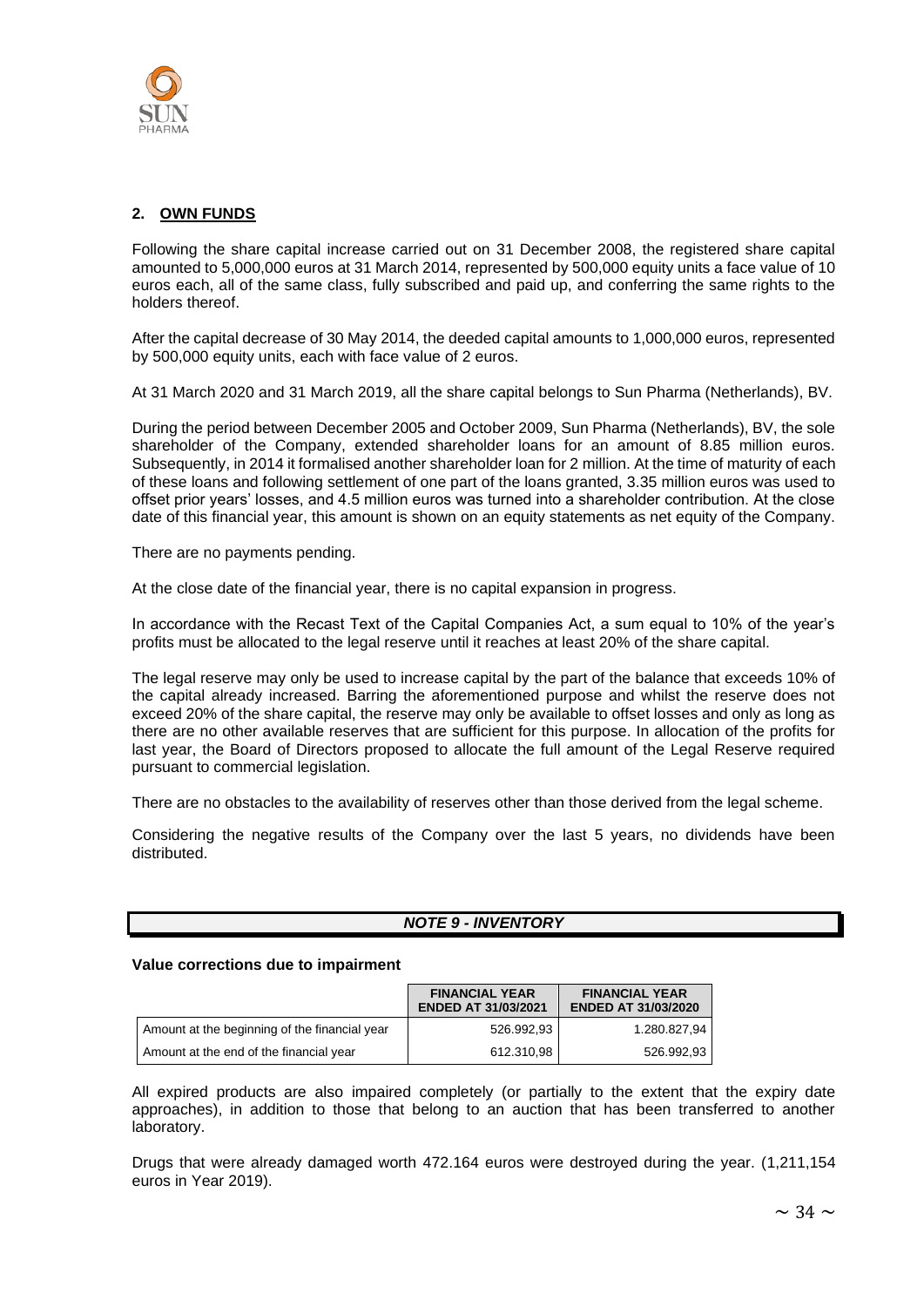

## *NOTE 10 - FOREIGN CURRENCY*

## **Assets and liabilities denominated in foreign currency**

- **Assets:**

There are no assets in foreign currency.

- **Liabilities:**

There are no liabilities in foreign currency.

#### **Purchase, sales and services received and rendered**

|                   | <b>FINANCIAL YEAR ENDED AT 31/03/2021</b> |                                                |      |              | <b>FINANCIAL YEAR ENDED AT 31/03/2020</b>      |               |
|-------------------|-------------------------------------------|------------------------------------------------|------|--------------|------------------------------------------------|---------------|
|                   |                                           | <b>CLASSIFICATION BY CURRENCIES</b><br>(euros) |      |              | <b>CLASSIFICATION BY CURRENCIES</b><br>(euros) |               |
|                   | <b>TOTAL</b>                              | <b>POUNDS</b><br><b>DOLLARS</b>                |      | <b>TOTAL</b> | <b>DOLLARS</b>                                 | <b>POUNDS</b> |
| Purchases         | 0,00                                      | 0,00                                           | 0,00 | 0.00         | 0.00                                           | 0.00          |
| Sales             | 0.00                                      | 0.00                                           | 0,00 | 0.00         | 0.00                                           | 0.00          |
| Services received | 0,00                                      | 0.00                                           | 0.00 | 789.02       | 789.02                                         | 0.00          |
| Services rendered | 0,00                                      | 0,00                                           | 0,00 | 0.00         | 0.00                                           | 0.00          |

## **Exchange rate differences recognised in the profit/loss of the financial year**

|    |                                                     | <b>FINANCIAL YEAR ENDED AT</b><br>31/03/2021          |      | <b>FINANCIAL YEAR ENDED AT</b><br>31/03/2020 |                                     |
|----|-----------------------------------------------------|-------------------------------------------------------|------|----------------------------------------------|-------------------------------------|
|    |                                                     | <b>OPENING OR</b><br><b>SETTLED</b><br><b>PENDING</b> |      | <b>SETTLED</b>                               | <b>OPENING OR</b><br><b>PENDING</b> |
| D) | <b>CURRENT LIABILITY</b>                            | 0,00                                                  | 0.00 | $-37.39$                                     | 0.00                                |
|    | Trade creditors and other accounts<br>4.<br>pavable | 0.00                                                  | 0.00 | -37.39                                       | 0.00                                |

# *NOTE 11 - TAX SITUATION*

## **1. PROFITS TAX**

#### **Reconciliation between the net amount of income and expenses of the financial year and the tax base**

|                                               | <b>Profit and loss statement</b><br>Amount for the financial year ending on<br>31/03/2021 |                   |                   |                  | <b>Profit and loss statement</b><br>Amount for the financial year ending on<br>31/03/2020 |                   |  |
|-----------------------------------------------|-------------------------------------------------------------------------------------------|-------------------|-------------------|------------------|-------------------------------------------------------------------------------------------|-------------------|--|
| Balance of income and expenses of<br>the year |                                                                                           | 362.353,57        |                   |                  |                                                                                           | 725.407.19        |  |
|                                               | <b>Increases</b>                                                                          | <b>Reductions</b> | <b>Net Effect</b> | <b>Increases</b> | <b>Reductions</b>                                                                         | <b>Net Effect</b> |  |
| Corporate income tax                          |                                                                                           | (42.895.82)       | (42.895.82)       |                  |                                                                                           |                   |  |
| <b>Permanent differences</b>                  |                                                                                           |                   |                   |                  |                                                                                           |                   |  |
| <b>Temporary differences</b>                  | 456,06                                                                                    | 0                 | 456,06            | 711.34           | (10, 887.59)                                                                              | (10, 176.25)      |  |
| - coming from the financial year              | 456.06                                                                                    | $\Omega$          | 456,06            | 711.34           | (10, 887.59)                                                                              | (10, 176.25)      |  |
| - coming from previous financial years        |                                                                                           |                   |                   |                  |                                                                                           |                   |  |
| Offsetting of tax loss carryforwards          |                                                                                           |                   |                   |                  |                                                                                           |                   |  |
| losses from previous years                    |                                                                                           | (191.226, 34)     | (191.226,34)      |                  |                                                                                           | (715, 230.94)     |  |
| Tax base (tax result)                         |                                                                                           |                   | 171.583,29        |                  |                                                                                           |                   |  |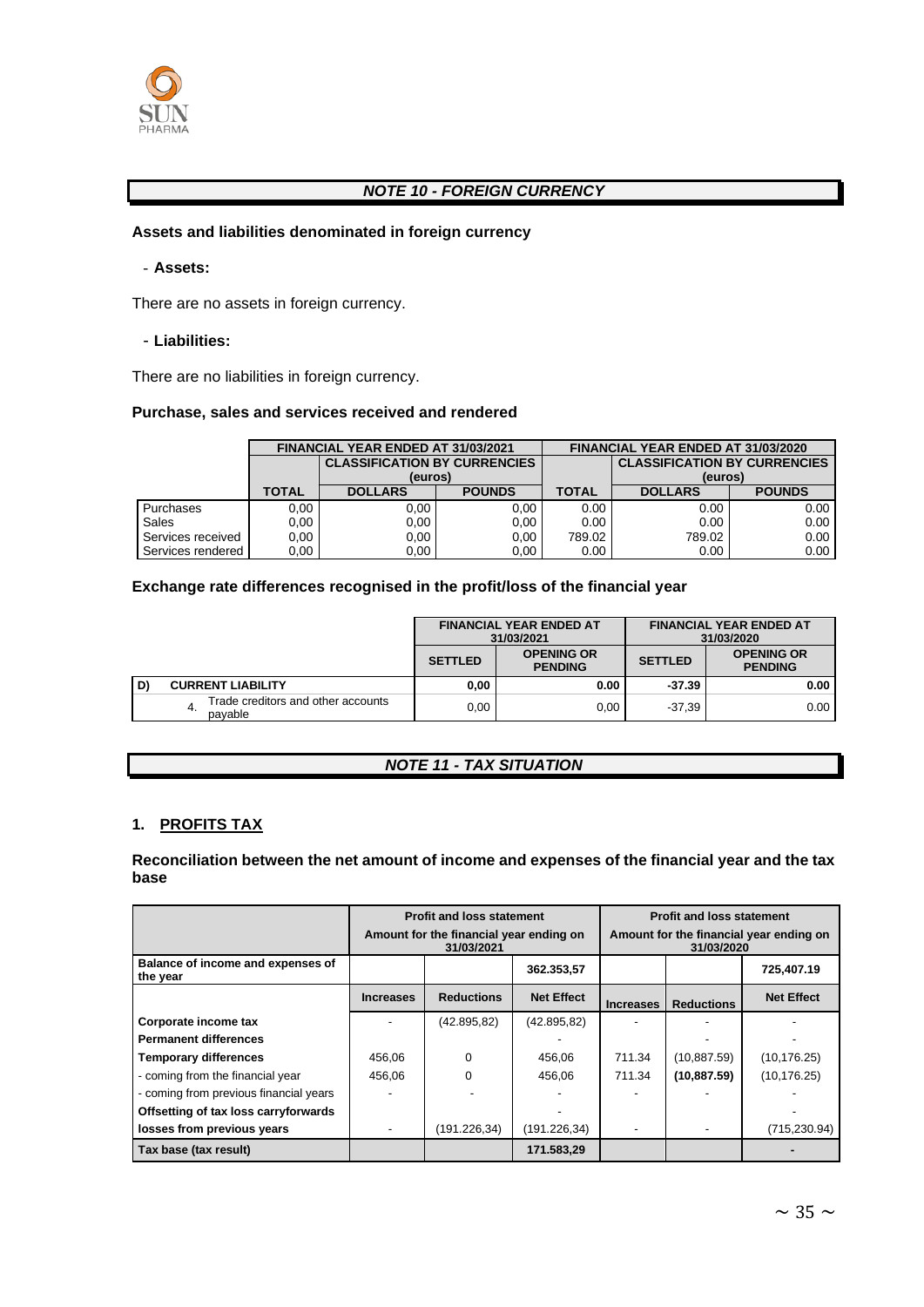

#### **Reconciliation between expense and income due to income taxes and the result of multiplying the applicable tax rates to the total of recognised income and expenses**

The tax on profits expense is 42.895,82 euros for the financial year ended on 31 March 2021, and it is 0,00 euros for the financial year ended 31 March 2020.

Tax loss carryforwards pending offsetting, which the Company has not recognised as assets through deferred tax, are:

At 31 March 2021:

| Year of origin | <b>Euros</b> | <b>Final vear</b> |  |
|----------------|--------------|-------------------|--|
|                |              | not expired       |  |

At 31 March 2020:

| Year of origin | <i>éuros</i> | <b>Final year</b> |
|----------------|--------------|-------------------|
|                | 191 226 34*  | not expired       |

In accordance with legislation in force, the statements made for the various taxes cannot be considered definitive until after having been audited by the tax authorities or after the statute of limitation has expired.

At 31 March 2021, all periods up to 2018 (31.03.2019) have been tax audited.

During 2019, inspection actions were initiated by the Spanish Tax Administration Agency in relation to Corporation tax for the period between 2013-2018. The review point was focused on the Negative Tax Bases for the years 2008 and 2013. The amount of tax bases for the previous year that appear in this report for 191,226.34 euros, have been offset in the calculation of the tax settlement of companies of the current fiscal year. The difference in negative tax bases reported in the previous year's report amounting to 7,112,891 euros and the amount that appears in this report, 191,226.34 (\*) euros, is due to the resolution of the Administration's inspection Tax that reduced these negative tax bases for said difference, which amounts to 6,921,665 euros. During 2020, minutes of disagreement were signed, since the management estimated that there was a legal path to defend the deductibility of the aforementioned bases, according to their legal advisors. During this fiscal year, a claim has been filed with the Regional Economic Administrative Court. As of the date of formulation of these accounts it has not yet been resolved.

During year 2019, and under the supervision of a law firm that specialises in Value-Added Tax, Management made the decision to request the Tax Authorities to refund said tax for operations carried out from September 2017 with the Health Service of Andalusia (SAS), which led to a reduction in the selling price of the medicines placed on the market. This decision was based on the different favourable decisions of the courts with regard to similar requests from other pharmaceutical laboratories. The total Tax amount requested corresponding to 2018 and previous years is 4,751,083.83 euros. As at 18 March 2020 the total claimed amount had been received from the Tax Authorities. During current period we have continued requesting the compensation of the VAT in relation to the Health Service of Andalusia (SAS).

For the remaining taxes that are open to inspection, the Company Directors do not expect any differences to arise that significantly affect the annual financial statements.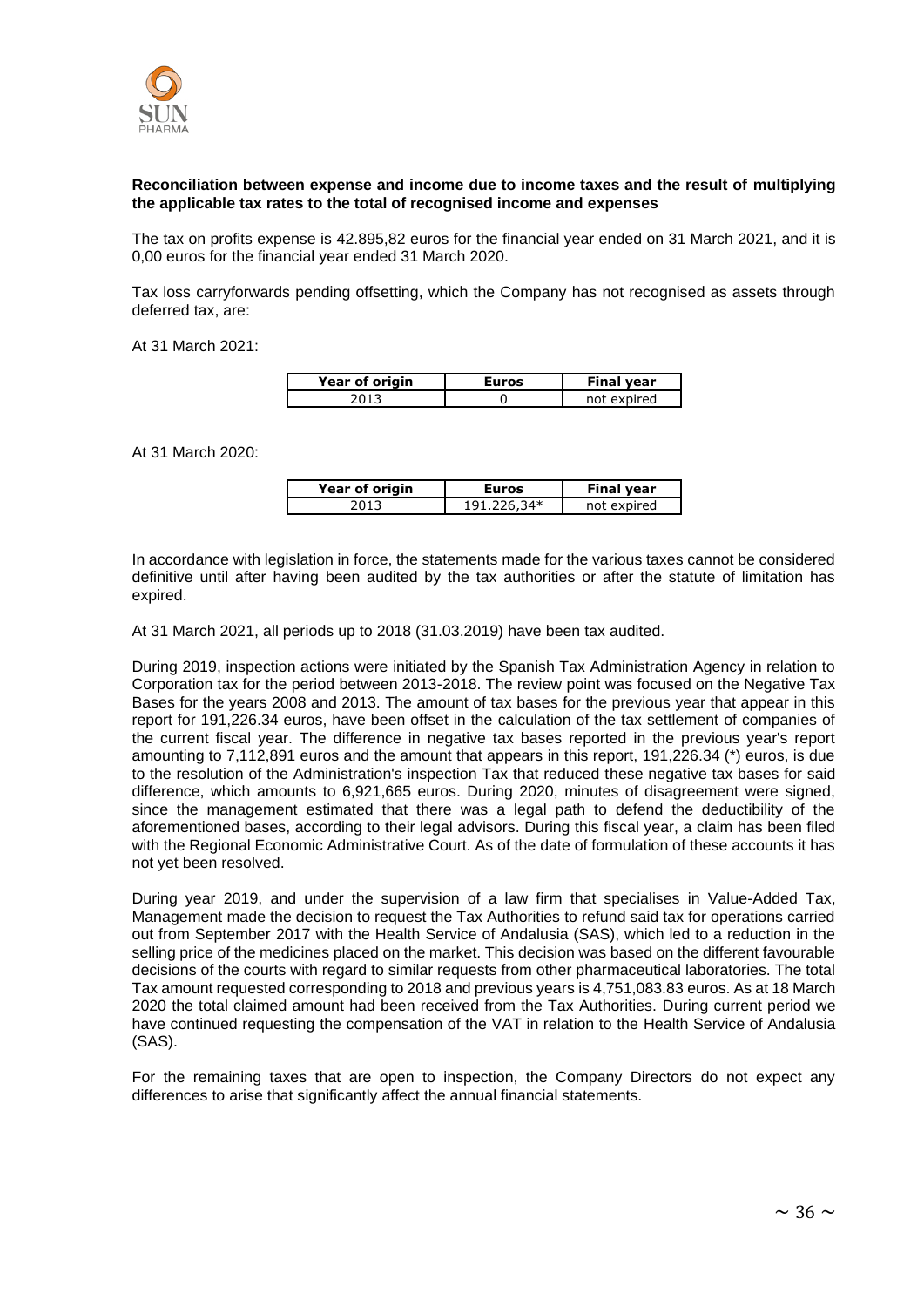

## *NOTE 12 - INCOME AND EXPENSES*

The breakdowns of the items, "Consumption of goods purchased for resale", "Consumption of raw materials and other consumables", "Social Security charges" and "Other profits/losses", are presented below, as well as the amount of the goods and the provision of services for the swap of non-monetary goods and services:

|    |                                                                          | <b>FINANCIAL YEAR</b><br>ENDED AT<br>31/03/2021 | <b>FINANCIAL YEAR</b><br><b>ENDED AT 31/03/2020</b> |
|----|--------------------------------------------------------------------------|-------------------------------------------------|-----------------------------------------------------|
| 1. | Consumption of goods purchased for resale *                              | 8.752.847,23                                    | 24.144.180,12                                       |
|    | a) Purchases, net returns and any discount *:                            | 8.709.384,88                                    | 21.687.650,87                                       |
|    | National *                                                               | 339.151,30                                      | 482.400,68                                          |
|    | Intra-community acquisitions *                                           | 8.370.233,58                                    | 21.205.250,19                                       |
|    | Imports *                                                                | 0,00                                            | 0,00                                                |
|    | Change in inventory<br>b)                                                | 43.462,35                                       | 2.456.529,25                                        |
| 2. | Consumption of raw materials and other consumables                       | 0.00                                            | 0.00                                                |
|    | a) Purchases, net returns and any discount:                              | 0.00                                            | 0.00                                                |
|    | National                                                                 | 0.00                                            | 0.00                                                |
|    | Intra-community acquisitions                                             | 0.00                                            | 0.00                                                |
|    | Imports                                                                  | 0.00                                            | 0.00                                                |
|    | Change in inventory<br>b)                                                | 0.00                                            | 0.00                                                |
| 3. | Social Security charges                                                  | 271.575,12                                      | 246.107,50                                          |
|    | Social Security paid by the Company<br>a)                                | 211.282,84                                      | 193.888,15                                          |
|    | Contributions to and allocations for pensions<br>b)                      | 0.00                                            | 0.00                                                |
|    | Other social security charges<br>C)                                      | 60.292,28                                       | 52.219,35                                           |
|    | 4. Sale of goods and provision of services produced through the swap     |                                                 |                                                     |
|    | of non-monetary goods and services                                       | 0.00                                            | 0.00                                                |
| 5. | Earnings originating outside the normal business activity of the company |                                                 |                                                     |
|    | included in Other Profits/Losses                                         | 0.00                                            | 0.00                                                |
| 6. | Expenses associated with restructuring:                                  | 0.00                                            | 0.00                                                |
|    | Personnel expenses<br>a)                                                 | 0.00                                            | 0.00                                                |
|    | Other operating expenses<br>b)                                           | 0.00                                            | 0.00                                                |
|    | Impairment and profit (loss) due to disposals of fixed assets<br>C)      | 0.00                                            | 0.00                                                |
|    | Other profits/losses associated with restructuring<br>d)                 | 0.00                                            | 0.00                                                |
|    |                                                                          |                                                 |                                                     |

\* reformulated 31/03/20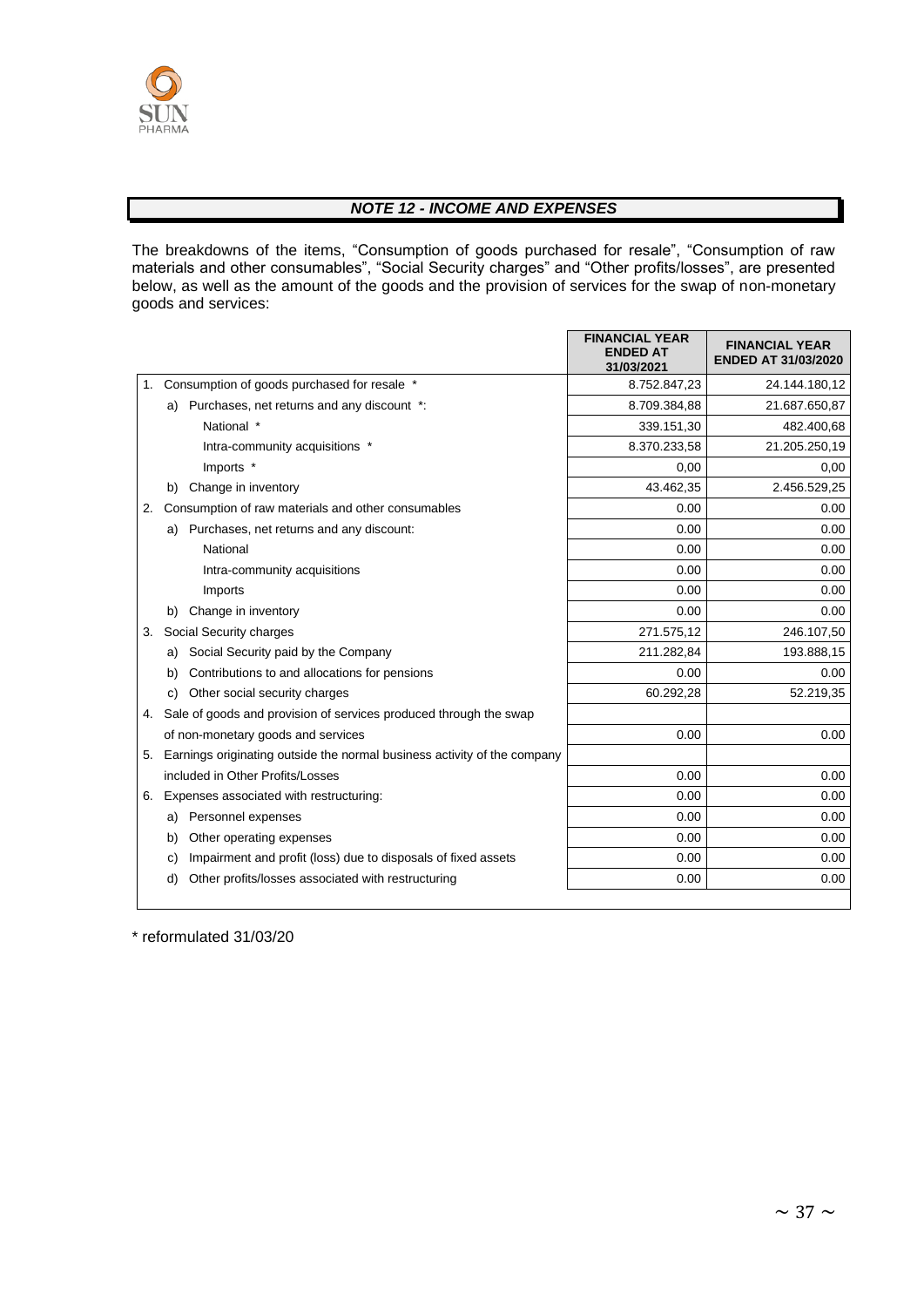

#### *NOTE 13 - PROVISIONS AND CONTINGENCIES*

# **1. PROVISIONS**

The movement of the Provisions items during the financial year has been the following:

|                                 | <b>BALANCE AT</b><br>31/03/2020 | <b>Reversals</b>                              | <b>Allocations</b> | <b>BALANCE AT</b><br>31/03/2021 |
|---------------------------------|---------------------------------|-----------------------------------------------|--------------------|---------------------------------|
| l PROVISIONS FOR RETURNS        | 212.182.03                      | -162.617.98 I                                 | 412.468.61         | 462.032,66                      |
| I OTHER CONTRACTUAL COMMITMENTS |                                 | 6.478.201.49   -28.504.820.54   23.180.162.90 |                    | 1.153.543,85                    |
|                                 |                                 | $6.690.383.52$ -28.667.438.52 23.592.631.51   |                    | 1.615.576,51                    |

The provision for returns was estimated by applying a percentage of 0.2% to direct sales to pharmacies and to sales made through wholesalers. This percentage corresponds to an estimate made by the Company based on the expected value of returns and using, as the reference, the maximum amount of returns in accordance with the provisions of Royal Decree 726/1982 of 17 March, which regulates the expiry and returns of pharmaceutical specialities to pharmaceutical laboratories.

Provisions for other contractual commitments correspond to price reductions (voluntary improvement) offered to the Andalusian Health Service (Servicio Andaluz de Salud -SAS) on sales made during the period, for settlement during the following year with certain contractual commitments acquired in relation to auctions of generic medicines in Andalusia. The reductions in auction sale prices are recorded as lower sales. These contractual commitments expired in December 2020. At year-end the company had still not received December 2020 settlement.

#### *NOTE 14 - INFORMATION ABOUT THE ENVIRONMENT AND GREENHOUSE GAS EMISSION ALLOWANCES*

Within its tangible fixed assets, the Company does not have any significant elements used to minimize environmental impact or to protect and improve the environment.

Costs incurred during the financial year ended on 31 March 2021 for protection and improvement of the environment amounted to 55,897.76 euros. During the previous year, this amount was 61,317.60 euros. Most of these expenses involved the controlled destruction of expired products.

In Year 2020 we changed the electricity supply rate to a Green/Ecologic rate.

# *NOTE 15 - EVENTS AFTER THE CLOSE*

With a date after the close of the financial year and prior to the formulation of these Annual Accounts, the Board of Directors has undergone changes, incorporating Mr. Harin Mehta as Chairman, and the term of Mr. Neeraj Sharma has ended.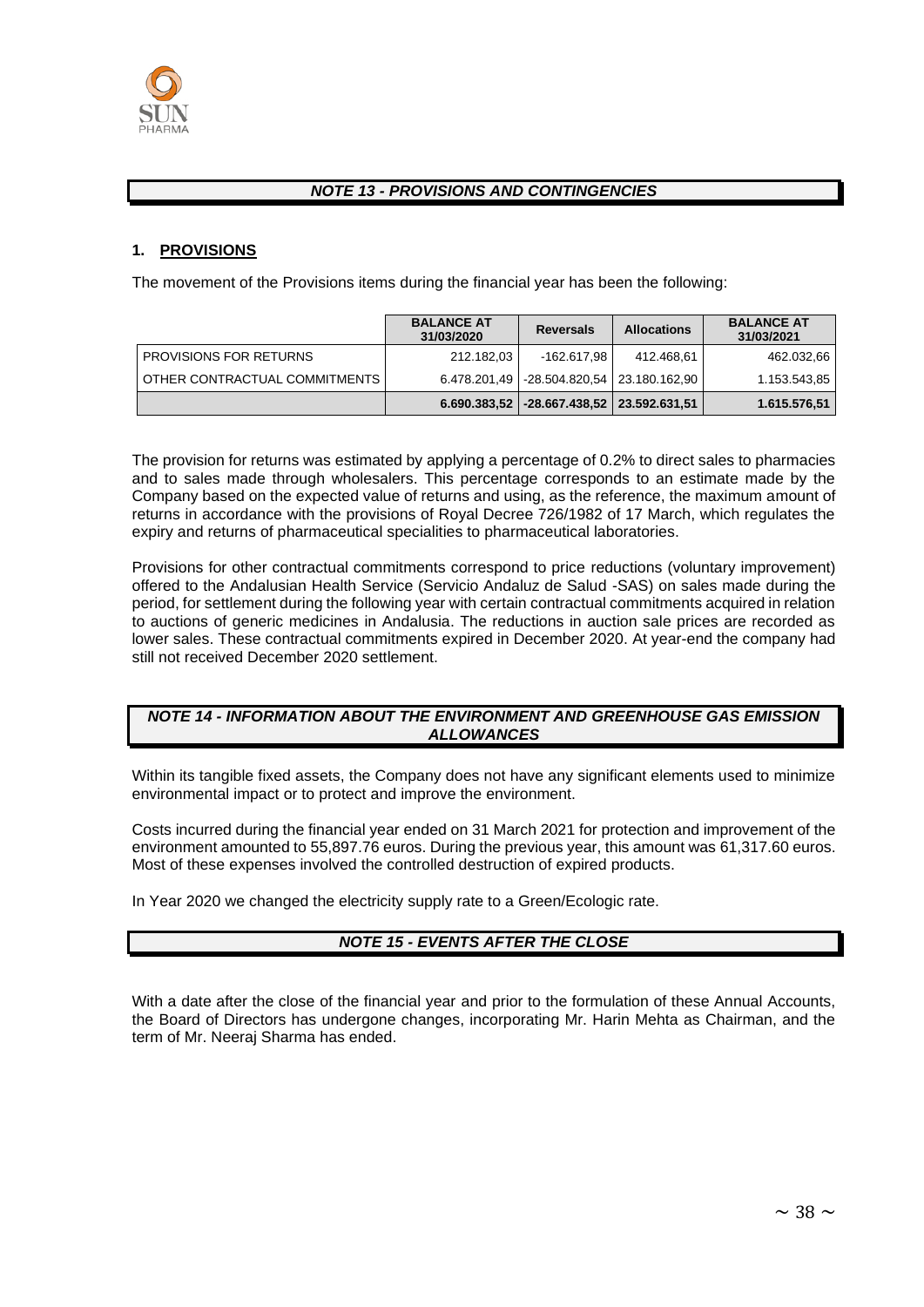

# *NOTE 16 - OPERATIONS WITH RELATED PARTIES*

The most relevant information regarding operations with related parties during the year is set out below:

- a) The persons and/or companies with whom related operations were carried out are listed below:
	- Parent company
	- Other group companies
- b) The nature of the relationship with the related parties is commercial.

c) The details of the operations and the quantification thereof, as well as the profits or losses that the operations have caused at the company, are the following:

#### FINANCIAL YEAR ENDED AT 31/03/2021

|                                               | <b>PARENT COMPANY</b> | <b>OTHER GROUP COMPANIES</b> |
|-----------------------------------------------|-----------------------|------------------------------|
| Sales of current assets                       | 0.00                  | 107.283,30                   |
| Sales of non-current assets                   | 0.00                  | 0,00                         |
| Purchases of current assets *                 | 6.426.012,07          | 1.213.607,66                 |
| Purchases of non-current assets               | 0.00                  | 0,00                         |
| Provision of services                         | 0.00                  | 148.473,11                   |
| Reception of services                         | 0.00                  | 714.259,14                   |
| Income from interest charged                  | 0.00                  | 0,00                         |
| Income from interest accrued but not charged  | 0.00                  | 0,00                         |
| Expenses due to interest paid                 | 0.00                  | 0,00                         |
| Expenses due to interest accrued but not paid | 0.00                  | 0,00                         |

#### FINANCIAL YEAR ENDED AT 31/03/2020

|                                               | <b>PARENT COMPANY</b> | <b>OTHER GROUP COMPANIES</b> |
|-----------------------------------------------|-----------------------|------------------------------|
| Sales of current assets *                     | 0.00                  | 0,00                         |
| Sales of non-current assets                   | 0.00                  | 0,00                         |
| Purchases of current assets *                 | 20.358.845,28         | 805.162,15                   |
| Purchases of non-current assets               | 0.00                  | 0,00                         |
| Provision of services                         | 0.00                  | 293.799,40                   |
| Reception of services *                       | 0.00                  | 1.261.901,14                 |
| Income from interest charged                  | 0.00                  | 0,00                         |
| Income from interest accrued but not charged  | 0.00                  | 0,00                         |
| Expenses due to interest paid                 | 0.00                  | 0,00                         |
| Expenses due to interest accrued but not paid | 0.00                  | 0,00                         |

\* reformulated 31/03/20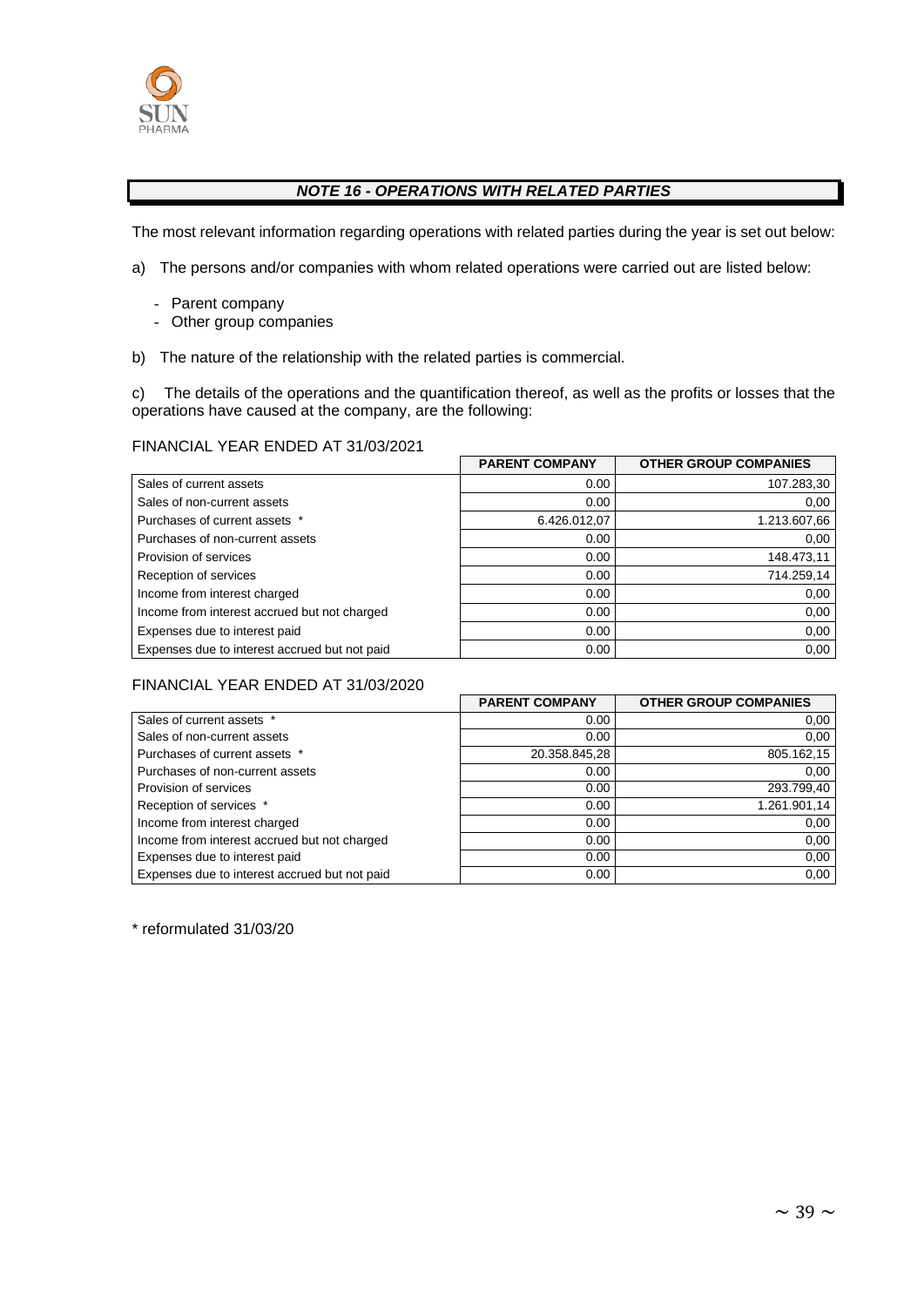

The amount of the pending balances of operations with related parties, as of the close date of the financial year, is the following:

# FINANCIAL YEAR ENDED AT 31/03/2021

|    |                                                                         | <b>PARENT COMPANY</b> | <b>OTHER GROUP</b><br><b>COMPANIES</b> |
|----|-------------------------------------------------------------------------|-----------------------|----------------------------------------|
| A) | <b>NON-CURRENT ASSETS</b>                                               | 0.00                  | 0.00                                   |
|    | Long-term financial investments                                         | 0.00                  | 0.00                                   |
| B) | <b>CURRENT ASSETS</b>                                                   | 0.00                  | 7.826,90                               |
|    | Trade debtors and other accounts receivable                             | 0.00                  | 7.826,90                               |
|    | b) Clients from sales and service provision at short term,<br>of which: | 0.00                  | 7.826,90                               |
|    | Corrections in value for doubtful clients                               | 0.00                  | 0.00                                   |
|    | Short-term financial investments                                        | 0.00                  | 0.00                                   |

|    |                                                  | <b>PARENT COMPANY</b> | <b>OTHER GROUP</b><br><b>COMPANIES</b> |
|----|--------------------------------------------------|-----------------------|----------------------------------------|
| C) | <b>NON-CURRENT LIABILITIES</b>                   | 0.00                  | 0.00                                   |
|    | Long-term debts                                  | 0.00                  | 0.00                                   |
|    | Long-term debts of special characteristics<br>2. | 0.00                  | 0.00                                   |
| D) | <b>CURRENT LIABILITY</b>                         | 899.332.84            | $-25.418.17$                           |
|    | Short-term debts                                 | 0.00                  | 0.00                                   |
|    | e) Other financial liabilities                   | 0.00                  | 0.00                                   |
| 2. | Short-term debts of special characteristics      | 0.00                  | 0.00                                   |
| 3. | Trade creditors and other accounts payable       | 899.332,84            | $-25.418.17$                           |
|    | b) Short-term suppliers                          | 899.332,84            | $-25.418.17$                           |

## FINANCIAL YEAR ENDED AT 31/03/2020

|    |                                                                           | <b>PARENT COMPANY</b> | <b>OTHER GROUP</b><br><b>COMPANIES</b> |
|----|---------------------------------------------------------------------------|-----------------------|----------------------------------------|
| A) | <b>NON-CURRENT ASSETS</b>                                                 | 0.00                  | 0.00                                   |
|    | Long-term financial investments                                           | 0.00                  | 0.00                                   |
| B) | <b>CURRENT ASSETS *</b>                                                   | 72.279,91             | 23,867.59                              |
|    | Trade debtors and other accounts receivable *                             | 72.279.91             | 23,867.59                              |
|    | b) Clients from sales and service provision at short<br>term. of which: * | 72.279.91             | 23,867.59                              |
|    | Short-term financial investments                                          | 0.00                  | 0.00                                   |

|    |                                             | <b>PARENT COMPANY</b> | <b>OTHER GROUP</b><br><b>COMPANIES</b> |
|----|---------------------------------------------|-----------------------|----------------------------------------|
| C) | <b>NON-CURRENT LIABILITIES</b>              | 0.00                  | 0.00                                   |
|    | Long-term debts                             | 0.00                  | 0.00                                   |
|    | Long-term debts of special characteristics  | 0.00                  | 0.00                                   |
| D) | <b>CURRENT LIABILITY</b>                    | 0.00                  | 3,192,634.92                           |
|    | Short-term debts                            | 0.00                  | 0.00                                   |
|    | e) Other financial liabilities              | 0.00                  | 0.00                                   |
| 2. | Short-term debts of special characteristics | 0.00                  | 0.00                                   |
| 3. | Trade creditors and other accounts payable  | 0.00                  | 3,192,634.92                           |
|    | b) Short-term suppliers                     | 0.00                  | 3,192,634.92                           |

\* reformulated 31/03/20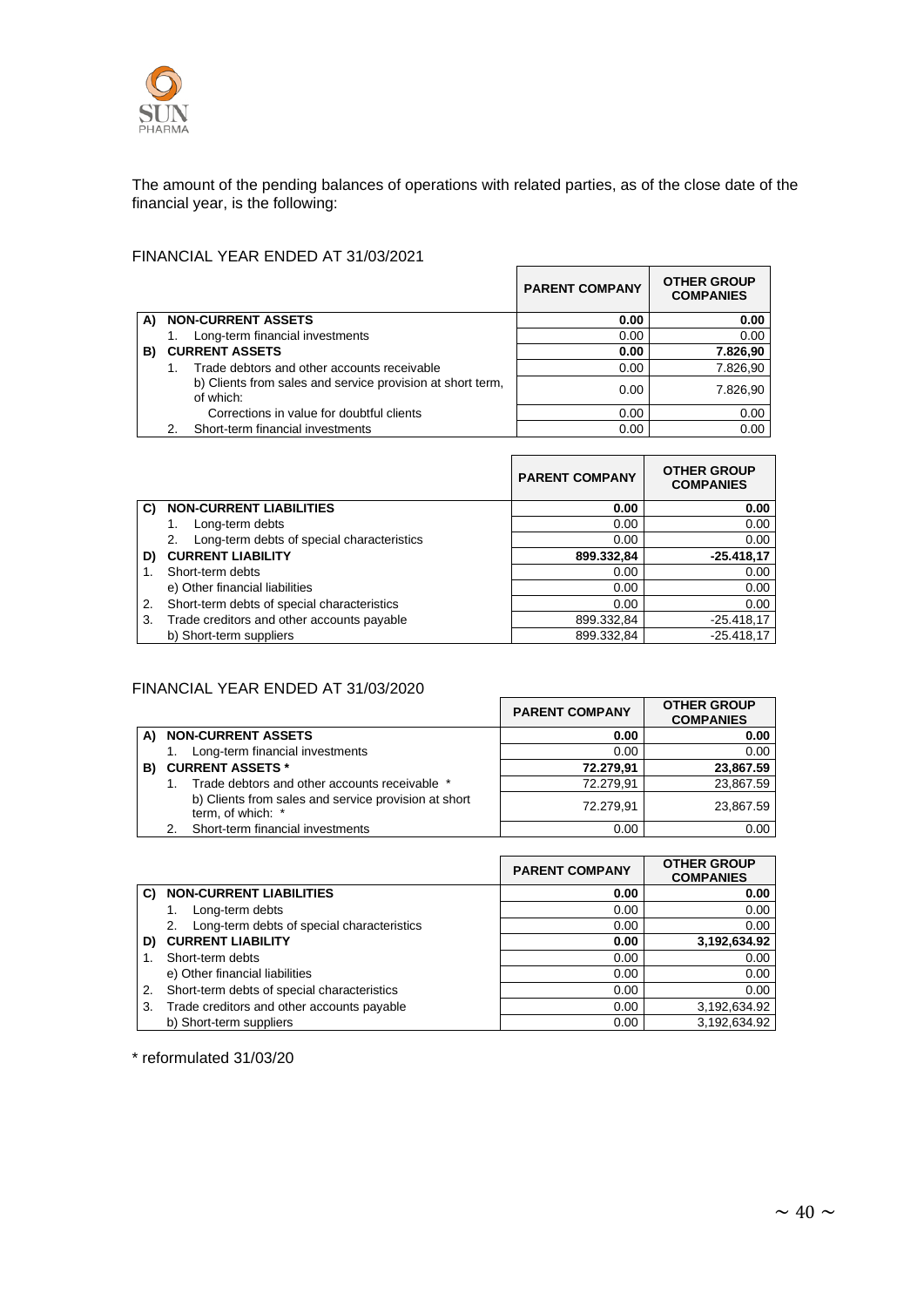

The information pertaining to **senior management personnel** is the following:

|                                            | <b>FINANCIAL YEAR</b><br><b>ENDED AT 31/03/2021</b> | <b>FINANCIAL YEAR</b><br><b>ENDED AT 31/03/2020</b> |
|--------------------------------------------|-----------------------------------------------------|-----------------------------------------------------|
| Salaries, per diems and other remuneration | 434.027.55                                          | 378.071.54                                          |

The Board of Directors is the governing, management and representative body of the company. The Board of Directors is therefore deemed to be the body that ultimately directs the company. In this regard, the Board of Directors has not received any amount under the concept of salaries, per diems or remuneration for the performance of its duties, nor have obligations been contracted regarding pensions or the payment of life insurance regarding past or present members of the body. No compensation for dismissal has been satisfied to the Board of Directors, nor have any payments been made based on equity instruments. They also have not been granted any advances or credits.

In compliance with Article 229.3 of Law 31/2014 of 3 December, which approves the amendment of the recast text of the Corporate Enterprises Act, the Board Members have not reported any situation of direct or indirect conflict of interest with the company.

No agreements with the sole shareholder exist.

# *NOTE 17 - OTHER INFORMATION*

The **average number of employees** during the present year, by categories, is as follows:

|                                                                                | <b>FINANCIAL YEAR ENDED AT</b><br>31/03/2021 | <b>FINANCIAL YEAR ENDED AT</b><br>31/03/2020 |
|--------------------------------------------------------------------------------|----------------------------------------------|----------------------------------------------|
| Senior executives                                                              | 3.00                                         | 4.00                                         |
| Other management staff                                                         | 0.00                                         | 0.00                                         |
| Technical staff, scientific and intellectual professionals and auxiliary staff | 4.00                                         | 4.00                                         |
| Administrative employees                                                       | 3.00                                         | 3.00                                         |
| Sales staff, sales reps and similar                                            | 6.00                                         | 5.00                                         |
| Other skilled workers                                                          | 0.00                                         | 0.00                                         |
| Non-skilled workers                                                            | 0.00                                         | 0.00                                         |
| Total average of employees                                                     | 16,00                                        | 16,00                                        |

At the end of the financial year, the **distribution of company personnel by gender** is the following:

|                                                                                | EJERCICIO CERRADO A 3103/2021 |            | EJERCICIO CERRADO A 3103/2020 |              |            |              |
|--------------------------------------------------------------------------------|-------------------------------|------------|-------------------------------|--------------|------------|--------------|
|                                                                                | <b>TOTAL</b>                  | <b>MEN</b> | <b>WOMEN</b>                  | <b>TOTAL</b> | <b>MEN</b> | <b>WOMEN</b> |
| <b>Directors</b>                                                               | 3,00                          | 3,00       |                               | 3,00         | 3,00       |              |
| Senior executives (non-directors)                                              | 2,00                          | 1,00       | 1,00                          | 3,00         | 2,00       | 1,00         |
| Other company management staff                                                 | 0,00                          |            |                               | 0,00         |            |              |
| Technical staff, scientific and intellectual professionals and auxiliary staff | 4,00                          | 2,00       | 2,00                          | 4,00         | 2,00       | 2,00         |
| Administrative employees                                                       | 3,00                          | 1,00       | 2,00                          | 3,00         | 1,00       | 2,00         |
| Sales staff, sales reps and similar                                            | 6,00                          | 2,00       | 4,00                          | 5,00         | 2,00       | 3,00         |
| Other skilled workers                                                          | 0.00                          |            |                               | 0,00         |            |              |
| Non-skilled workers                                                            | 0.00                          |            |                               | 0.00         |            |              |
| Total personnel at the end of the financial year                               | 18,00                         | 9,00       | 9,00                          | 18,00        | 10,00      | 8,00         |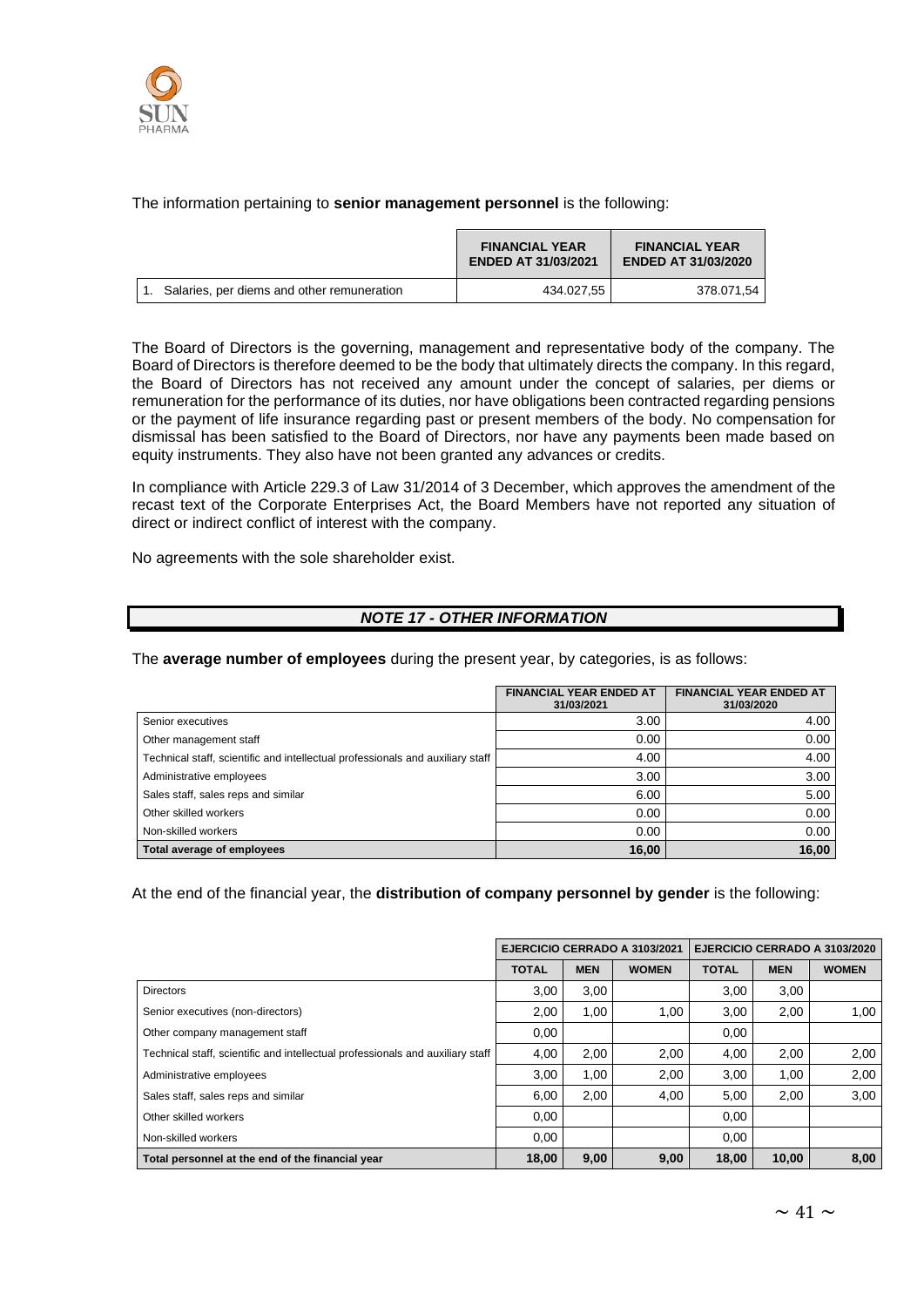

**Professional fees for account auditing** and other services provided by the account auditors and other companies from the AUREN network were as follows:

|                                                           | <b>FINANCIAL YEAR ENDED FINANCIAL YEAR ENDED</b><br>AT 31/03/2021 | AT 31/03/2020 |
|-----------------------------------------------------------|-------------------------------------------------------------------|---------------|
| Services provided by account auditors                     |                                                                   |               |
| Professional fees for account auditing                    | 11.745,00                                                         | 11,650.00     |
| Professional fees charged for other verification services | 7.600,00                                                          | 5,700.00      |
| Professional fees charged for tax advising services       | 0,00                                                              | 0.00          |
| Other professional fees for services provided             | 0.00                                                              | 0.00          |
| Services provided by the Auren Network                    |                                                                   |               |
| Professional fees for services provided                   | 0.00                                                              | 0.00          |
| Total                                                     | 19.345.00                                                         | 17.350.00     |

## *NOTE 18 - SEGMENTED INFORMATION*

The distribution of the net amount of turnover corresponding to the company's ordinary activities, broken down by categories of activities, as well as by geographical markets, is the following:

|                                    | <b>TURNOVER</b>                                     |                                                     |  |
|------------------------------------|-----------------------------------------------------|-----------------------------------------------------|--|
| <b>DESCRIPTION OF THE ACTIVITY</b> | <b>FINANCIAL YEAR</b><br><b>ENDED AT 31/03/2021</b> | <b>FINANCIAL YEAR</b><br><b>ENDED AT 31/03/2020</b> |  |
| Generic products                   | 13.056.403.18                                       | 29.447.249.34                                       |  |
| Total                              | 13.056.403,18                                       | 29.447.249.34                                       |  |

|                                             | <b>TURNOVER</b>                                     |                                                     |  |
|---------------------------------------------|-----------------------------------------------------|-----------------------------------------------------|--|
| <b>DESCRIPTION OF THE GEOGRAPHIC MARKET</b> | <b>FINANCIAL YEAR</b><br><b>ENDED AT 31/03/2021</b> | <b>FINANCIAL YEAR</b><br><b>ENDED AT 31/03/2020</b> |  |
| <b>NATIONAL</b>                             | 12.847.369,18                                       | 29.370.312,30                                       |  |
| <b>REST OF THE EUROPEAN UNION</b>           | 209.034.00                                          | 76.937.04                                           |  |
| <b>REST OF THE WORLD</b>                    | 0.00                                                | 0,00                                                |  |
| <b>Total</b>                                | 13.056.403.18                                       | 29.447.249,34                                       |  |

|                                             | <b>SUPPLIES FIGURE</b>                       |                                              |  |
|---------------------------------------------|----------------------------------------------|----------------------------------------------|--|
| <b>DESCRIPTION OF THE GEOGRAPHIC MARKET</b> | <b>Financial Year ended</b><br>at 31/03/2021 | <b>Financial Year ended</b><br>at 31/03/2020 |  |
| National                                    | 339.151,30                                   | 482.400,68                                   |  |
| Rest of the European Union                  | 8.370.233,58                                 | 21.205.250,19                                |  |
| Rest of the World *                         | 0.00                                         | 0.00                                         |  |
| <b>Total</b>                                | 8.709.384,88                                 | 21.687.650,87                                |  |

\* 31/03/20 reformulated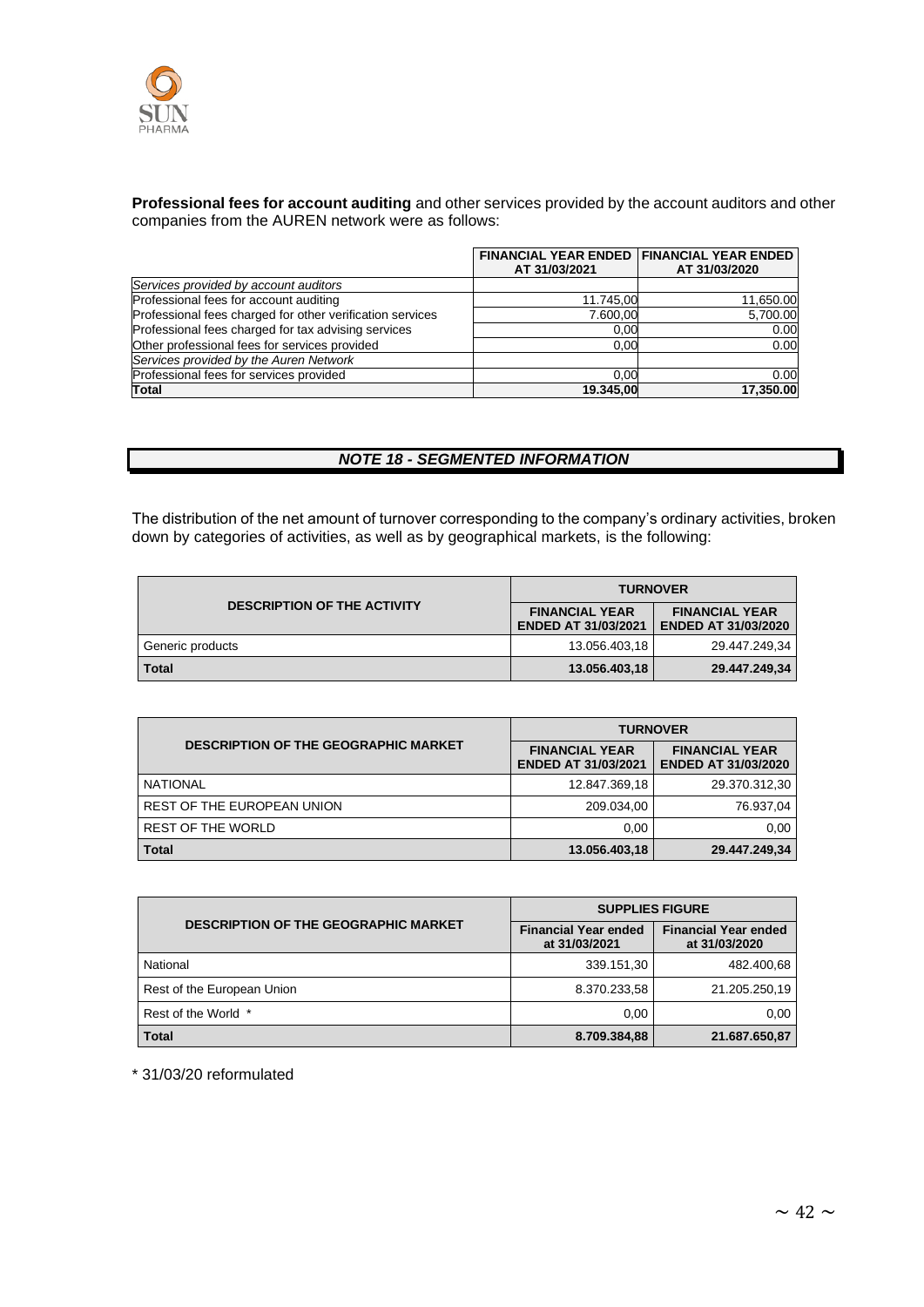

#### *NOTE 19 - INFORMATION ABOUT THE AVERAGE PAYMENT PERIOD TO SUPPLIERS. ADDITIONAL PROVISION THREE. "INFORMATION DUTY" OF LAW 15/2010 OF 5 JULY*

The Resolution of the ICAC of 29/01/2016 implements the obligation introduced by Law 31/2014 (Final Provision 2), which amends Law 15/2010 of 5 July, for the inclusion of information in the report of the annual financial statements about PPMP, which is defined as the average payment period (days) as from the delivery of goods or the provision of services until the payment thereof. The information to be provided for the 2020-2021 financial year is the following:

|                                     | 31/03/2021            | 31/03/2020            |
|-------------------------------------|-----------------------|-----------------------|
|                                     | Days                  | Days                  |
| Average payment period to suppliers | 123,76                | 77,74                 |
| Ratio of paid operations            | 124,32                | 85,97                 |
| Ratio of operations pending payment | 119,11                | 29,11                 |
|                                     | <b>Amount (euros)</b> | <b>Amount (euros)</b> |
| Total payments made                 | 7.797.944,98          | 18.639.661,88         |
| Total payments pending              | 1.060.159,56          | 3.358.670,18          |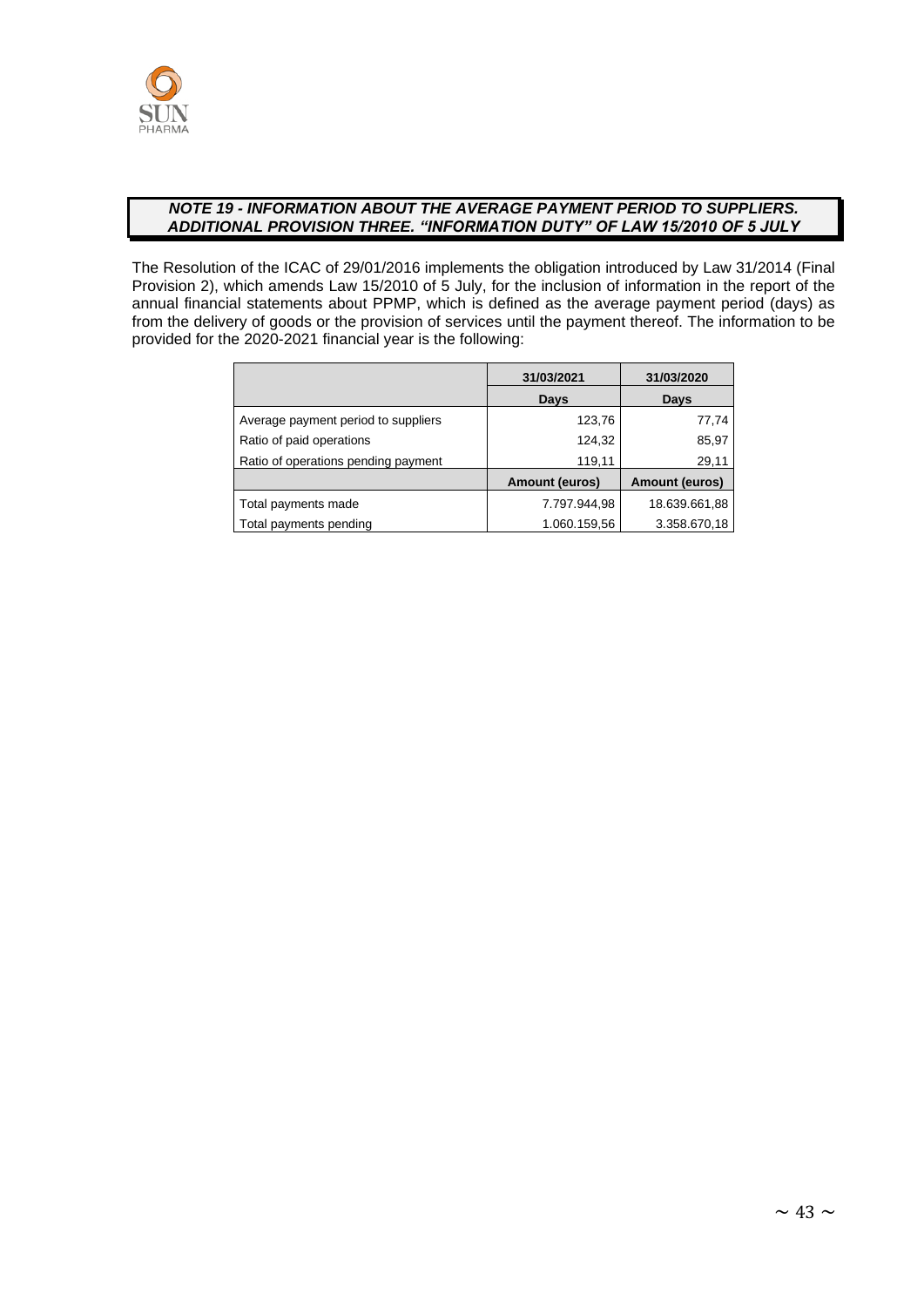

The Balance Sheet, Profit and Loss Statement, Statement of Changes in Net Equity, Cash Flow Statement and Annual Report of SUN PHARMA LABORATORIOS, S.L.U. corresponding to the financial year ended 31 March 2020 have been prepared in Barcelona on 11 May 2021, numbered consecutively from 1 to 44 and approved by the Board of Directors of the Company by signing in witness whereof.

#### **SIGNATURES**

.............................

Harin Parmanand Mehta

.............................

Pedro Luis Sala Lanz

.............................

Prashant Lakhamshi Savla

.............................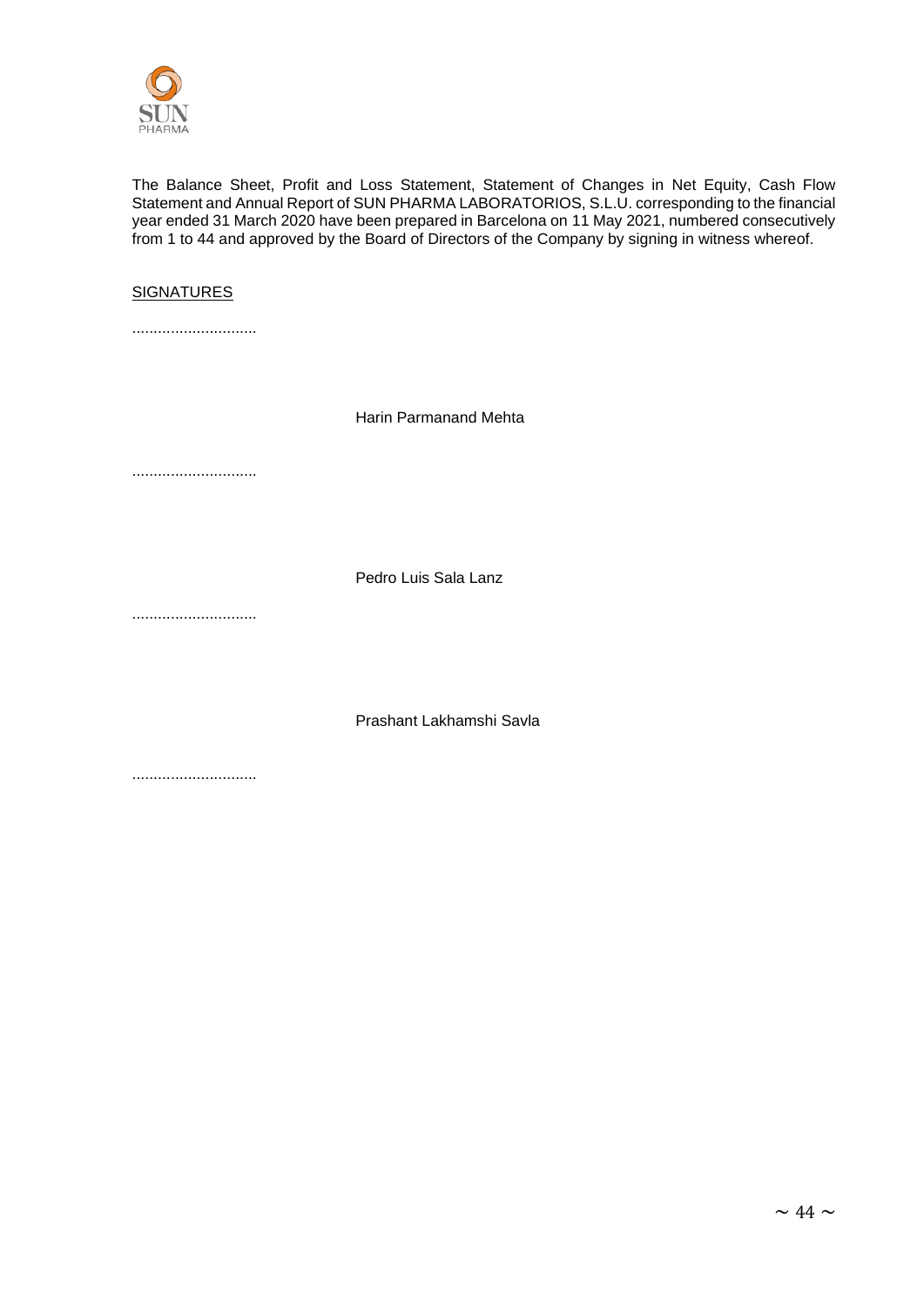

**MANAGEMENT REPORT**

**FROM 1 / 4 / 2020 TO 31 / 03 / 2021**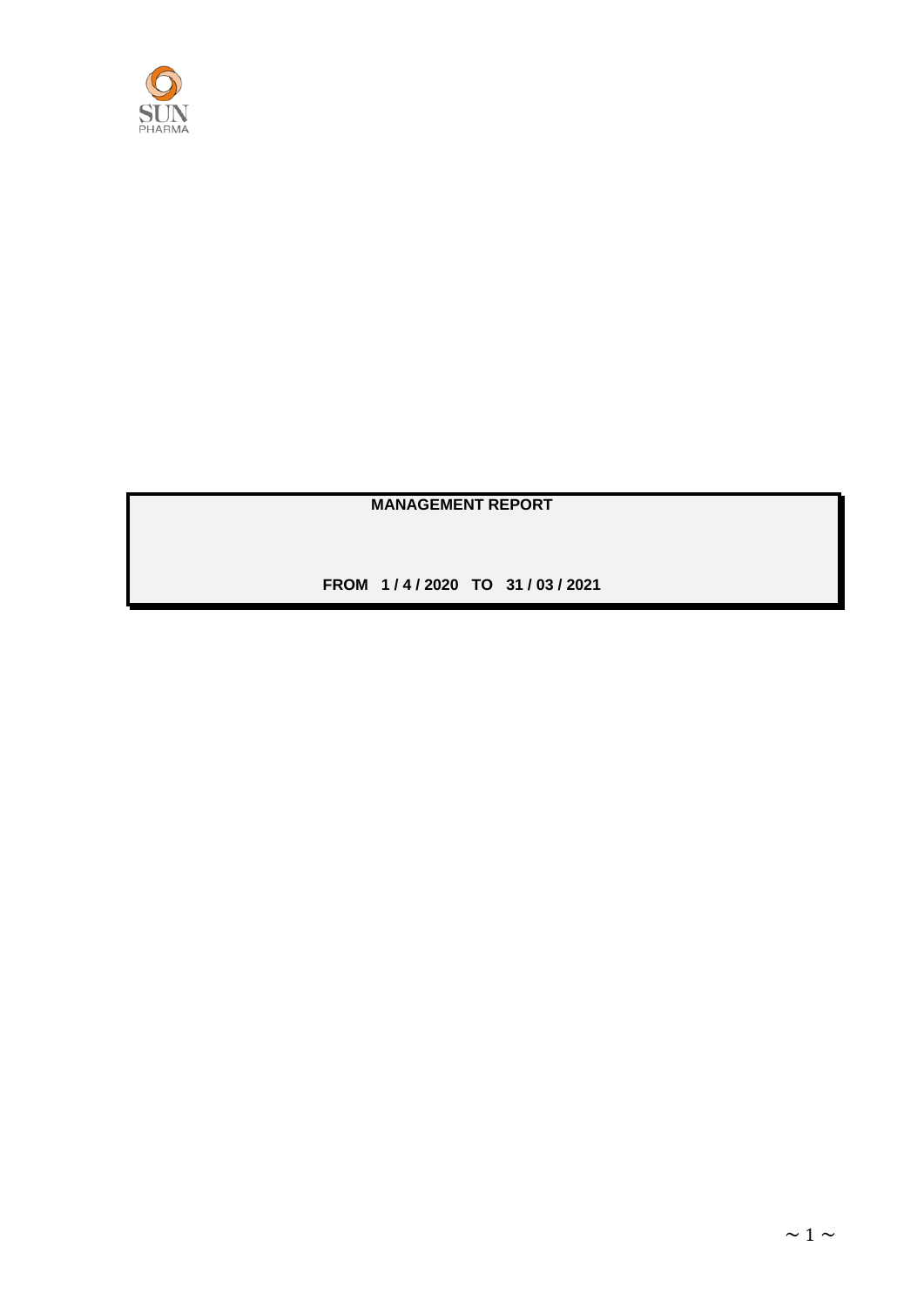

# *NOTE 1 – EVOLUTION OF THE BUSINESS AND SITUATION OF THE COMPANY*

The Company has suffered a significant decrease in its sales figure compared to the previous year. This had been foreseen, since important regulatory changes approved in 2019 affecting the business of sale to pharmacies were necessarily going to impact the company's billing.

Greater investment in the hospital sales sector as well as the launch of a new business unit in the oncology area will make it possible to alleviate these regulatory changes and maintain the current turnover in the short term, estimating that it will resume the growth path in successive years.

#### *NOTE 2 – EVENTS AFTER THE CLOSE*

With a date after the close of the financial year and prior to the formulation of these Annual Accounts, the Board of Directors has undergone changes, incorporating Mr. Harin Mehta as Chairman, and the term of Mr. Neeraj Sharma has ended.

#### *NOTE 3 – RESEARCH AND DEVELOPMENT*

There was no activity of particular relevance in this field during the financial year, or in the previous year.

#### *NOTE 4 – ACQUISITION OF OWN SHARES*

The Company does not hold treasury stock.

# *NOTE 5 – FORESEEABLE EVOLUTION OF THE COMPANY*

Regarding future perspectives and based on the accumulated experience, dedication and professionalism of our personnel and collaborators, we are confident that the Company will know how to efficiently respond to and successfully resolve the challenges that will inevitably arise in the future.

#### *NOTE 6 – DERIVATIVE FINANCIAL INSTRUMENTS*

The Company has not contracted any derivative financial instruments during the year.

# *NOTE 7 – OTHER INFORMATION*

The Company maintains no commitments with employees that have not been itemised in the attached report, and does not envisage any significant short-term changes in relation to its personnel.

It is not expected that the Company will generate any significant impact on the environment during the normal course of its operations.

The risks to which the Company is exposed, and policies related to the same have been adequately described in the report of the annual financial statements.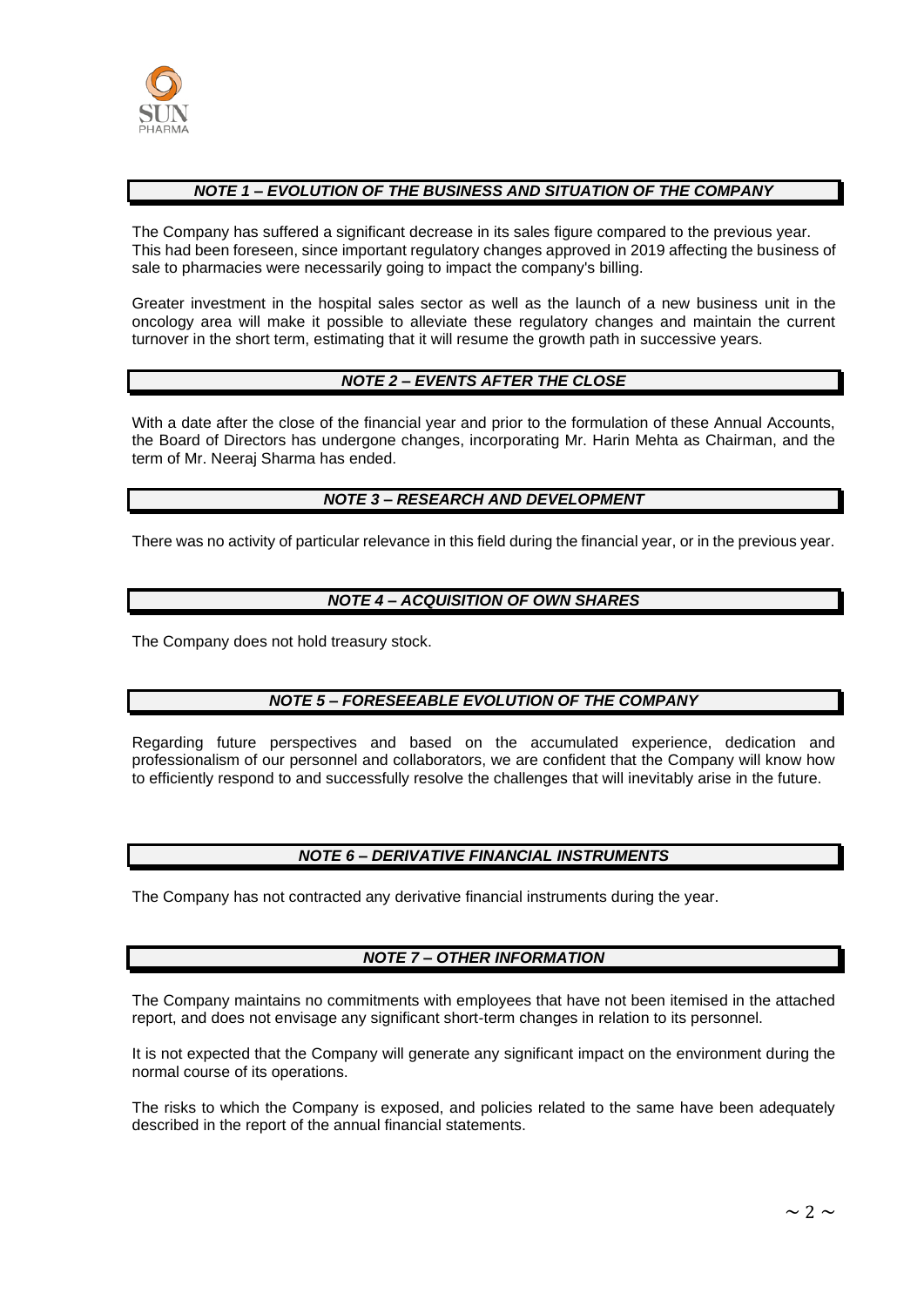

# *NOTE 8 - OTHER INFORMATION*

The Resolution of the ICAC of 29/01/2016 implements the obligation introduced by Law 31/2014 (Final Provision 2), which amends Law 15/2010 of 5 July, for the inclusion of information in the report of the annual financial statements about PPMP, which is defined as the average payment period (days) as from the delivery of goods or the provision of services until the payment thereof. The information to be provided for the 2020-2021 financial year is the following:

|                                     | 31/03/2021            | 31/03/2020            |
|-------------------------------------|-----------------------|-----------------------|
|                                     | Days                  | Days                  |
| Average payment period to suppliers | 123,76                | 77.74                 |
| Ratio of paid operations            | 124,32                | 85.97                 |
| Ratio of operations pending payment | 119,11                | 29.11                 |
|                                     | <b>Amount (euros)</b> | <b>Amount (euros)</b> |
| Total payments made                 | 7.797.944,98          | 18,639,661.88         |
| Total payments pending              | 1.060.159,56          | 3,358,670.18          |